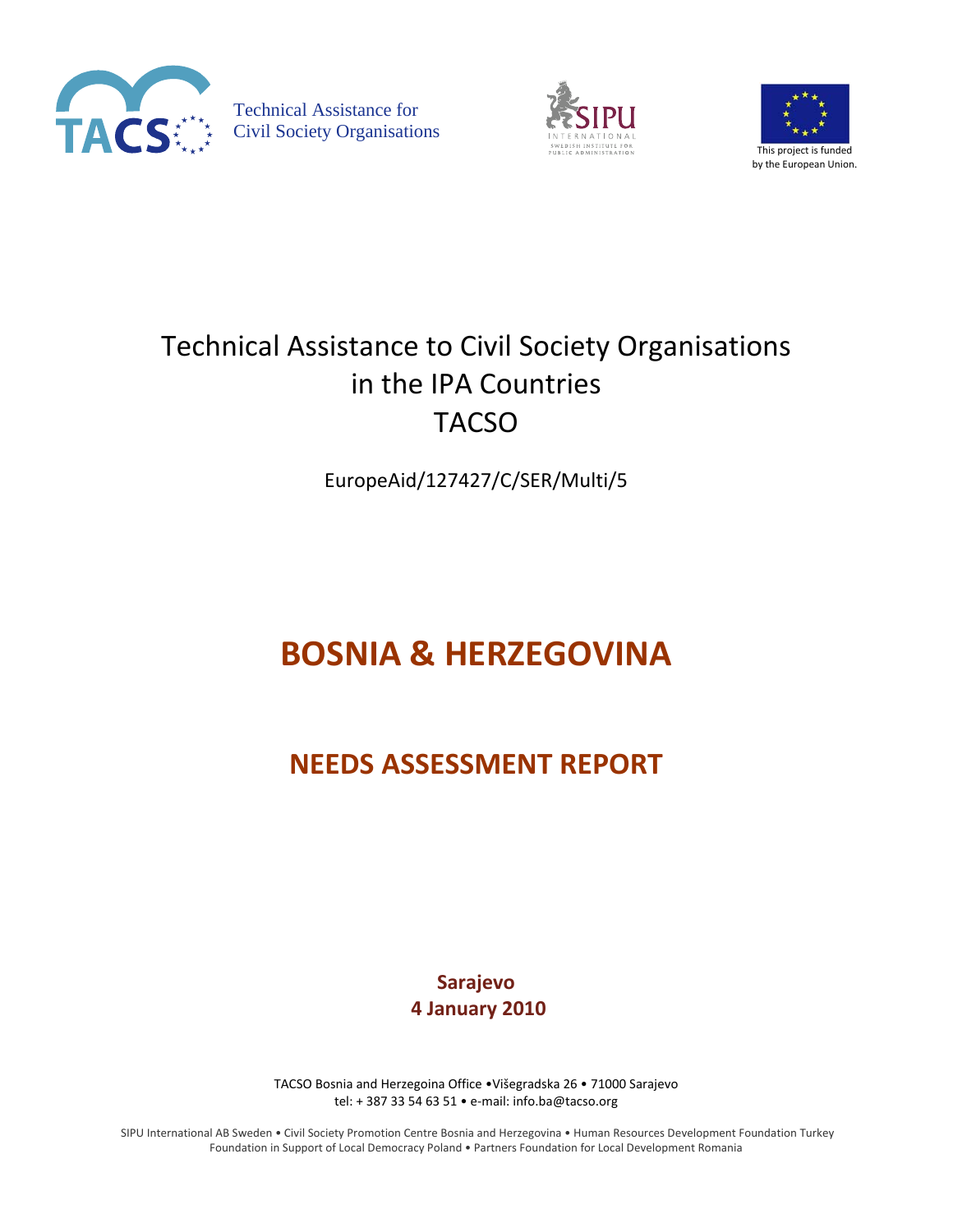## **Contents**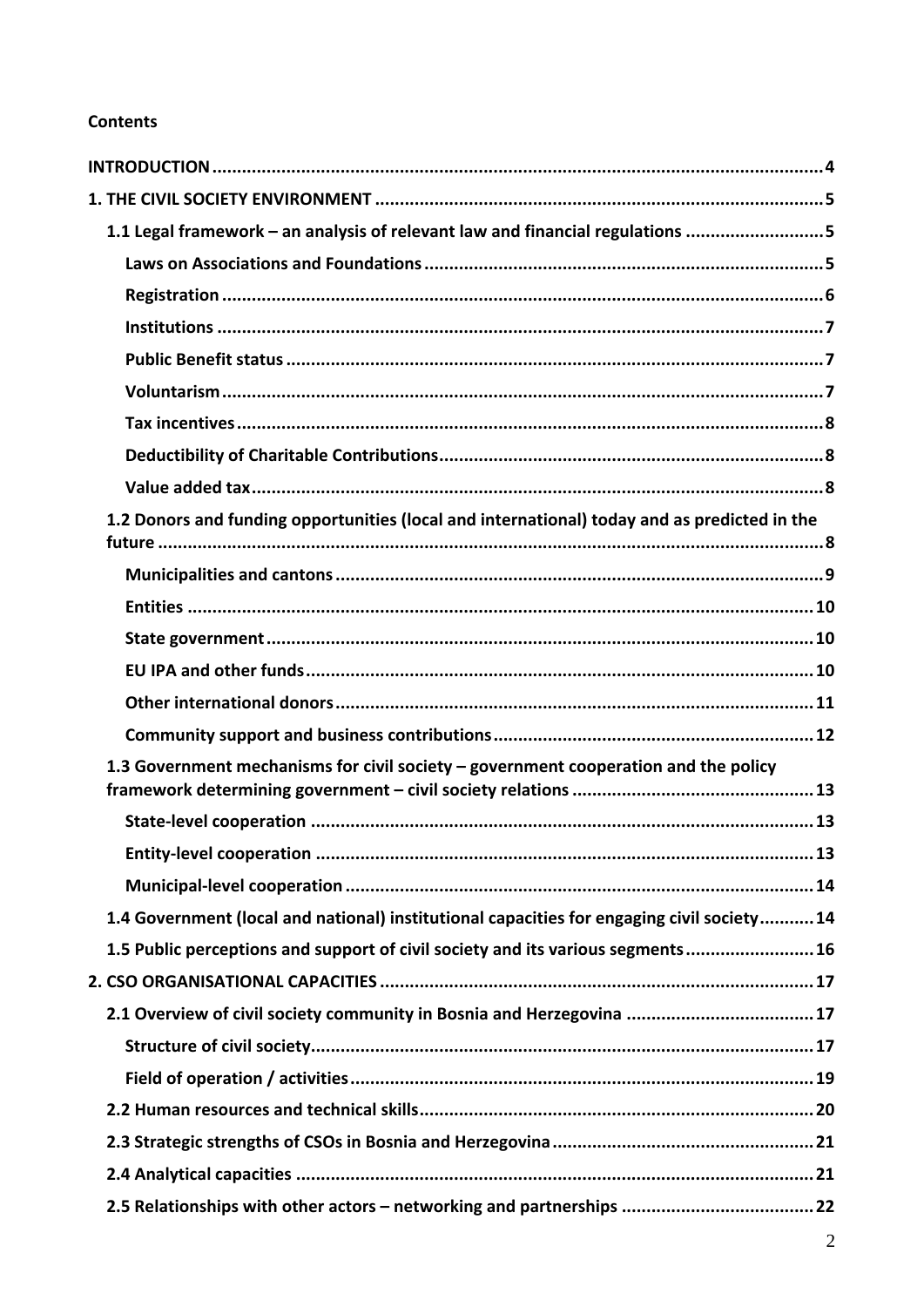| 2. CIVIL SOCIETY MILESTONE ACHIEVEMENT, IMPACTS AND CHALLENGES  24 |
|--------------------------------------------------------------------|
|                                                                    |
|                                                                    |
|                                                                    |
|                                                                    |
|                                                                    |
|                                                                    |
|                                                                    |
|                                                                    |
|                                                                    |
|                                                                    |
|                                                                    |
|                                                                    |
|                                                                    |
|                                                                    |
|                                                                    |
|                                                                    |
|                                                                    |
|                                                                    |
|                                                                    |
|                                                                    |
|                                                                    |
|                                                                    |
|                                                                    |
|                                                                    |
|                                                                    |
|                                                                    |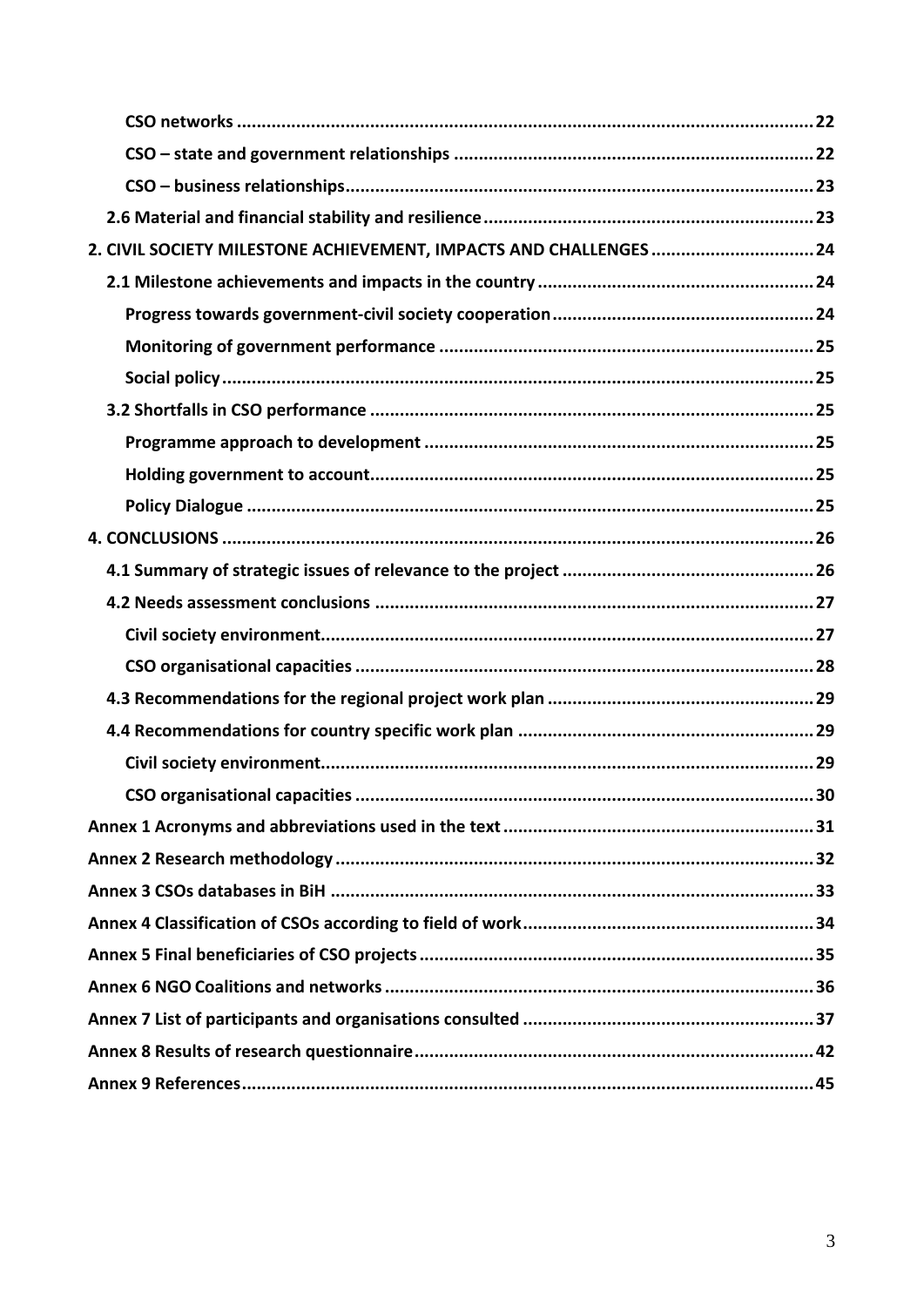## <span id="page-3-0"></span>**INTRODUCTION**

This study is one of eight country assessments of civil society capacities conducted as a preliminary activity within the EC‐funded project Technical Assistance to Civil Society Organisations (TACSO) in the IPA Countries (EuropeAid/127427/C/SER/Multi/5), implemented by SIPU International, during the period August 2009 – July 2011. The aim of the study is to provide a comprehensive assessment of civil society in Bosnia and Herzegovina and the environment that it works in, including its strengths and weaknesses, and its impacts to date and the challenges it faces to its further development. The study is based upon a combination of desk research embracing all relevant documentation, including legal and financial legislation applicable to civil society, previous civil society mappings and evaluations, situation analyses, policy documents and country‐ specific academic literature, and a consultative stakeholder analysis carried out by means of focus groups, interviews and questionnaire surveys with civil society organisations (CSOs), government actors, donor organisations and other institutional players. The study is an integral part of the project inception and it provides the premise for the majority of other project activities by serving as the basis of the development of regional as well as national work plans to be implemented during the project's duration.

In line with the project's Terms of Reference and SIPU's technical proposal, the study understands civil society in the following two complementary ways:

- 1. All organisational structures whose members have objectives and responsibilities that are of general interest and who also act as mediators between the public authorities and citizens. This definition clearly emphasises the associational character of civil society, while also accentuating its representational role. Civil society would include a variety of organisational types, including, NGOs, mass movements, cooperatives, professional associations, cultural and religious groups, trades unions and grassroots community groups (CBOs), etc.
- 2. A space for views, policies and action supportive of alternatives to those promoted by government and the private sector. This definition places the emphasis on social inclusion, social and political pluralism and the rights of expression in developing a participatory democracy.

The paper is composed of four sections:

- Section one provides an analysis of the civil society environment, including the legal framework governing CSOs and their work, the current donor opportunities and other sources of civil society funding, the government mechanisms for cooperation with and support of civil society and the policy framework determining government-civil society relations and public perceptions and support for civil society and its activities.
- Section two gives an overview of the main features of civil society: the types of organisation represented and their key organisational characteristics, the types of activity they carry out and their main sectoral interests, their geographical distribution and way they are structured within an overall civil society architecture. CSOs are assessed according to their technical, organisational and institutional capacities, including human resources and technical skills, strategic strengths, analytical capabilities, external relations with other actors including other CSOs, government and the community, and material and financial stability and resilience.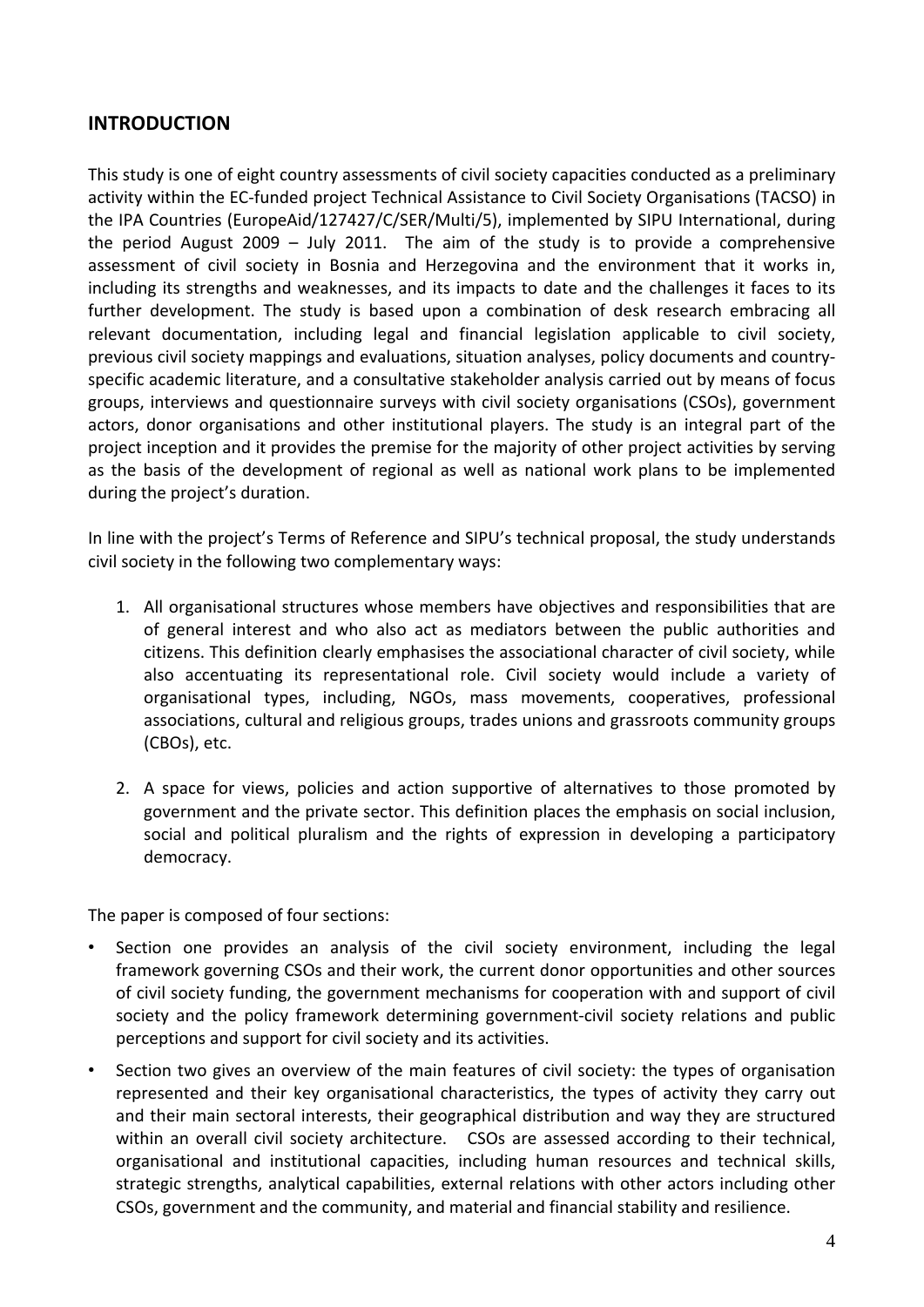- <span id="page-4-0"></span>• Section three summarises the main achievements of civil society to date, noting key milestone achievements and broader social impacts, and also identifies shortfalls in civil society performance in need of strengthening and further development.
- Section four sums up the most important institutional and organisational capacity needs of civil society in the country and identifies key strategic issues for the implementation of the project. By way of conclusion, recommendations are made for both the project's regional work plan and country‐specific work plan.

## **1. THE CIVIL SOCIETY ENVIRONMENT**

## **1.1 Legal framework – an analysis of relevant law and financial regulations**

Bosnia and Herzegovina's (BiH) complex political and administrative structure shapes the legal and financial environment in which civil society operates, considerably complicating an understanding of the whole and sometimes creating a degree of bureaucratic complication for CSOs operating in more than one area of the country or seeking to register in different regions (as is allowed under the law), so that they can operate more widely throughout the country.

Nominally a unitary state, with a single canon of legal and financial regulations established by a central‐level Parliament and managed by a modestly sized public administration, BiH is composed of two powerful federal units, or "entities," (the Federation of BiH ‐ FBiH and the Republika Srpska ‐ RS), which between them hold the lion's share of political authority and administrative capacity in the country.<sup>[1](#page-4-1)</sup> In addition, a small multi-ethnic area, Brčko, is designated as a special District, with an administrative and legislative apparatus independent from the entities. The Federation is further divided into 10 administrative units or Cantons to which considerable administrative authority and competences are devolved. Consequently, while there is a body of law established at the state level governing civil society, which provides the basic legal framework, separate regulations exist at the level of both entities and Brčko District. By and large, the overall body of law and financial regulations concerning civil society at the state and entity levels is harmonised, but subtle differences between the two sets of regulations within the entities create differing operating conditions for CSOs, depending on where they are registered and where they are working.

The legal framework is broadly encouraging and is in accordance with general international standards and practice. There are however, a number of obstacles to its full implementation, particularly in regard to registration at the state level.

Financial incentives provided by the state, tax exemptions to CSOs and incentives for charitable giving to the non‐profit sectors are considered insufficient.

#### **Laws on Associations and Foundations**

 $\overline{a}$ 

The current framework was established in 2001, when the state Law on Associations and Foundations<sup>[2](#page-4-2)</sup> was adopted, which was then followed by the adoption of complementary laws

<span id="page-4-1"></span><sup>&</sup>lt;sup>1</sup> Annex IV of the Dayton Peace Agreement (1995) comprises BiH's key constitutional text. Under its terms the State was accorded very few powers, with key areas of national life such as economic development, the rule of law and social policy being devolved to the entities. Over time, the State has begun to play a larger role in all these areas, but *formally* its powers remain restricted to foreign affairs, monetary policy and inter-ethnic relations, with entities and cantons responsible for many key areas of governance, such as social policy, education, culture and the environment. 2

<span id="page-4-2"></span> $2$  The state law received certain amendments in both 2003 and 2008.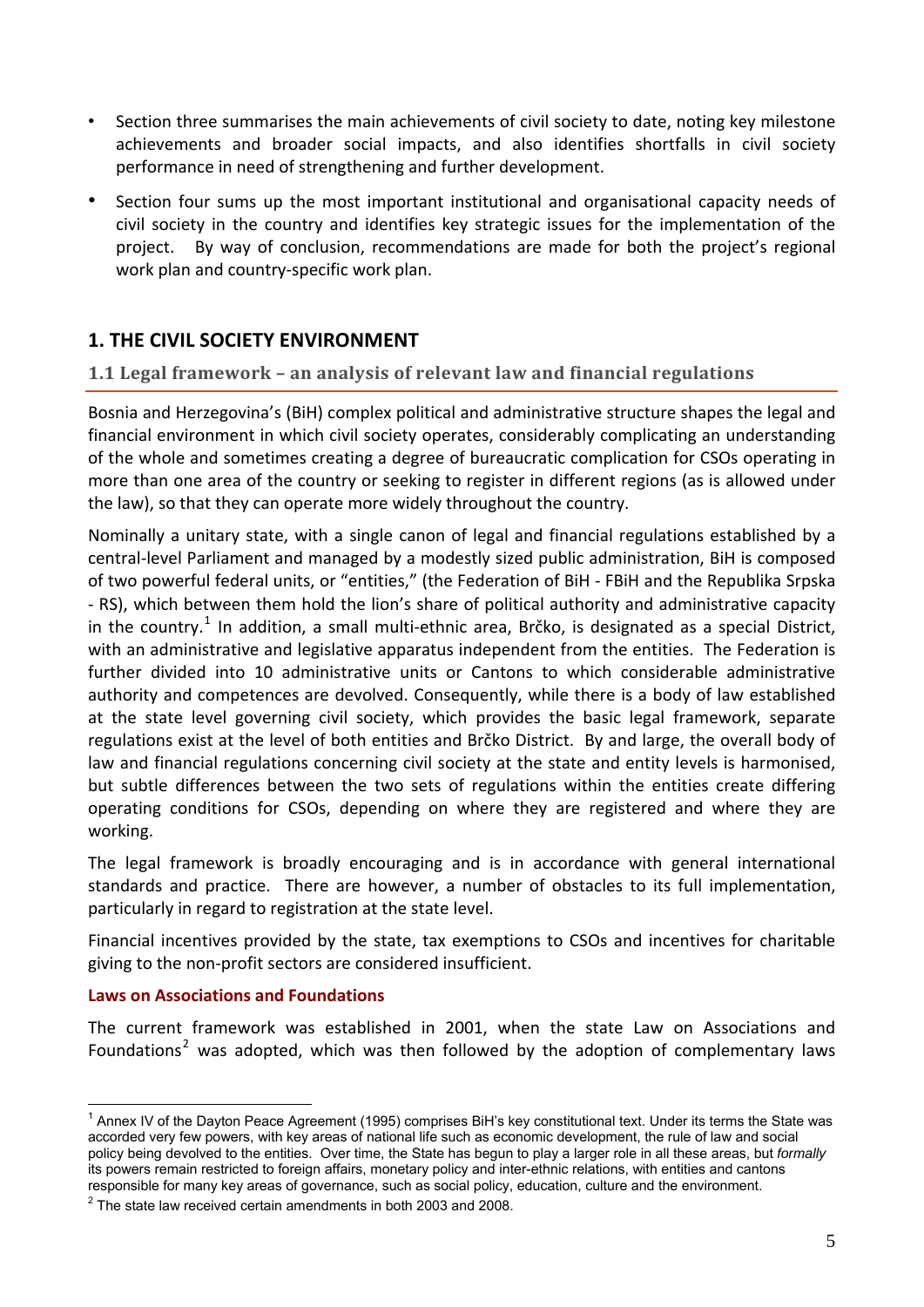<span id="page-5-0"></span>within both entities.<sup>[3](#page-5-0)</sup> The law effectively defines civil society as a fairly restricted category comprising just citizens associations and foundations, which are, however, free to pursue a wide range of undetermined not-for-profit activities. Formally, trades unions and CSO umbrella organisations are able to register under the three laws on associations and foundations, but at the state level, these two categories are often not recognised. An amendment to the state‐level law in 2008 was enacted in order to clarify the situation and ease registration (and also simplify the registration process for all CSOs). However, both national‐level trades unions and umbrellas continue to be impeded in trying to gain recognition by the seemingly obscure and arbitrary working of the state-level registration authority, the Ministry of Justice.<sup>[4](#page-5-0)</sup>

**Associations**. The Law defines an association as a not‐for‐profit membership organization established by a minimum of 3 natural (citizens or those resident in BiH) or legal persons (in any combination) to further a common interest or public interest.

**Foundations.** The Law defines a foundation as a not-for-profit organization without members, intended to manage specific property for the public benefit or for charitable purposes. A single person or legal entity is sufficient to establish a foundation, but its governing board must consist of a minimum of three members.

Neither an association nor a foundation may support or fundraise for a political party or candidates, or engage in political electioneering.

Associations and foundations are free to carry out economic activities whose purpose is the pursuit of its stated goals. An association and a foundation may undertake economic activities which are not directly related to the achievement of its goals only by establishing a separate commercial legal entity; in such a case the total profit from unrelated activities must not exceed one third of the organisations total annual *budget,* or 10,000 KM (approx. 5,000 EUR), whichever amount is higher. In addition, profit generated from unrelated economic activities can only be used for furthering the stated purpose of the organisation.

#### **Registration**

Any CSO in BiH can choose to register at the state level, which gives it the authority to operate anywhere in the country, regardless of where the registered office of the organisation is located.<sup>[5](#page-5-0)</sup> Equally, a CSO may register solely within its own entity. Formally, registration at the entity level can hinder activities in the other entity, particularly if the CSO is involved in employing people in the other entity (owing to problems with different tax authorities). A CSO can also register at both the state and entity level.<sup>[6](#page-5-0)</sup>

 3 Law of Associations and Foundations of Republika Srpska, October 2001; Law of Associations and Foundations of the Federation of BiH, 2002.

<sup>&</sup>lt;sup>4</sup> During 2008 and 2009 there have been two high-profile cases of the Ministry of Justice's unwillingness to register statelevel trades unions and CSO umbrellas. 1. In 2008 the Roma Council, a national representative body registered in the FBiH came under informal political pressure to limit its mandate to the Federation only, as there is also a similar body, the Savez Roma RS, representing Roma in the RS. Accordingly, members of both these bodies have formed a statelevel umbrella or Savez.Roma BiH to combine the strengths and interests of both entity-level bodies. The state Ministry of Justice has however, made a number of obscure objections to the registration of the new national Roma council and progress is currently blocked, after more than a year (Sterland 2009).

<sup>2.</sup> The national trades union confederation in BiH (SSSBiH) has been blocked from registering at the state level since 2002. Regardless of the 2008 amendments, the SSSBiH remains unregistered in BiH, leaving it in a position where any formal agreements it might enter into with employers may be challenged as legally not binding.

 $<sup>5</sup>$  It is in theory possible to get this status without registering at the state level, but on occasion the entity administrations</sup> in which the CSO is not registered have put up barriers to this kind of thing. 6

 $6$  A CSO can also register in both entities if it has premises in both which can serve as the organisation's registered offices.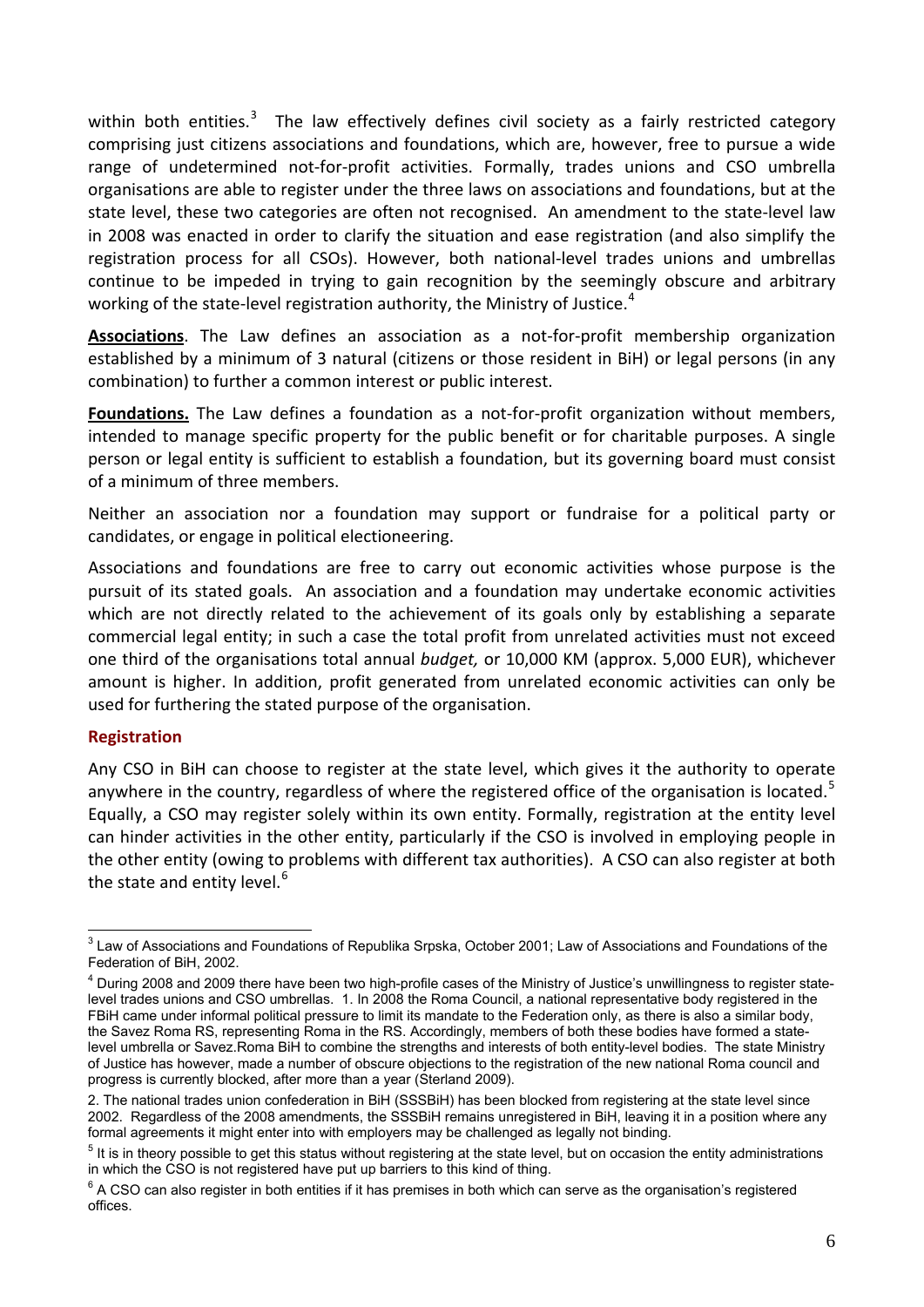<span id="page-6-0"></span>Registration carries with it the right to receive public funding from the administration where the CSO registers. State budgets for funding CSOs are much lower than those of the entities, so for this reason, but also because the entities officially do not recognise the state‐level registration process, CSOs will generally register only within their own entity.<sup>[7](#page-6-0)</sup>

Registration is conducted in different ways in the two entities, but in both cases it appears a relatively straightforward and quick process. In FBiH, registration of associations takes place in either the cantons at the entity Ministry of Justice, while foundations can register only at the Ministry. In both cases registration takes no more than 30 days. In the RS both associations and foundations register at one the four district courts, depending on where the organisation is located. Here registration is completed within 15 days.

At the state level, however, registration continues to be a frustratingly complicated, drawn‐out process, lacking transparency and redress against the occasional negative decision. Officially, registration lasts 30 days, but Ministry of Justice officials admit that 50‐60 days is more usual. However, other assessments have noted that in reality the process is much more likely to take from between 6 months and 1 year (USAID 2008). CSOs also encounter similar delays if they have to make minor changes to their statute (such as, registering a change of address, or membership of governing bodies), which appear to be the result of low staff capacity and inefficiency rather than flaws in the administrative procedure itself (USAID 2009).

### **Institutions**

Under the laws on associations and foundations, public‐private partnership organisations cannot be registered as CSOs. However, a Law on Institutions (from 1995) allows for the operation of these kinds of organisation, which can in effect operate as CSOs. Few "NGOs" are registered in this way, but a notable example of an institute which is an active member of BiH's civil society is the human rights institution "Independent" from Zenica.

#### **Public Benefit status**

The state Law on Associations and Foundations of BiH provides the opportunity for a registered CSO to gain the status of a Public Benefit organisation if its activities are in the public interest and do not serve only the purposes of its membership. Public benefit relates to activities in a wide range of social fields including, health, education, science, social protection, civil society, human rights and minority rights, assistance to the poor and socially endangered, assistance to the invalids, children and older persons, environmental protection, tolerance, culture, amateur sports, religious freedoms, assistance to the victims of natural disasters and other similar aims. Public benefit status is conferred on a CSO by the ministry most relevant to the organisation's field of operation, but the process is not carried out according to clear criteria and transparent procedures. In theory, public benefit status qualifies and organisation for certain tax exemptions and financial incentives from the state, but these concessions are not defined in law and in practice it is not clear how the status provides tangible benefits to the organisation.

#### **Voluntarism**

In the country as a whole, there is no legal framework defining the respective rights and responsibilities of volunteer and volunteer‐involving organisation. In 2007, an initiative to draft and adopt a law on voluntarism at the state level, the result of two years' negotiations between civil society and government through a working group chaired by the International Centre for Not‐

The 2007 it was observed that there were still only around 200 CSOs registered at the state level from an estimated total of well over 7,000 (USAID 2008)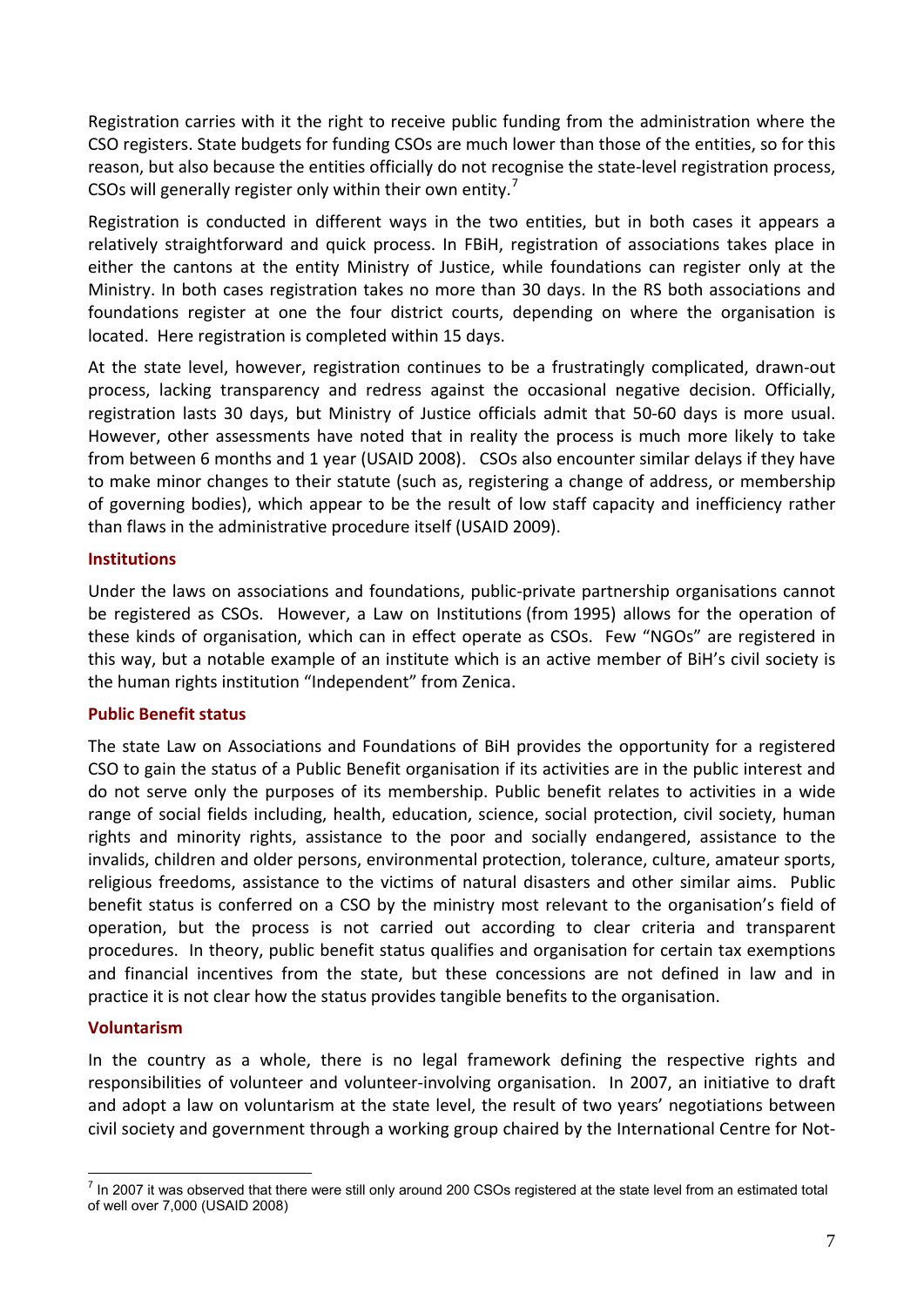<span id="page-7-0"></span>for-profit Law (Budapest), eventually came to nothing. However, in July 2008, the Assembly of Republika Srspka did adopt a Law on Volunteering, after considerable lobbying from a CSO coalition led by the RS Youth Volunteer Centre, which sets down the basic parameters for regulating voluntary work which will entitle the volunteer to work-related social entitlements.<sup>[8](#page-7-0)</sup> A similar law for the FBiH has been drafted, but no action has been taken regarding its adoption.

#### **Tax incentives**

CSOs are exempt from paying tax on donations, grants, membership fees and also any profits from economic activities directly related to the achievement of the organisations goals. For all other economic activities, CSOs are treated the same as any profit‐making enterprise and revenue from all activities not related to the organisation's goals or not, are liable to tax on profits at the standard rate.

## **Deductibility of Charitable Contributions**

Concessions available for charitable giving are different in the two entities, with the Law on Income in the RS offering individuals and businesses considerably more encouragement to support charitable and non‐profit organisations, including CSOs. In FBiH charitable donations from both individuals and registered businesses may be deducted against tax up to a limit of only 0.5% of individual earnings and corporate profit. In the case of the RS, the limit is raised to 2% of earnings and profit. CSOs complain these concessions are too low to stimulate a culture of giving in BiH, and also that, as far as individual giving is concerned, as the scheme is only available to individuals who submit annual tax returns (in effect the self-employed), it is far too restricted in scope to generate significant revenues for CSOs.

### **Value added tax**

 $\overline{a}$ 

CSOs are exempt from charging VAT (payable at the standard rate of 17%) on goods and services directly related to the achievement of their statutory objectives which they offer to their members as a means of paying membership, so long as the exemption does not cause unfair advantage within the wider market. In effect, this allows CSOs to provide its core services free of VAT to the general public.

Otherwise, CSOs pay VAT on goods and services they themselves receive. The threshold for registering for VAT is an annual turnover of 50,000 KM (approx 25,000 EUR). As the majority of CSOs have revenues lower than this amount, they are not in the VAT system and are therefore not able to claim VAT refunds.

**1.2 Donors and funding opportunities (local and international) today and as predicted in the future**

Notionally, there are considerable sums of money available to fund CSO activities in Bosnia and Herzegovina from the public purse, including financial resources of the municipalities, cantons, the entities and the state. In 2008, total government support for CSOs amounted to 118 million KM (approx. 59 million EUR) (IBHI 2009). However, a large proportion of the CSO community and a broad range of civil society activities are in effect excluded from meaningful support from public funds in BiH, on account of extremely selective funding preferences of the various governments, which privilege sporting activities and services to disabled veterans of the Bosnian war over and

 $8$  Article 4 of the RS Law on Volunteer stipulates that the organizer of volunteering, amongst others, can be any legally registered organisation in accordance to the Law on Associations and Foundations, which is working in RS. According to this law, long-term volunteering means volunteer activities which last for at least 20 hours per week for a continuous period of at least three months.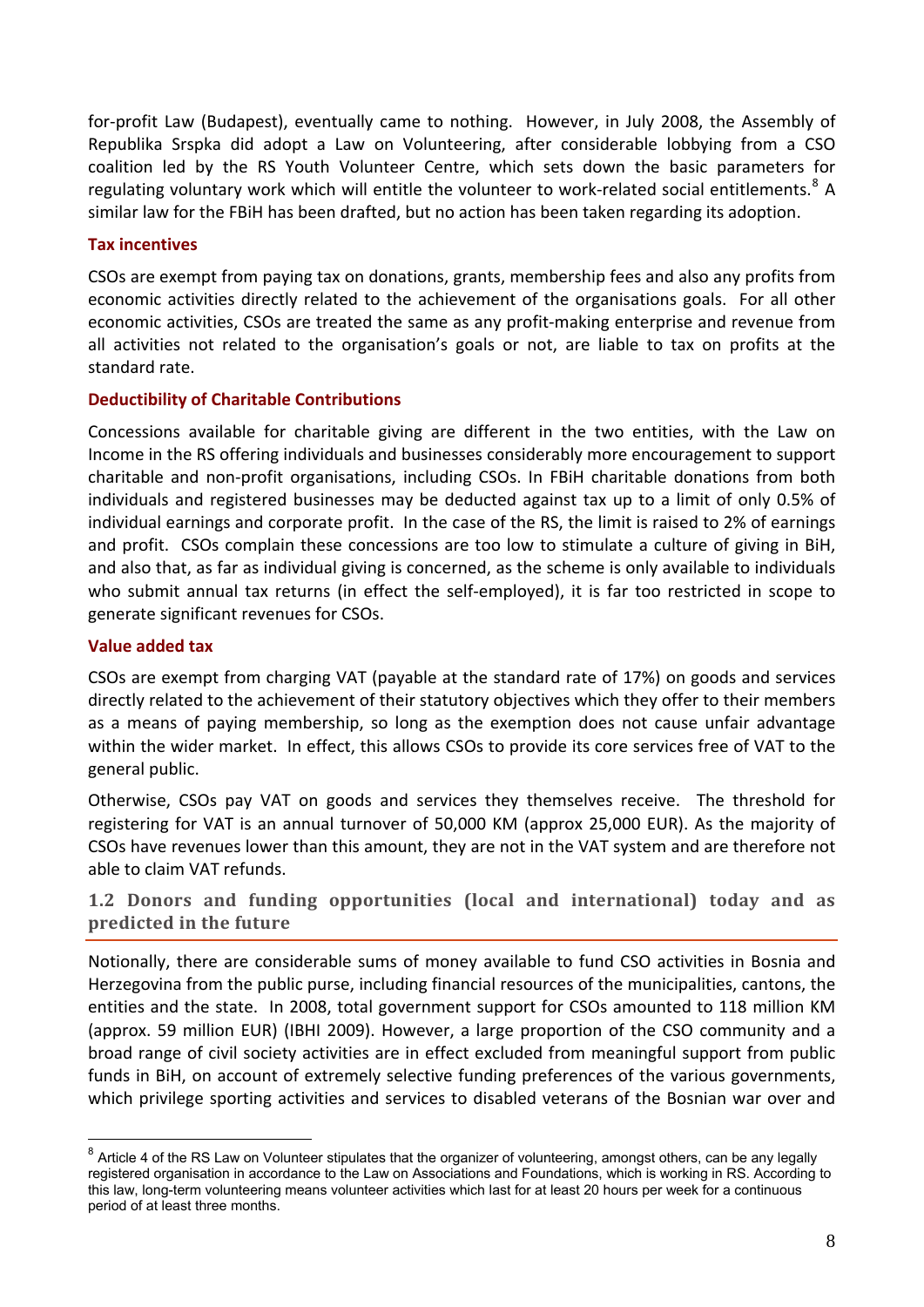<span id="page-8-0"></span>above all other interests, and a failure on the part of government generally to recognise the importance of civil society for the public good. This determines that governments tend to disburse very small amounts of funding to the greater majority of CSOs, more as means of regulating the distribution of public funds and relieving pressure from CSOs for governmental funding (Žeravčić 2008).

While official development aid (ODA) from abroad continues to grow, grant support is generally decreasing, as many bilateral donors phase out their involvement in the country in favour of the EC playing a bigger role.<sup>[9](#page-8-0)</sup> In addition, all donors have cut their civil society budgets, markedly reducing funding for a range of rights‐based and governance‐related CSO activities which rarely attract support from government budgets (such as, promotion of minority and human rights, government monitoring and watchdog activities, and advocacy and policy dialogue).

According to the Ministry of Finance, which is responsible for coordinating foreign aid, allocations of foreign aid to civil society in both 2008 and 2009, under the sector for Good Governance and Institution Building, amounted to approximately 5 million EUR, while spending on support for human rights (which would also include support for public institutions such as the Ombudsman) has dropped from approximately 2.5 million EUR in 2008 to 0.5 million in 2009. The Ministry points out, however, that donors are increasingly incorporating civil society and human rightsrelated issues into other projects. In addition to this, civil society often benefits from internationally‐funded projects for Health, Education, Youth and Gender (Min. of Finance and Treasury 2009).

## **Municipalities and cantons**

Municipalities represent the single largest source of civil society funding in BiH. In 2007, a total of around 65 million KM (approx. 32.5 million EUR) was disbursed by the country's 142 local administrations.<sup>[10](#page-8-0)</sup> In general, these funds are provided to support the delivery of services in the community and activities carried out by and for CSO members. In 2007, 41% of municipal support went to sports clubs, 15% to veterans associations,  $^{11}$  $^{11}$  $^{11}$  a little more than 9% to CSOs providing social protection services and 9% for art and cultural activities. The least funds were allocated to human rights organisations (0.02%) and those promoting environmental protection (0.28%).

Municipalities adopt three ways of supporting CSOs, all of which are inadequate in terms of transparency, providing equal and fair competition and ensuring that funding is appropriate and sufficient to carry out a real agenda of work. The most common model, accounting for 89% of all municipal support to CSOs, is the inclusion of favoured local CSOs in the annual budget, on the basis of the CSO acquiring public benefit status from the municipality. However, in the absence of any clear criteria as to what constitutes the public interest, gaining public benefit status is in all cases an arbitrary process which depends upon cronyism or resort to tradition established by previous administrations.

6% of municipal funds are awarded to CSOs submitting a request for support for an annual programme of work. In this case support is usually in the range of 5,000 – 15,000 EUR. The vast majority of municipalities have established no criteria for awarding funds for annual programmes.

 $\overline{a}$ <sup>9</sup> Canada/CIDA, the Netherlands, Spain/AECID and UK/DfID are all in the process of leaving Bosnia, while others, such as Sweden / SIDA has announced their intention to go in the foreseeable future.<br><sup>10</sup> The following sections on government funding rely heavily on data provided by Žeravčić 2009<br><sup>11</sup> Veterans associations provide services a

a result of their wounds. They are organised according to ethno-national identity and in invariably pursue exclusionary nationalist agendas.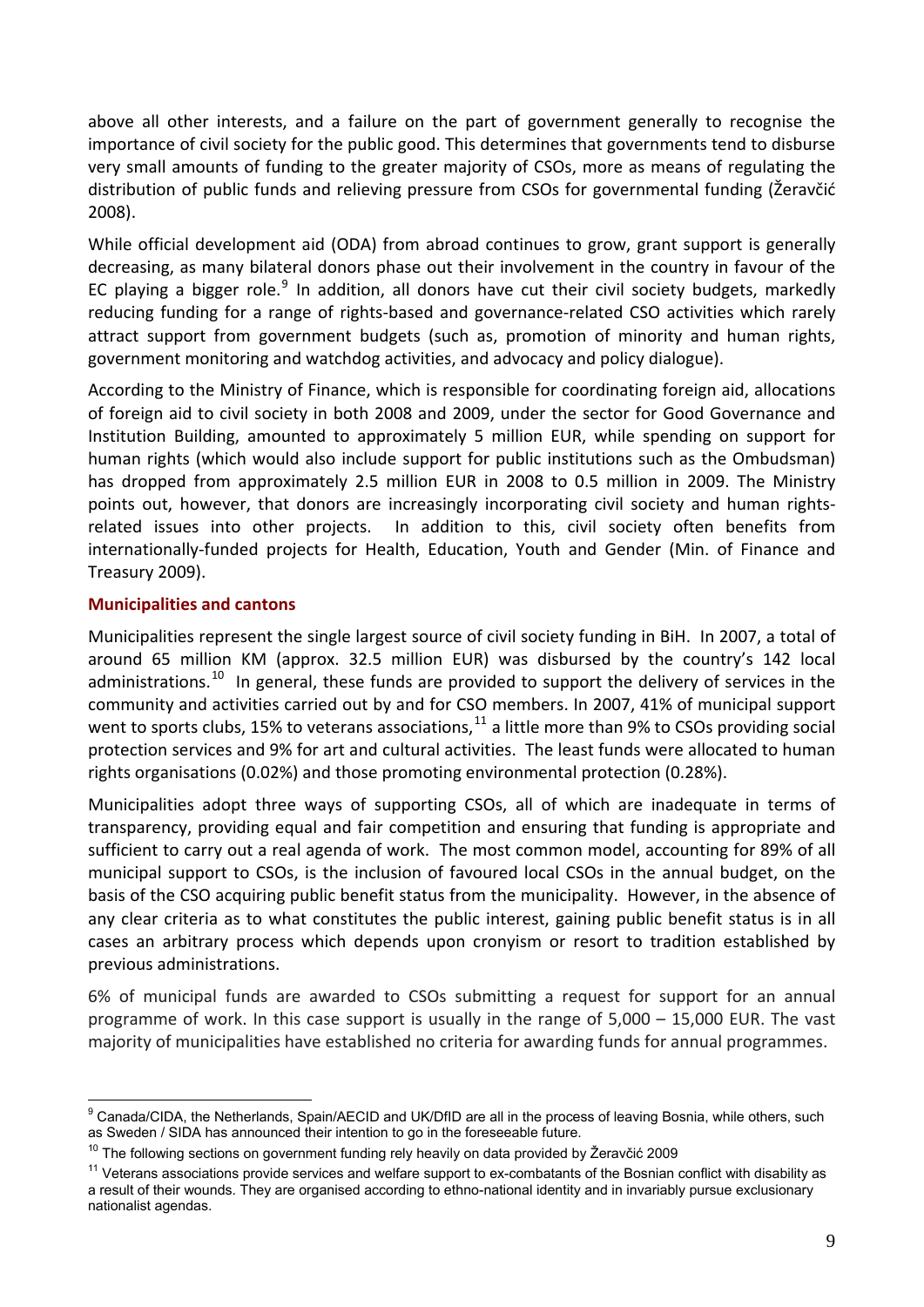<span id="page-9-0"></span>The final 5% of municipal funds are awarded on the basis of calls for proposal. However, once again, the process is invariably flawed, as only 5 or 6 of all municipalities have fully developed criteria and procedures that can be considered as satisfactory and meeting EU standards for awarding grants to NGO projects. The usual practice is to award some kind of support on an equal basis to all CSOs which submit proposes, regardless of the number of applications or the municipality's budgetary limitations, or the quality or size of the proposals. This means that project funding from municipalities is often insufficient to support project implementation.<sup>[12](#page-9-0)</sup>

Funding from the cantons in the FBiH is provided in much the same haphazard and obscure way as in the municipalities. It is only available to CSOs registered in the canton. In 2007, total CSO support from the 10 cantons amounted to a almost 21 million KM (approx. 10.5 million EUR), of which 42% was allocated to sports clubs and 18% to associations of war veterans.

## **Entities**

In 2007 the entities and Brčko district provided a total of a little over 22.5 million KM (approx. 11.25 million EUR). There is no standardised methodology applied in allocating funds at the entity level. In the  $RS^{13}$  $RS^{13}$  $RS^{13}$  each ministry has the power of discretion to choose which CSOs to support and by what means. There are no figures available concerning which types of CSO receive support beyond the usual preference for sports associations (25%) and veterans associations (11%). All other support is classified as "other."

#### **State government**

Centrally allocated funds are the smallest source of CSO funding by way, amounting to just over 2% of the total government support for civil society in 2007. Once again, sporting activities are the main beneficiary of government assistance (35.5%). However, in contrast to the other levels of public administration, central line ministries, in the main the Ministry for Civil Affairs (covering most areas of social policy, sport and culture) and the Ministry for Human Rights and Refugees, tend to support CSOs through properly organised project grants with clear, objective‐oriented application procedures. The two ministries regularly publish calls for proposals to which CSO may apply, covering a range fields, including sport, culture, support to displaced persons, minority rights (particularly Roma), and gender issues.

During 2009 the Ministry of Civil Affairs has distributed a total of 1,372,200 KM (approx 690,000 EUR) to CSOs and individuals, and a total of 258 CSOs have been supported by central government from all relevant ministries and departments (Ministry of Civil Affairs)

## **EU IPA and other funds**

BiH signed a Stabilisation and Association Agreement (SAA) with the EU in June 2008, committing the country to a path institutional and economic reform on the path to eventual European integration. The EC considers civil society organisations (CSOs) as key partners, vital as multipliers in disseminating information about EU policies, but also in terms of advocacy for reforms that constitute the core of the SAA. For the EC delegation in BiH, a strong civil society is priority for building democracy from the grassroots level, to eradicate discrimination, reconcile ethnic tensions and improve human and civil rights. In the current BiH EC Multi-annual Indicative Planning Document (MIPD) high importance is placed on providing financial and capacity‐building assistance to civil society to assist with the creation of a genuine partnership between authorities

 $\overline{a}$  $12$  It is common for municipalities to award only around 1,000 EUR as project funding. 21 municipalities have a maximum amount allowed for each project of 5,000 EUR (Žeravčić).<br><sup>13</sup> There is no information available about how the FBiH supports CSOs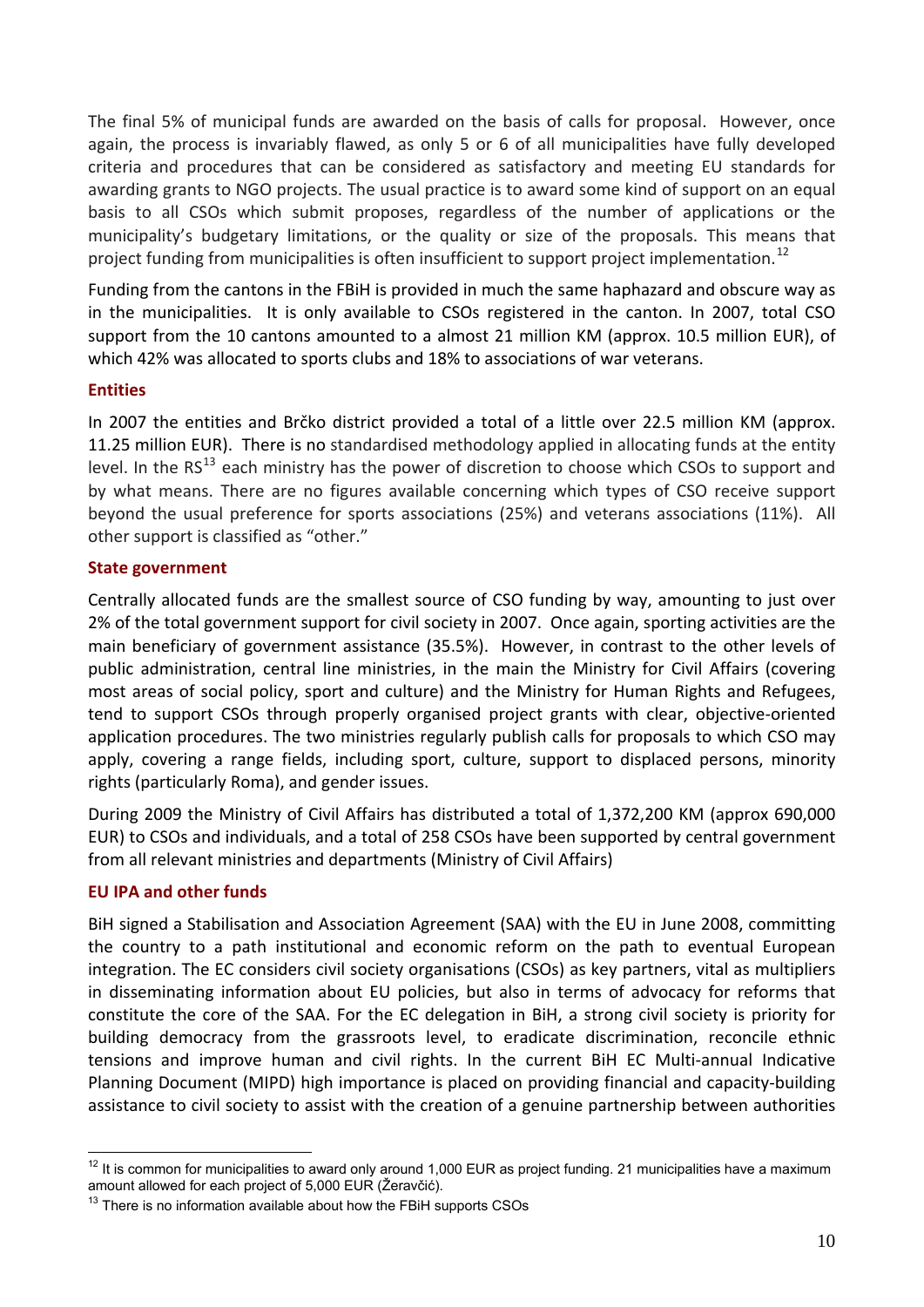<span id="page-10-0"></span>and civil society in the democratic stabilisation and the economic and social development of the country.

EU support to civil society in BiH is primarily administered through the country IPA programme and the EIDHR. Current EU funding opportunities include:

- **1. IPA 2007 BiH – "Capacity building of Civil Society to take part in policy dialogue"** 2‐year technical assistance project, launched 15 December 2009, to strengthen NGO networks, build NGO capacities for advocacy, policy and watchdog activities, and to establish an institutional mechanisms for government‐civil society dialogue (national office for cooperation with CSOs). 1,500,000 EUR.
- **2. IPA 2007 BiH – "Reinforcement of Local Democracy (LOD) Implementing Agency"**  2‐year project launched 18 December 2009, implemented by UNDP to to facilitate permanent partnerships between CSO s and local authorities, to generate unified and transparent mechanisms for disbursing municipal funds for CSO project-based activities, and to encourage CSOs to specialize activities and adopt a longer‐term planning perspective more responsive to local needs. 1,500,000 EUR.
- **3. IPA 2008 BiH –** "**Support to NGOs active in the field of the fight against corruption."** Currently tendering, project grants of between 100,000 – 150,000 EUR to a maximum 475,000 EUR, under the general IPA 2008 programme, see below 4.
- **4. IPA 2008 BiH – Part 1 ‐** 3,000,000 EUR total support forecast for TA assistance to support civil society.
- **5. IPA 2008 BiH ‐ Environment and Natural resources.** Encouragement of the partnership between governmental and non‐governmental sectors with the aim of effective implementation of EU standards in environment. Grants to CSOs of between 50,000 – 100,000 to a maximim of 1 million EUR, for "watch‐dog" activities and monitoring of implementation of strategies and laws, public participation in the decision-making process, and networking of NGOs and formation of regional initiatives. Funding is from IPA allocation to the Environment, not civil society.
- **6. IPA 2009 BiH** 3,000,000 EUR planned for projects to strengthen civil society dialogue
- **7. EIDHR ‐** Current call for proposals with objective, **"strengthening the role of civil society in promoting human rights and democratic reform, in supporting conflict prevention and in consolidating political participation and representation,** for grants of between 50,000 and 150,000 to a maximum 1,200,000 EUR.
- **8. Cross‐Border Cooperation (IPA 2)** Small grants to CSOs and municipalities for a range of socio‐ economic two-country partnership projects, with all EU and potential EU member countries. Tenders in 2009: Croatia (2‐country total 3,600,000 EUR), Montenegro (total 1,980,000 EUR), Serbia (3,240,000 EUR)
- **9. Other EU‐funded programs.** CSOs may apply to EU Community programmes: Youth in Action and 7<sup>th</sup> Research Framework Programme.

## **Other international donors**

USAID has reduced its support to civil society, but is still the most important bi‐lateral donor.

**1. Civic Advocacy Partnership Program (CAPP) II,** August 2008 – August 2013. Managed by national NGO, CCI, the programme provides direct sub‐grants to local NGOs to conduct advocacy campaigns, watch‐dog activities on key political and socio‐economic professes essential to EU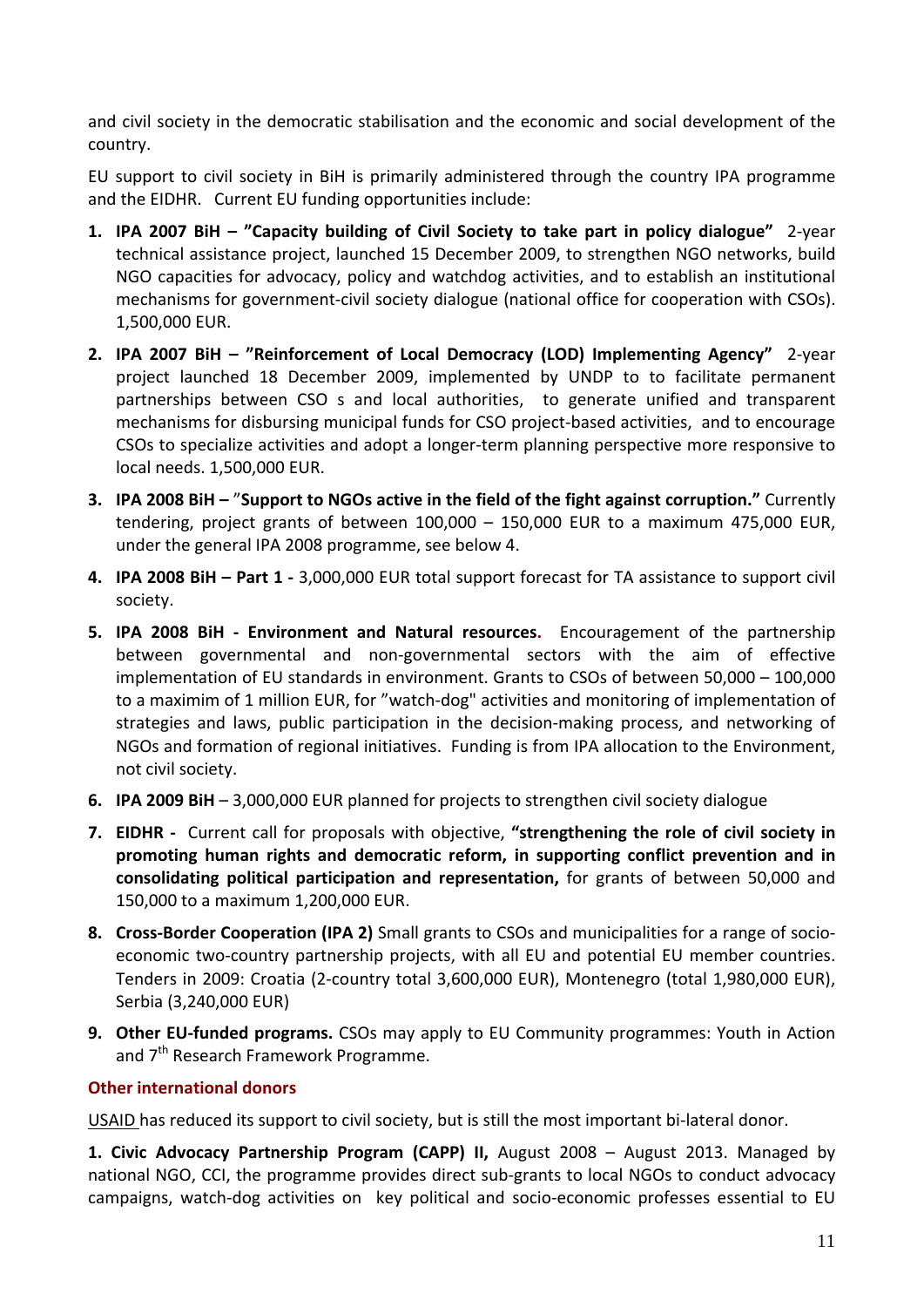<span id="page-11-0"></span>integration; training and TA to local CSO partners and monitoring performance of government. 5,700,000 EUR.

**2. Sustainable Development of the Non‐Profit Sector in BiH (CCSP).** Running since 2004, the Centre for the Promotion of Civil Society (CCSP) is supported to create an enabling framework for the development of civil society – creation of an institutional and legal framework, and promotion of civil society strategy. Due to end August 2011. 320,000 EUR

The US Embassy has a fund for small grants to CSOs and civic education activities.

Netherlands Embassy is scaling down its investments to BiH, so that by 2011/12 there will be no more support to civil society. At present is provides the following:

- **1. Civil society fund**, for support to small‐scale initiatives, managed by local NGO CCI. Sub‐grants target issues relating to the Environment, health, youth and education. CCI also received support to lobby for introducing tax benefits for NGOs in relevant legal acts.
- **2. Matra** support direct from the Netherlands. "Matchmaking" funds for Dutch‐Bosnian NGO partnerships for activities to strengthen pre‐accession and good governance
- **3. Matra – KAP** small grants for development cooperation. Local fund very restricted now.

## Swiss Agency for Development and Cooperation (SDC)

**1. Contribution to Constitutional Reform in Bosnia and Herzegovina.** 2‐year project due to end in July 2010. Work with CSOs and citizens directly to strengthen their strengthen role in policy dialogue and the decision‐making generally as at the local level. 850,000 EUR.

Sweden/SIDA continues to support Bosnian CSOs through its national NGO implementing partners, Kvinna till Kvinna (institutional and programme funding to 11 long‐term women's NGOs), Olof Palme (which works with a range of human rights‐oriented CSOs, trades unions and also political parties), Forum Syd (youth) and the Swedish Helsinki Committee.

## Open Society Fund Bosnia and Herzegovina

**1. East‐East: Partnership Beyond Borders Programme (EE:PBBP)** is a regional program supporting international collaboration within civil society and between CSOs with the aim of exchanging experience, expertise, knowledge on how to advance the principles of an open society.

World Bank. CSOs can apply to the World Bank Small Grants Program through the local country office for support to activities related to civic engagement that empower and enable citizens to take initiatives to influence development outcomes.

## **Community support and business contributions**

Voluntary contributions from both the community and the business sector are relatively insignificant sources of CSO funding. Around 17% of CSO report receiving some support from the local community, in the main those working on the protection of women and rural development and cultural and hobby associations. There are no figures indicating the size of community contributions, but almost certainly the sums are insignificant.

Just over 12% of associations receive support from the business sector. In the main this is support from local businesses to sports activities, youth and children's issues. Corporate philanthropy from large commercial enterprises is still the exception. The Raffeisen Bank and Telecom RS appear to be the only large companies supporting CSOs through limited calls for proposals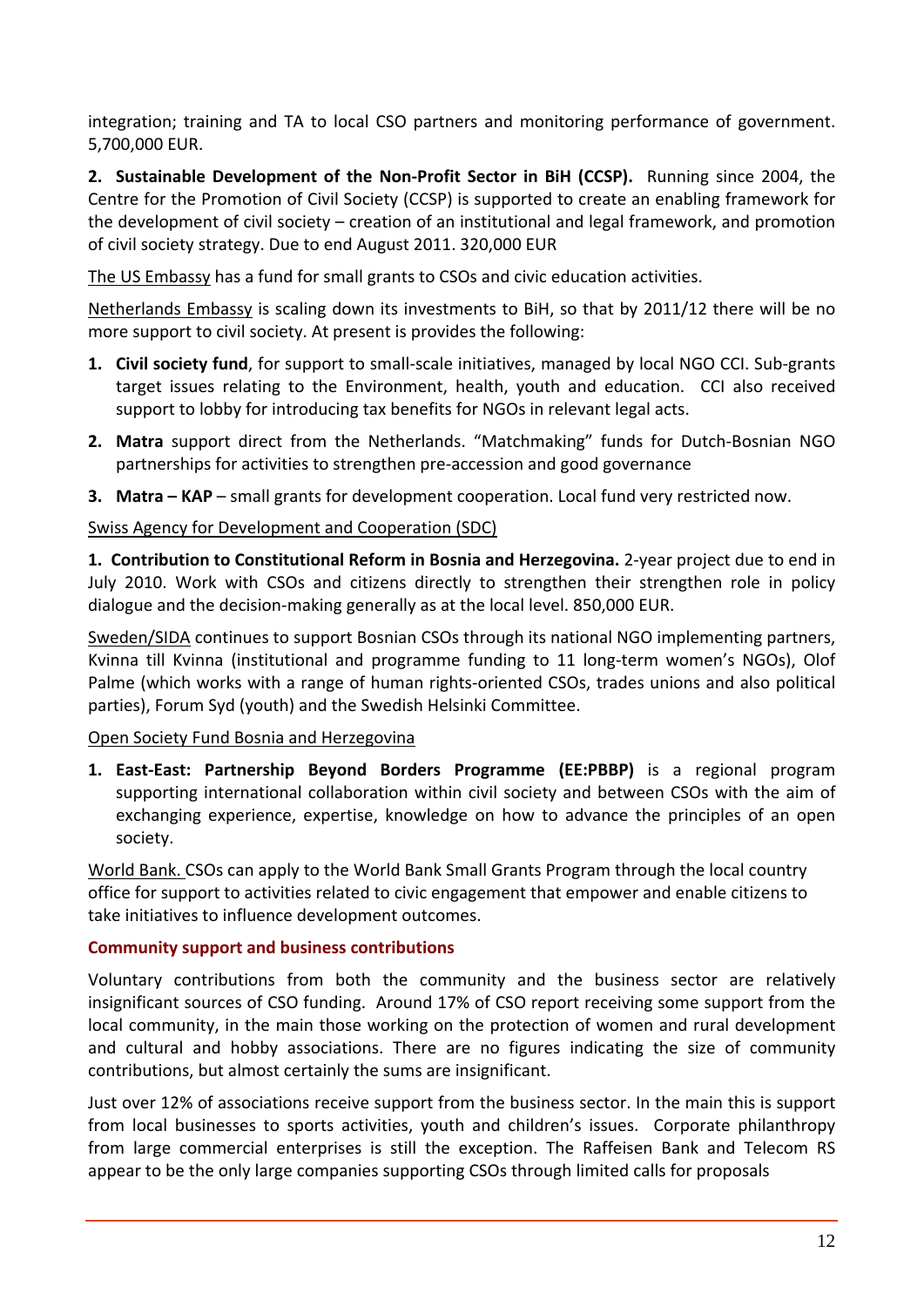<span id="page-12-0"></span>**1.3 Government mechanisms for civil society – government cooperation and the policy framework determining government – civil society relations** 

## **State‐level cooperation**

BiH lacks formal institutions and a legal framework for mediating relations between government and civil society, both in terms of providing support to civic initiatives and for providing the means of effective dialogue. In April 2007, the Council of Ministers of Bosnia and Herzegovina adopted an '**Agreement on Cooperation between the Council of Ministers of BiH and the Non‐Governmental Sector in Bosnia and Herzegovina'**. This was arrived at by rare concerted pressure applied by the CSO community through a country‐wide CSO coalition, "To Work and Succeed Together," coordinated by the Sarajevo‐based NGO, the Civil Society Promotion Centre (CSPC). The Agreement provides a potential framework for civil society‐government dialogue and proposes the establishment of a permanent **Office for Cooperation with the Non‐governmental Sector** as a means to institutionalise these relations with the addition of a **Civil Society Council**, composed of government and civil society representatives to act as a steering committee. A **Civil Society Board**, composed of 31 NGOs representatives from corresponding sub‐sectors was also stipulated as an NGO consultative body and means of coordination with wider civil society.

In addition to the above, the Agreement expresses the intention to work with government at other levels – Entity, canton and municipal – to establish other forms of cooperation between government and civil society on policy. It also sets out an agenda of work, including the preparation and adoption of a '**Strategy for the Creation of an Enabling Environment for the Development of Civil Society and an Operation Plan to implement the Strategy**', as well as the **adoption of Standards** for maintaining the quality of governmental‐civil society cooperation and also a **Code of Conduct and Good Practice**.

Little progress has been made towards implementing the Agreement, except for the formation by the CSO community of the Civil Society Board of 31 CSO representatives. The Board, however, last met on 25 September 2009 and in practice is still in its inception phase during which it continues to shape its structure and function, including exploring its role of lobbying for the implementation of the 2007 Agreement. In place of an Office for NGO Cooperation within the Council of Ministers, from where it could play a cross-ministry coordinating role, the government has established a oneperson "Department" for Cooperation with Civil Society in the Ministry of Justice (MoJ). With an administrative and legal agenda totalling 11 extensive tasks in the fields of strategy, policy making, monitoring, proposal development, civil society consultation, and preparation and implementation of laws, the civil servant charged with relations with CSOs is clearly unable to provide civil society with adequate support and coordination.

In March 2009, the Civil Society Board, CSPC, the NGO council, and other NGO participants, with the MoJ representative for Civil Society and other government and donor represents and supported by USAID, held a conference on "Strengthening the Culture of Dialogue and Partnership between the Government and Civil Society." At the conference the government confirmed its stated commitment to involving civil society further in the decision-making process and implementing the 2007 Agreement.

## **Entity‐level cooperation**

Neither entity government has entered into an agreement with civil society which regulates and provides for cooperation between the two sectors. There are no institutional mechanisms in either entity for coordinating this cooperation in practice.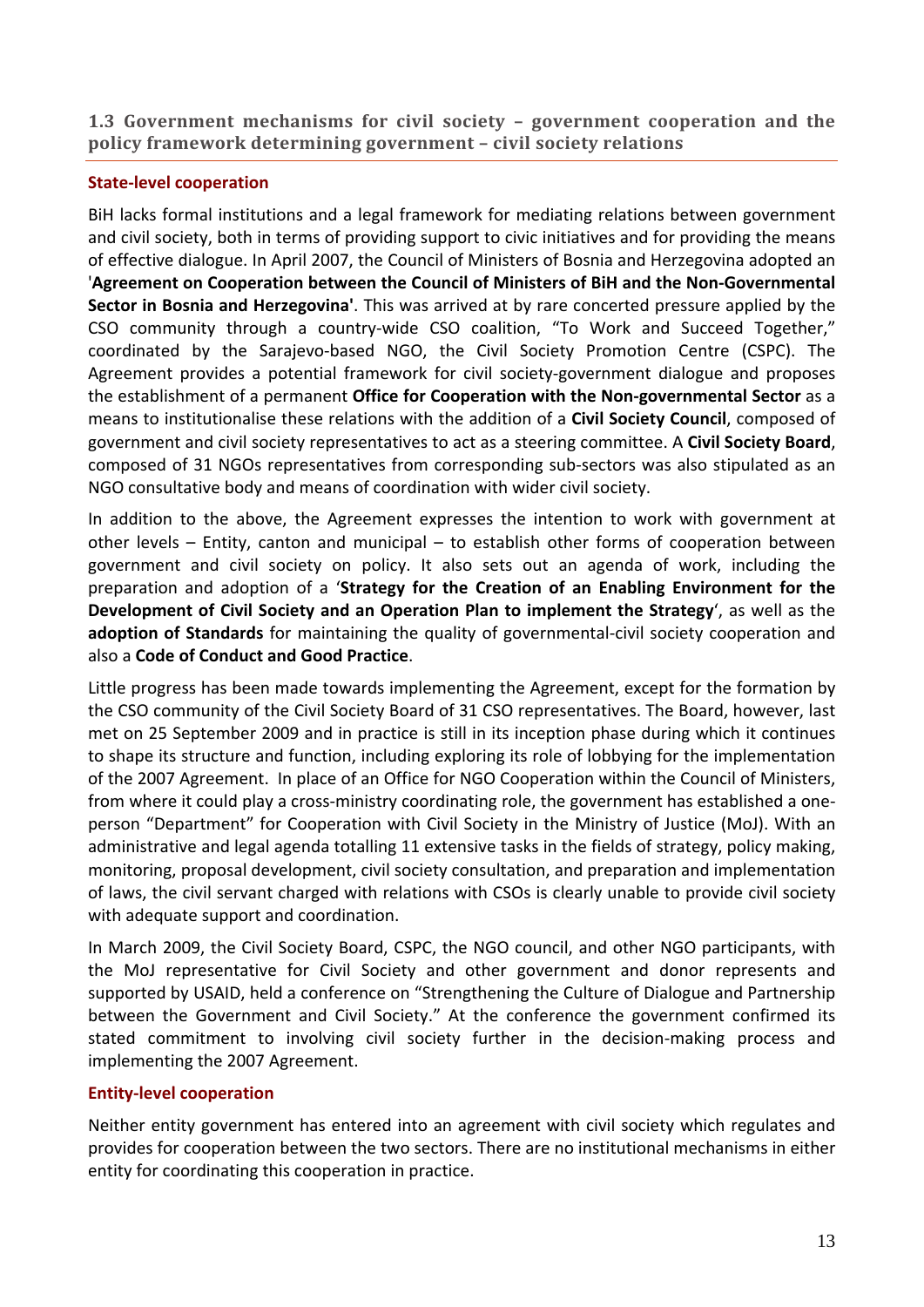#### <span id="page-13-0"></span>**Municipal‐level cooperation**

 $\overline{a}$ 

In parallel to the process which led to signing of the Agreement with the state government, the CSPC also ran a campaign to establish countrywide cooperation between municipalities and CSOs. Mainly as a result of this campaign 67 municipalities have so far signed protocols to establish cooperation with local civil society. Research conducted by a Bosnian consulting house in 2008 (Žeravčić 2008) suggests that these agreements are viewed by the participating parties as relating primarily to the system of regulating the distribution of public funds to CSOs.

However, 31 municipalities (of the total 142) have also established joint bodies consisting of governmental and non‐governmental representatives intended with identifying priorities for local CSOs to be supported by local government funds.

### **1.4 Government (local and national) institutional capacities for engaging civil society**

A framework document setting out minimum standards for ensuring citizens' participation in drafting legislation at the state level, the **Rules on Consultations in Legislative Drafting Processes**, was adopted by the government in 2006. However, by and large, its provisions have been applied only on rare occasions, in most cases as a result of the need to fulfil conditions of funding for an internationally supported initiative.

The Rules establish three practical measures to be carried out by all ministries and state institutions:

- Designate a civil servant with responsibility for consultation with the public and also for coordinating that consultation;
- Compile and update a list of interested parties with which the ministry will communicate regularly about proposed legislation;
- Carry out basis steps to inform the public about legislative proposals. This is to include posting draft laws on ministry websites and invite comments and suggestions from the public and the list of interested parties.

A recent assessment of the implementation of the Rules by the non‐governmental think‐tank, ACIPS (Association Alumni of the Centre for Interdisciplinary Postgraduate Studies) observed that these measures are being carried out in only one of the state's 9 ministries, the Ministry of Justice.<sup>[14](#page-13-0)</sup> In conclusion, ACIPS asserts that the Rule on Consultations are no more than "a dead letter on paper."

Within the government sector generally at all levels in BiH there is no clear understanding of the importance of participatory democracy and civil society's role in facilitating it. Statist attitudes inherited from the times of the socialist one‐party ex‐Yugoslavia determine that there is still an overwhelming belief that the proper role of the state is to govern in the interests of the political elite and not to serve the people. Accordingly, social policy is not viewed as a area for public debate, but as the preserve of public administrators undertaking the bidding of their political masters.

<sup>&</sup>lt;sup>14</sup> The MoJ is the only ministry to have appointed a Coordinator for consultation and to have a database of CSOs and experts. The database was only recently constructed an NGO with funding from USAID as part of its project for the Development of the Justice Sector.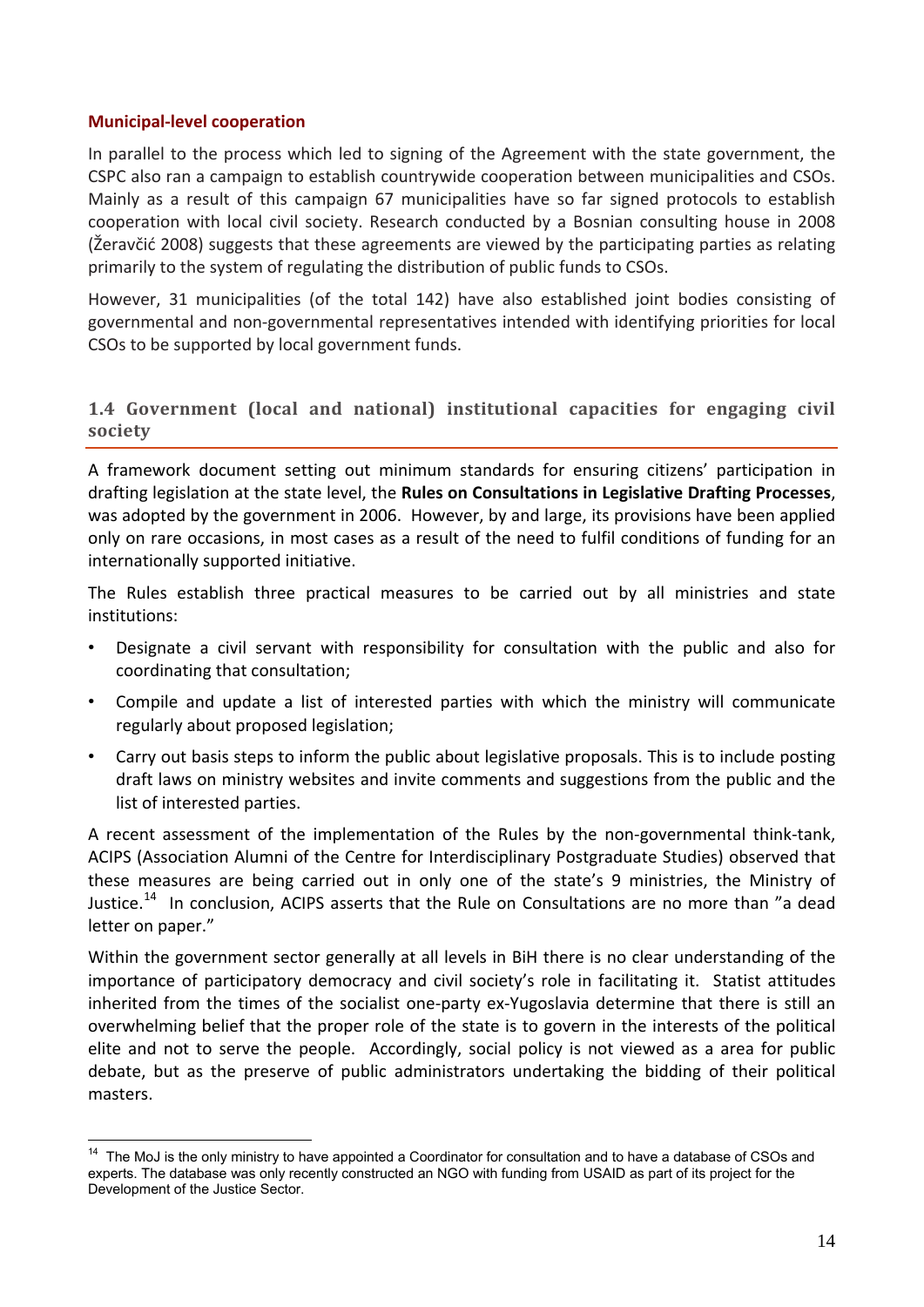<span id="page-14-0"></span>Government tends not to recognise civil society as a set of independent and alternative non‐ government organisations, but more as a continuation its own domain, which is there to be controlled and captured (NDI 2009)

The space for CSOs and all other civic actors to engage in policy dialogue is further constrained by the continued primacy of ethno‐national identity in Bosnian politics within a set of political structures, which are predicated upon and reinforce the national divisions which emanated from the Bosnian war in 1995. In such an environment, all questions raised within government and the institutions of democracy of social and economic reform, legislation or policy are reduced to concerns to defend the respective rights of the country's three main national communities, to the exclusion of all else.

In the main, there is an absence of systems for government cooperation with CSOs in drafting laws, strategy or policy statements at all levels, and public participation in the decision‐making process, even on an *ad hoc* basis, is rare. However, as a result of robust encouragement from international donors and development agencies by means of capacity-building and funding initiatives, positive government-civil society cooperation has been achieved in selected policy areas:

- **Mid‐term development strategy 2004‐2007**. Sponsored by the World Bank, DfID and other bilateral donors, this was the first example of systematic participation of civil society in government strategy. Consultations were held all over the country during 2003 and a CSO working group of international NGOs and a majority of national CSOs coordinated findings and recommendations to the strategy‐development team. A new **Development Strategy 2008‐ 2013** is currently being developed, in parallel with a **Strategy of Social Inclusion 2008‐2013.** Civil society has again been active in consultations, with work coordinated by working groups selected by the NGO Council<sup>[15](#page-14-0)</sup> and the Network of Elderly People.
- **Gender policy.**  Considerable progress has been made in establishing an institutional framework for creating gender policy in cooperation with civil society. Women's CSOs have been involved in all major legislative and policy making processes in the country. These include: such as:
	- o A National Gender Action Plan (2006);
	- o Strategy for monitoring the implementation of UNSCR 1325;
	- o Changes and amendments to the Gender Equality Law;
	- o Development of the Strategy on Preventing and Combating Domestic Violence 2009‐ 2011;
	- o Preparation of CEDAW reports for BiH.

A Gender Equality Agency in the Ministry for Human Rights and Refugees (MHRR) is responsible for implementation of policy at the State level, and Gender Offices for implementation at the entity level. Gender commissions with significant civil society representation have been established at all levels (state, entity, canton and municipality) for the creation of relevant policy.

• **Youth policy**. Institutional arrangements for youth policy are also relatively well advanced in BiH. A State Commission for Youth Policy, with significant youth NGO representation, has been in operation since 2006. So too has a small Department for Youth in the Ministry of Civil Affairs. As with gender affairs, laws provide for commissions at all lower levels of government.

 $\overline{a}$ 

<sup>&</sup>lt;sup>15</sup> See Annex 6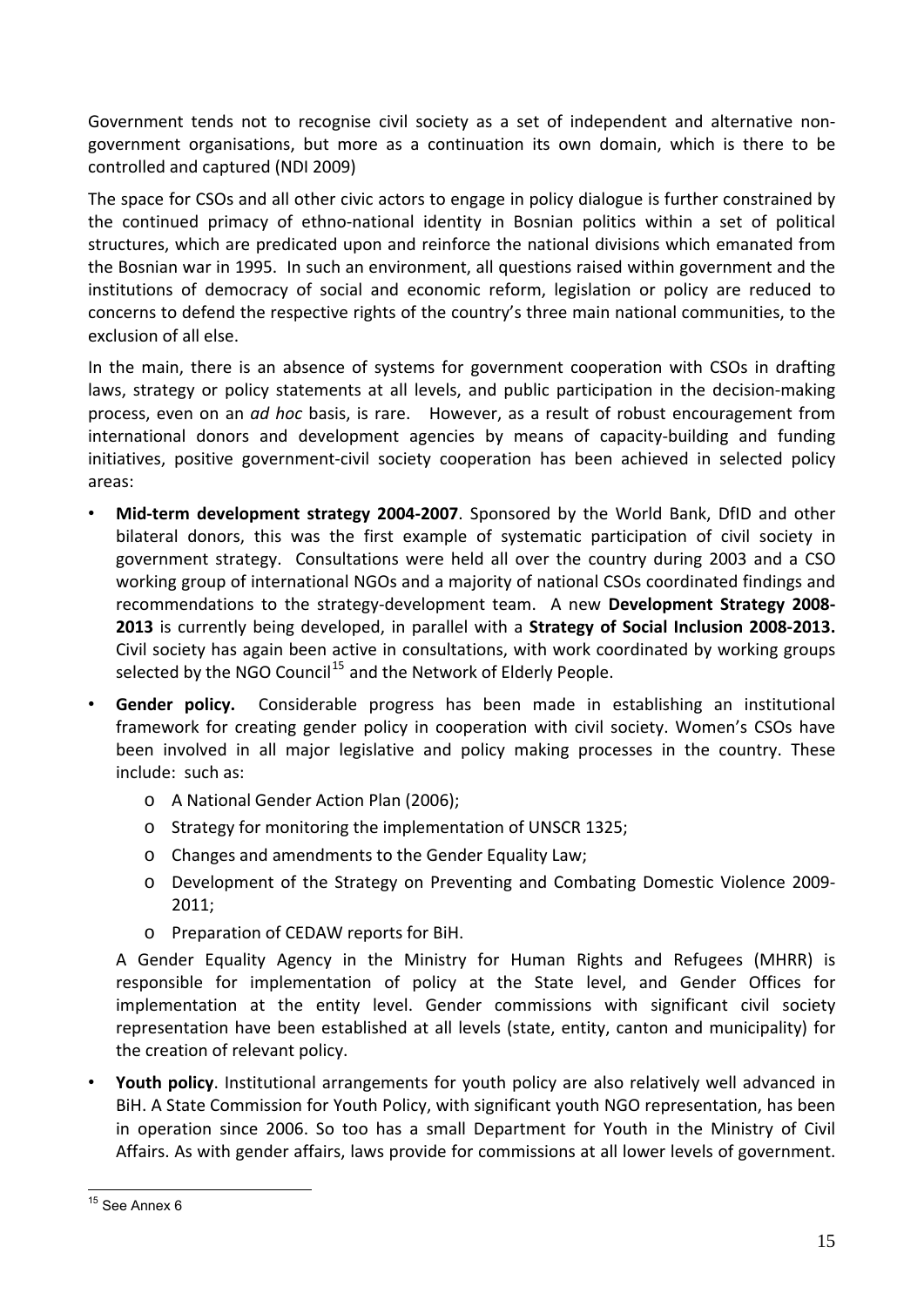<span id="page-15-0"></span>However, a Youth Action Plan has never been developed at state level and youth policy is poorly funded.

In the RS a special Law on Youth Organising in the RS has been in operation since 2004. This law created an entity‐level Youth Council which acts as a youth umbrella organisation and a partner to government in creating and implementing youth policy. In addition, the law establishes an institutional means of support – financial and in terms of infrastructure – to youth organisations and council as the local and RS entity level.

• **National Roma Action Plans** were developed in 2008 by the MHRR in the areas of housing, health and employment using a participatory process which included significant participation from members of the Roma Network (of CSOs) and representatives from Roma community organisations. The process was facilitated by national NGO Bospo, as part of an EC‐funded project (EIDHR) implemented by World Vision. These plans have been adopted by governments at all levels and facilitated the entry of BiH into the Decade for Roma Inclusion 2005‐15.

## **1.5 Public perceptions and support of civil society and its various segments**

Civil society and CSOs are generally held in low regard by the public in BiH. The term "civil society," remains relatively new to people and its meaning is not fully understood. The inability of CSOs to organise successfully as a sector, to publicise a unity of purpose and inform people of the role of civil society, is a contributory factor to civil society's low public recognition in BiH. In addition, CSOs lay themselves open to criticism for not appearing sufficiently open and transparent, and are often perceived as existing more for personal benefit of staff and their leaders than members of the community. The fact is that only 18% of organizations undertake financial audits, and less then 5% publicize their yearly accounts (Kronauer 2009).

While active mistrust of CSOs exists in some quarters, the predominant attitude to civil society in BiH, however, is one of indifference and disengagement. The key factor behind this is the low level of trust within BiH. A major study of social attitudes undertaken in 2007 (Oxford Research International) concluded that not only is trust in institutions; that is, trust in political organisations and government is very low (with mistrust more common than trust), but that social trust, or trust between people in society is "virtually non-existent." Low levels of trust are perhaps to be expected in a country with a history of recent conflict, but the survey concluded that trust in BiH has been eroded to an exaggerated extent. A corollary of low trust is low social capital or the total mass of horizontal ties between people in society. Social capital usually finds expression in group behaviours, such as participation in clubs and associations and all forms of CSOs. While there are plenty of CSOs in BiH, the majority of which are indeed membership‐based, real participation and active membership in civil society is in fact very low. CSOs in BiH are poorly supported by their constituencies and enjoy little legitimacy in the community.

In the Media, civil society enjoys relatively frequent and positive coverage, particularly in the larger urban areas, although there is a tendency for the Press to sensationalise CSO activities (USAID 2009). A positive sign, possibly owing to media interest in civil society, is that recognition of leading NGOs is increasing. However, recently in the RS many media outlets have come under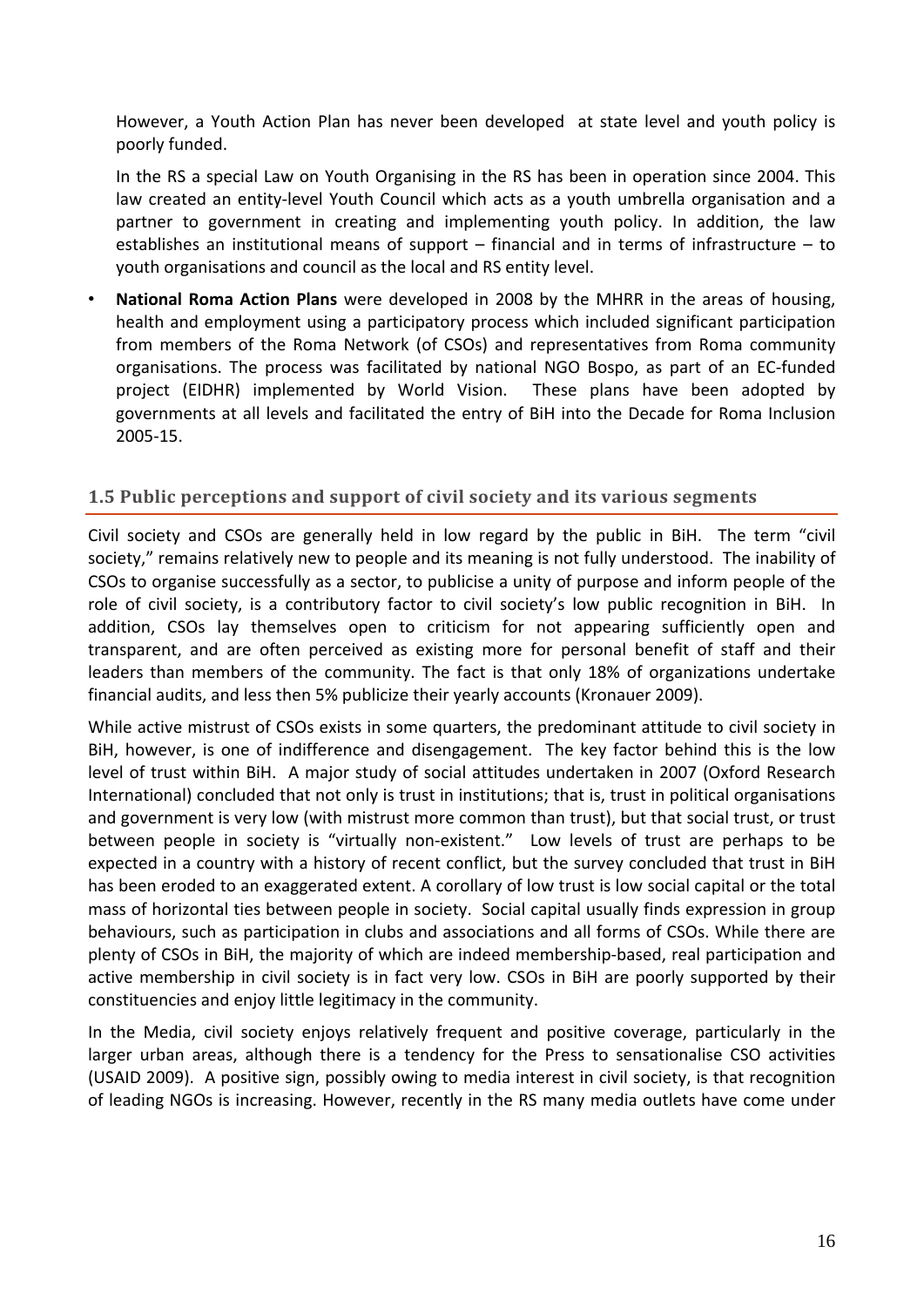<span id="page-16-0"></span>the control of the ruling political party and they are succeeding in eroding public approval of those CSOs which criticise the government and otherwise try to bring it to account.<sup>[16](#page-16-0)</sup>

## **2. CSO ORGANISATIONAL CAPACITIES**

## **2.1 Overview of civil society community in Bosnia and Herzegovina**

## **Structure of civil society**

 $\overline{a}$ 

At the end of 2008, there were a little over 12,000 registered CSOs in Bosnia and Herzegovina. Owing to the lack of a single register coordinating registrations from the entities, cantons and the state, this figure almost certainly includes a number of double registrations (for example, of CSOs registering at both the canton and entity levels), although the error in the total figure is probably no more than 1%. More importantly, the total figure does not take account of those organisations which are moribund or otherwise inactive. The Law on Associations and Foundations at the state level provides for the elimination from the register of those organisations which have not been pursuing their stated objectives for a period of two years or more (that is, inactive organisations). However, so far, this law has never been applied. On the basis of responses to questionnaires by CSOs in a recent mapping of civil society in BiH (HTSPE / Kronauer 2009 $^{17}$  $^{17}$  $^{17}$ ), it is estimated that approximately only 55% of registered CSOs (around 6,600) are currently active.<sup>[18](#page-16-0)</sup>

The fragmented politico-administrative system in BiH determines that few CSOs operate at either the state level or operate across the whole country. Only 6.4% of all CSOs are registered at the state level, the majority of which are unions of various membership-based organisations operating at the grassroots including, federations of non‐registered informal community‐based organisations. These include CSOs promoting the sustainable return of those displaced in the war, federations of CSOs representing those with specific disabilities, parent-teacher associations, or practitioners of civic education (Civitas), and the scouts etc. In most cases these representative organisations are formed from two entity-level unions, and it is at this level rather than the national level that grassroots activity is effectively coordinated.

Civil society activity is reasonably well distributed across the country, with over half all registered CSOs (51.1%) operating from smaller towns in more‐or‐less rural municipalities. Only a little fewer than one in six CSOs work in the capital, Sarajevo, and a further 23% are located in the larger towns (Banja Luka, Mostar and Tuzla). As might be expected, CSOs operating only in rural parts, away from areas of significant population density are few in number (7.7%).

The majority of associations in BiH have registered since the end of the war in 1995, and while humanitarian activities during the war (1992‐95) established the basis for a sizeable group of today's CSOs, only 9.4% of all CSOs operating now were registered prior to the democratic changes that took place in 1991. Predominant among these "older" CSOs are hunting and

<sup>&</sup>lt;sup>16</sup> USAID (2009) gives the example of Transparency International in Banja Luka, which was subjected to systematic harassment by the local media and government and accused of bribing companies to make fabricated accusations of corruption, after TI had accused the RS government for lack of transparency.

 $17$  This section (2) covering CSO Organisational Capacities makes extensive use of the data provided by this study:

HTSPE / Kronauaer Consulting (2009) Civil Society: Contributions to the Development of the Strategy for Establishing an Enabling Environment of Civil Society in Bosnia and Herzegovina; Sarajevo

<sup>&</sup>lt;sup>18</sup> There are a number of online databases of CSOs in BiH, but the largest covers only around 1,200 organisations. See Annex 3.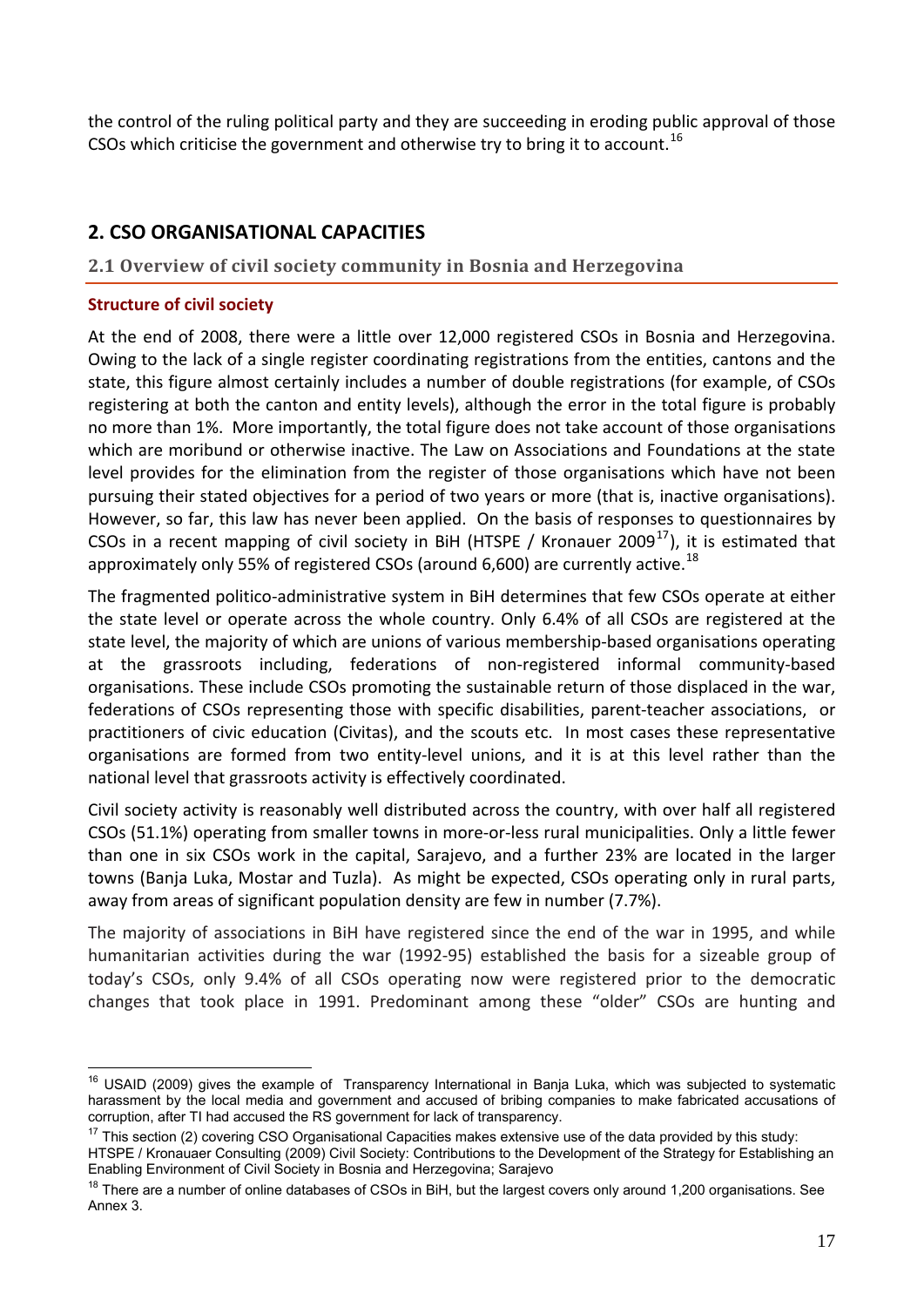mountaineering clubs, volunteer fire departments, cultural and artistic societies and Red Cross organisations.

CSOs in BiH may be classified according to two broad categories: Mutual or member benefit organisations (MBOs) which are established to work exclusively in the interests of their members, and so-called pubic benefit organisations (PBOs); that is, those associations whose purpose is to act in the general public interest.

MBOs comprise a large majority (71.8%) of all the CSOs in BiH and cover a wide range of activities and organisational types, such are sports, hobbies and other recreational interests, culture, veterans' associations, refugee returnees, and women's and youth clubs, etc. Typically, MBOs are small, semi-voluntary organisations, with, at most, a handful of part-time paid employees, providing services or opportunities for participation in activities to their members. Over 85% of CSOs have less than 10 staff members and /or under 100 members.

Most MBOs are poorly financed and dependent on local authorities for what little funding they can access. An assessment of CSO budgets in 2008 made by the HTSPE / Kronauer mapping exercise concluded that in BiH almost 60% of all CSOs had annual budgets of under 15,000 EUR, while 19% of the total subsisted on less than 1,500 EUR a year. Only around 10% of all CSOs had budgets in excess of 250,000 EUR.

| Annual budget - Euro | % of NGOs |
|----------------------|-----------|
| under 1,500          | 19.0      |
| $1,500 - 15,000$     | 39.3      |
| $15,000 - 50,000$    | 13.5      |
| $50,000 - 250,000$   | 19.02     |
| $250,000 - 500,000$  | 6.12      |
| over 500,000         | 3.06      |
| <b>TOTAL</b>         | 100       |

## *Table 1. Annual revenues of surveyed CSOs, 2008*

*Source: HTSPE / Kronauer Consulting (2009)* 

Within the broad, diverse MBO category there are two identifiable sub-groups of organisations. Firstly, there are those CSOs which trace their roots to the ex-communist era. These "traditional" organisations (even when they have registered as completely new entities in the post-war period) represent a continuity with previous state‐controlled and collectivist forms of social organisation in that units of local self‐government, the municipalities, retain a high level of influence in their organisation, funding and networking. These CSOs include sports societies, local cultural and art societies, local radio amateur associations, scouts and local humanitarian organisations. They are highly dependent on government sources of finance, and they receive up to 60% of all CSO funding supplied by municipal administrations. Despite this, "traditional" CSOs are usually resource‐poor and do not possess the technical and organisational capacities to undertake effective fundraising and appropriate project and programme development. In accordance with the tradition in the ex‐communist state of incorporating social and political structures at the community level into higher‐level structures through pyramidal federations, these CSOs are well organised within unions and networks corresponding to the governments structures within the state (from municipal, cantonal and entity to the state‐level).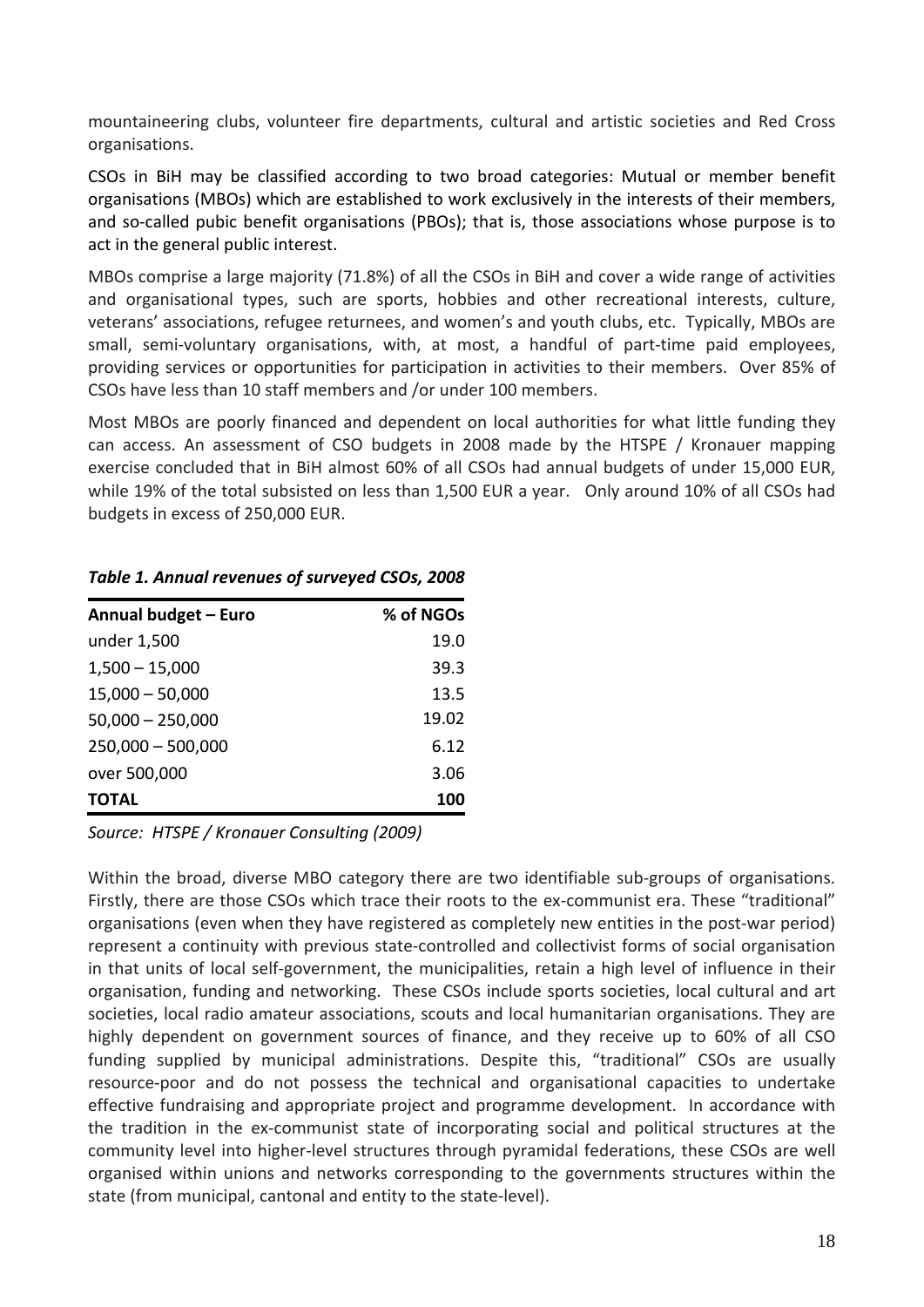<span id="page-18-0"></span>A second type of grassroots MBO are those which have emerged in direct response to newly perceived social challenges. These organisations cover a wide range of issues and cater to a variety of memberships; they include returnee and refugee associations, associations gathering persons with disabilities or special needs, to local youth initiatives, agricultural cooperatives and associations established for the purpose of promotion of agriculture and rural development, and different local and community development initiatives. Although these organisations concentrate on providing services to members, they are rarely able to gain wholehearted political support from local institutions of government, most usually because their social agendas are an implicit challenge to the continuing obscurity and lack of responsiveness of local governments in BiH. These CSOs are poorly funded by local authorities and they are usually low on technical and organisational capacities.

CSOs which are oriented towards the interests of the general public (PBOs) are in most cases devoted to providing specialist forms of non‐institutionalised service delivery, such as social protection (children, vulnerable women and victims of domestic violence, unemployed etc), psycho‐social assistance or education and assistance to assist citizens generally or specific social groups participate more fully in society ("empowerment"). These organisations comprise fewer than 30% of all CSOs in BiH. In general they are oriented towards international donors and promote rights‐based agendas, in place of an emphasis on specific needs or interests. Many of these CSOs have been established by international NGOs as instruments for project delivery, or later as means of leaving something behind when facilitating their exit. While these CSOs are administered and managed along more-or-less professional lines, they have little or no membership base and often poorly functioning governing boards; decision-making powers are very often concentrated in one or two key staff members upon whom the organisation is over‐ dependent for leadership, technical skills and the ability to attract adequate project funding.

Among the larger number of PBOs is an identifiable "elite" of well developed, sophisticated, fully professional NGOs predominantly located in the country's four or five main towns. Numbering from possibly as few as 50 or 60 organisations up to around 200 (HTSPE / Kronauer 2009), these NGOs count amount their numbers specialists in human rights advocacy groups, but most often they remain service providers that are only engaged in advocacy, lobbying and policy development as a secondary activity.

## **Field of operation / activities**

Of the 998 CSOs included in the HTSPE / Kronauer study, the greatest number (18.45%) indicated sport as their primary scope of activity, followed by "interest organisations" (12.02%) covering a range of recreational and special economic interests, such as beekeeping. Women's organisations (7.3%) and associations dealing with the problems of children and youth (6.01%) are also common fields of CSO operation. Among those least represented are workers' rights or unions (1.29%), human rights (2.58%), animal rights (0.86%) and peace initiatives.<sup>[19](#page-18-0)</sup>

The most frequent activities undertaken by CSOs in BiH are education, activities in local communities, providing advice and information, as well as lobbying for members' interests, while the least represented activities are oversight of public policies and work of state institutions and mediation. There is an almost total absence of CSOs dealing with issue of corruption and transitional justice.

Despite the member‐based character of civil society in BiH, on average almost 50% of all organisations state that their main target group, or final direct beneficiaries, is the general public

 $\overline{a}$ <sup>19</sup> See Annex 4 for a full classification of CSOs according to their primary field of work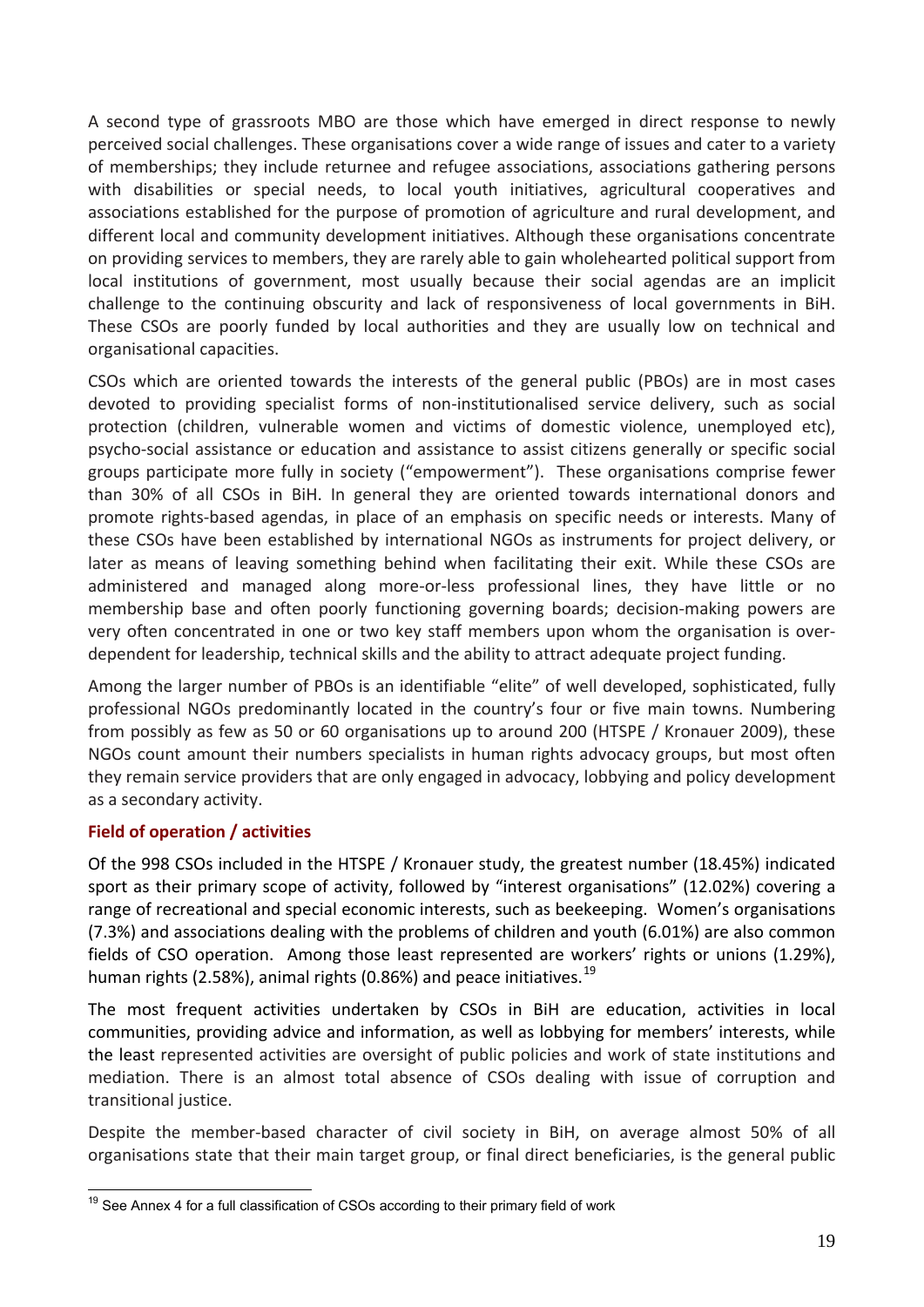<span id="page-19-0"></span>(and almost 49% of MBOs identified the general public as the end user of their projects). Youth are targeted by a large proportion of CSOs (15.9%), followed by children (6.4%) and women (5.6%).<sup>[20](#page-19-0)</sup>

## **2.2 Human resources and technical skills**

Funding limitations determine that CSOs in BiH can rarely employ suitably qualified staff on a permanent professional basis. It is estimated that around 50% of active CSOs so not have a single paid employee, being dependent almost entirely on the voluntary services of key founder members and part-time voluntary contributions of members, friends and family. Only around 20% of all CSOs have paid staff with more than five members.<sup>[21](#page-19-0)</sup> In these, and indeed all organisations, many employees work part-time or on a temporary basis dependent on short-term project funding. Permanent full-time employment in the sector is the exception. Overall, the sector is highly reliant on volunteer labour, with three of every four organisations engaging volunteers. Although volunteers are rarely employed within a formal framework setting out conditions of work and regulating the relationship between volunteer and volunteer‐involving organisation, the use of volunteer labour is a key element of the funding strategies of many Bosnian CSOs.

CSOs report that even when they are in a position to employ staff, they face considerable challenges in recruiting suitable people and then retaining their services. Very often employees terminate their contracts early or at short notice, owing to dissatisfaction with low wages or the prospect of better or more stable employment elsewhere. Lack of experience and low qualifications of those applying to work in the civil sector is a common complaint of CSOs. It is noticeable that overall, only around 30% of those with paid employment in civil society have some form of tertiary education. CSOs very often have insufficient management capacity to employ a full‐time staff.

The CSO workforce in BiH is predominantly female, with only one in three workers being male. Regarding those who are in a position of authority or power in CSOs the reverse it the case, with three men in the position of director to every single woman. However, among professional NGOs of all sorts, women still maintain their dominance in positions of authority and it is only in the less capacitated "traditional" grassroots organisations, in particular the numerous sports clubs, where it can still be said that civil society is a man's world.

Smaller organisations, especially those working at the grassroots and those located in smaller towns and rural areas are often lacking in many of the basic technical skills necessary for running an efficient CSO, including all areas of PCM, general management and financial administration. Among the CSOs participating in the HTSPE / Kronauer study, 25.1% of associations had never had any trainings organised for their staff. Of those which had organised staff training or been included in capacity‐building projects, around half indicated that trainings had been organised for all their members of staff, but 41.8% of organisations said that trainings had been for leaders and key staff members. A key finding of the study is that that the greater majority of trainings CSOs have received (68.5%) have been restricted to the subjects of writing project proposals and/or fundraising, as well as strategic planning.

CSO representatives consulted for this needs assessment identified the following as priorities for organisational capacity building:

- Community needs assessments and stakeholder analysis
- PCM and in particular, EC application procedures and identification of project partners

 $\overline{a}$  $^{20}$  See Annex 5 for a complete list of final beneficiaries of CSO projects.

 $21$  In BiH no CSO has a workforce of over 40, and staff numbers of more than 10 indicate a "large" organisation.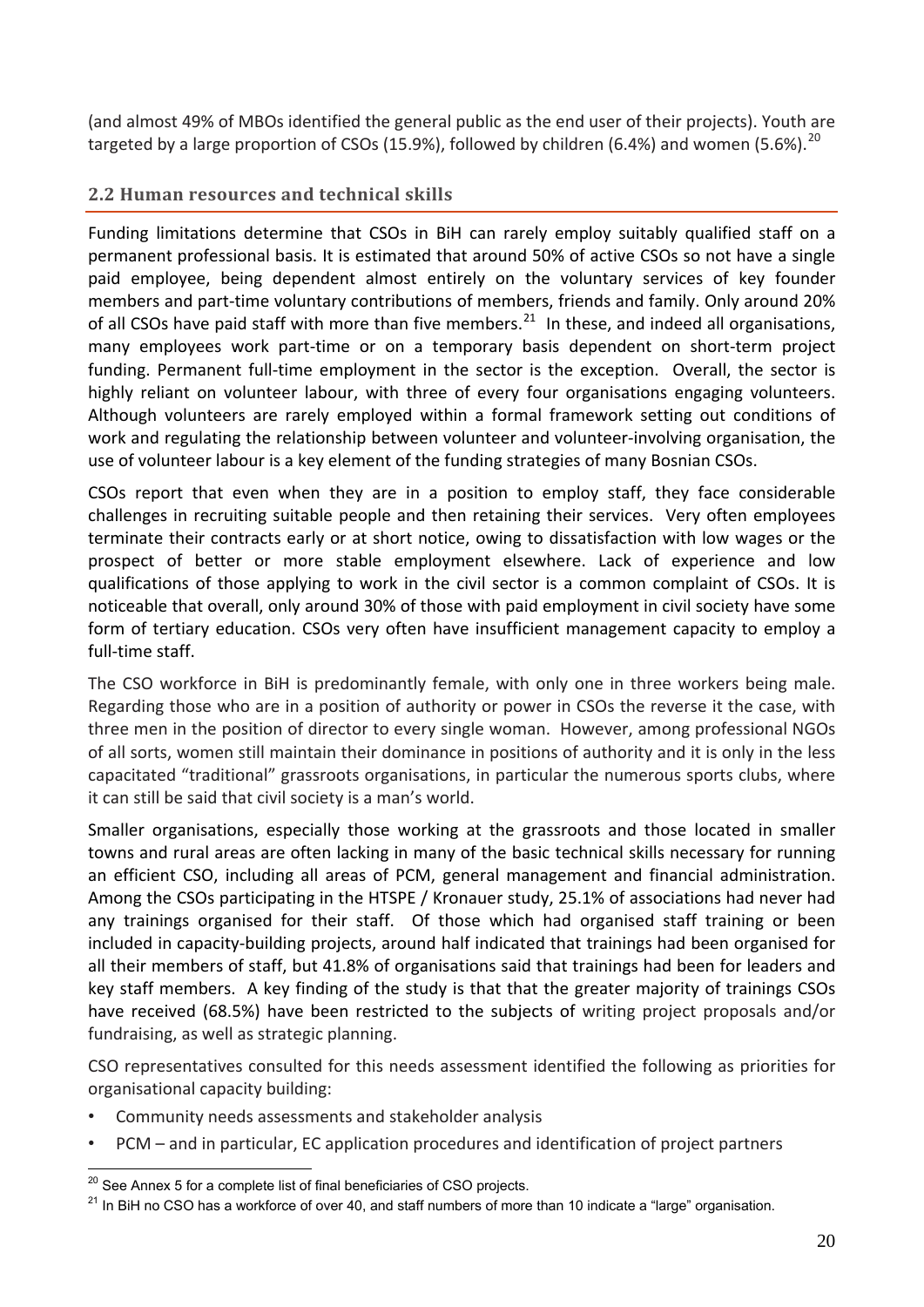- <span id="page-20-0"></span>• Human resource management, including staff development
- Networking at all levels local, cantonal, entity, state, regional and EU
- Public advocacy and lobbying
- Involvement of CSOs in implementation of EC instruments for pre-accession<sup>[22](#page-20-0)</sup>
- Human rights protection
- Public‐private partnerships.

## **2.3 Strategic strengths of CSOs in Bosnia and Herzegovina**

Very few CSOs in BiH are strategically oriented. Half of the CSOs consulted for this study confirmed that they had a strategic plan in place, but most of them went on to say that they did not use it as a tool to guide their long‐term programming and organisational development, as well as shorter-term project identification. Most of them also said that they did not update their strategic plans periodically. Interestingly, these answers from this study's very limited sample are similar to those of the HTSPE / Kronauer survey, which found that 42% of all types of CSO have strategic plans. The study posed similar doubts as to whether strategic planning represented much more than a formal exercise for the greater majority of organisations. In support of this suggestion was the finding that "almost half of the associations in BiH were ready to admit that their chief orientation and scope of work are rather or entirely dependent on desires and interests of their donors." Only 22.70% of those participating in survey thought that donors do not influence their purpose (mission) and their overall strategic direction.

The key strategic issue for civil society is how to address itself to the ongoing process of European integration and the political, institutional and economic reforms demanded of the country by the SAA. At the centre, a number of leading NGOs have declared a strong commitment to the integration process and are actively advocating for civil society to become a partner of government in this process, particularly in the field of IPA programming and the planning of other EC investments, in order that they may play a role in shaping the course of reform. On the other hand, however, the vast majority of CSOs in BiH have scant knowledge and understanding of the EU, the process of European integration and its significance for their work. In general, civil society in BiH is poorly positioned strategically to participate in the ongoing reform process and to take full advantage of the institutional and financial support available from the EC for the process.

## **2.4 Analytical capacities**

Analytical capacities within Bosnian civil society are generally poorly developed. The low level of social and economic research undertaken by CSOs of all sorts is a key factor in the paucity of civil society advocacy and the low level of policy dialogue between CSOs and government bodies.

At the sharp end of specialist policy research, there are only a handful of clearly recognisable NGO think tanks, including IBHI (International Bureau for Humanitarian Issues) for general social policy and gender issues and the CSPC, dealing with civil society development. In addition, a number of women's organisations, often by way of effective networking, are able to play a substantive role in policy dialogue on the basis of research and gender analysis. However, in general, the capacity of civil society in BiH to analyze and contribute of the definition of public policy is almost negligible

 $\overline{a}$  $^{22}$  The HTSPE / Kronauer study also identified a need for general training of and information to CSOs on the theme of European Integration. In addition, CSOs asked for assistance in Policy dialogue, undertaking watchdog activities and, rather surprisingly, developing mission statements.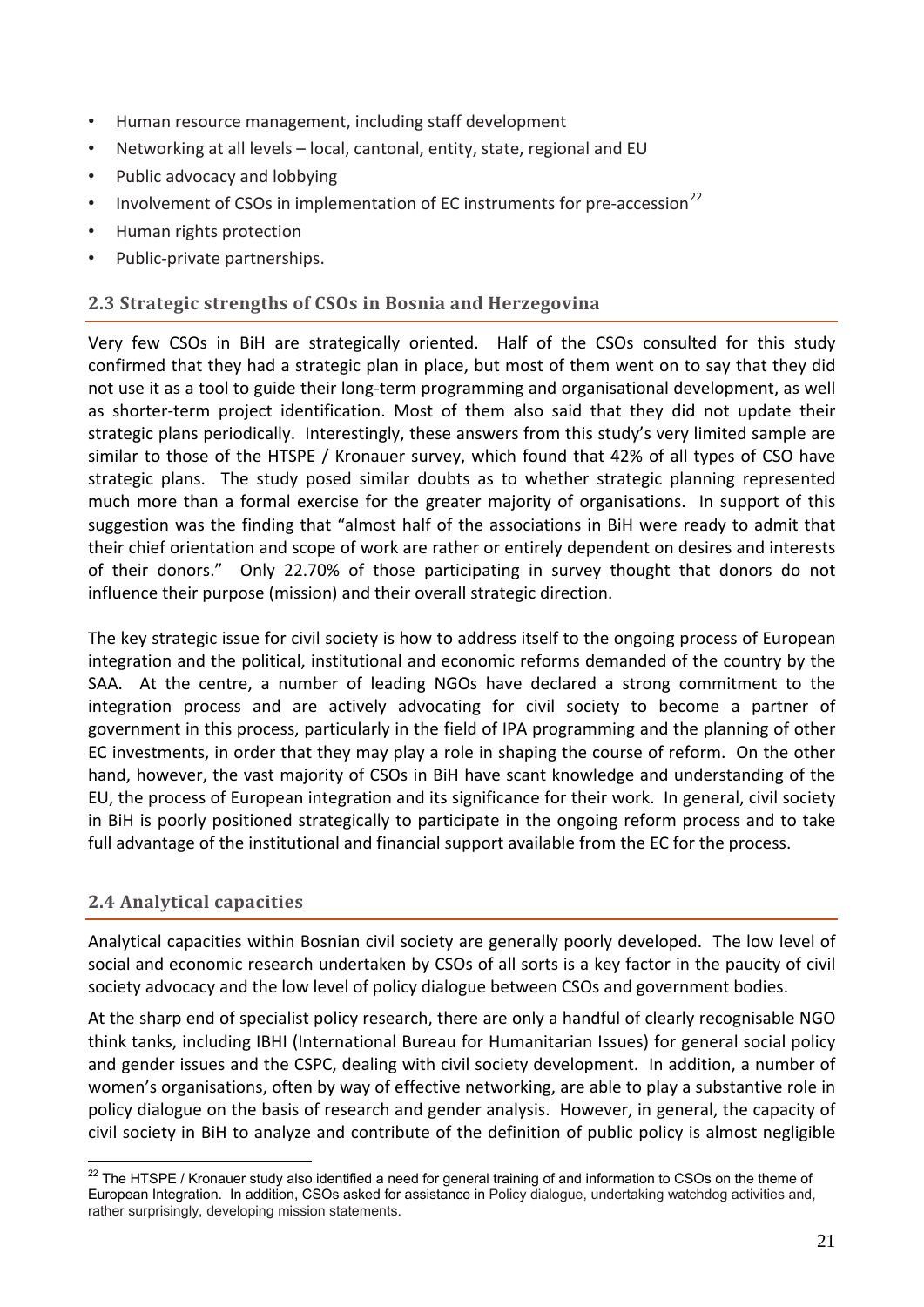<span id="page-21-0"></span>(HTSPE / Kronauer). In addition, there are no CSOs capable of undertaking permanent monitoring and analysis of the effects of public policy.

At the centre, there are a number of effective CSO human rights advocates, which also monitor the implementation of human rights in the country (e.g. Helsinki Committee for Human Rights FBiH and also in the RS), but there is an almost total absence of CSO watchdog activities, with the possible exception of the local chapter of Transparency International.

## **2.5 Relationships with other actors – networking and partnerships**

## **CSO networks**

There are many formal and informal NGO networks in BiH, organised on the basis of sub‐sector interest (e.g. Environment, youth, and women) or geographical location. Many of these have been in existence for a number of years. Earlier research has shown that a large majority of Bosnian NGOs are members of one or more networks and that this experience is seen by NGOs to be beneficial.<sup>[23](#page-21-0)</sup> According to the HTSPE / Kronauer study, 52% of CSOs are members of a local Bosnian network, while 27% participate in at least one international network.<sup>[24](#page-21-0)</sup>

Despite this, the sector is poorly coordinated; there are many instances of duplication of activities, or of organisations struggling in isolation. Exchange of information between NGOs is regarded as being poor, and there is a high level of mutual mistrust among NGOs surrounding competition for resources. Some CSOs complain that networks are mostly led by CSO leaders who use the structure as a means for promoting their own, or their organisation's aims. In sum, low levels of experience in policy dialogue as well as advocacy, coupled with poor communication and planning skills, leaves networks and coalitions without agreed‐on objectives, a clear agenda of work and the requisite capacities to interact with government effectively.

A very recent development (on 15 December 2009) has been the signing of an agreement by over 370 leading NGOS from all parts of BiH to create the **Mreža Sporazum Plus** (Network Agreement Plus). The purpose of Sporazum Plus is to promote and advocate solutions to key questions important for the future development of the civil society, inter-sector cooperation and good governance in BiH. Its main focus will be to pursue the full implementation of the 2007 Agreement on Cooperation between the Council of Ministers of BiH and the Non‐Governmental Sector in Bosnia and Herzegovina via topical public forums, advocacy campaigns and other forms of coordinated democratic lobbying.

The Civil Society Board, established as an institutional representative of civil society and counterpart to government on the basis of the 2007 Agreement on Cooperation, comprises 31 CSO representatives from 31 sectors. As its main role is following up on the Agreement, its potential for leading and integrating civil society at the moment in the absence of the full envisaged institutional framework is limited. However, the board is the only regular forum for gathering the diversity of CSO voices together in a structured and systematic way.

## **CSO – state and government relationships**

 $\overline{a}$ 

Relationships between government and civil society have to a large extent been dealt with in detail above under sections 1.2, 1.3 and 1.4.

 $^{23}$  Barnes, et al (2004), Civil Society Assessment in Bosnia and Herzegovina, USAID

<sup>&</sup>lt;sup>24</sup> See Annex 6 for a list of the main CSO coalitions and networks in BiH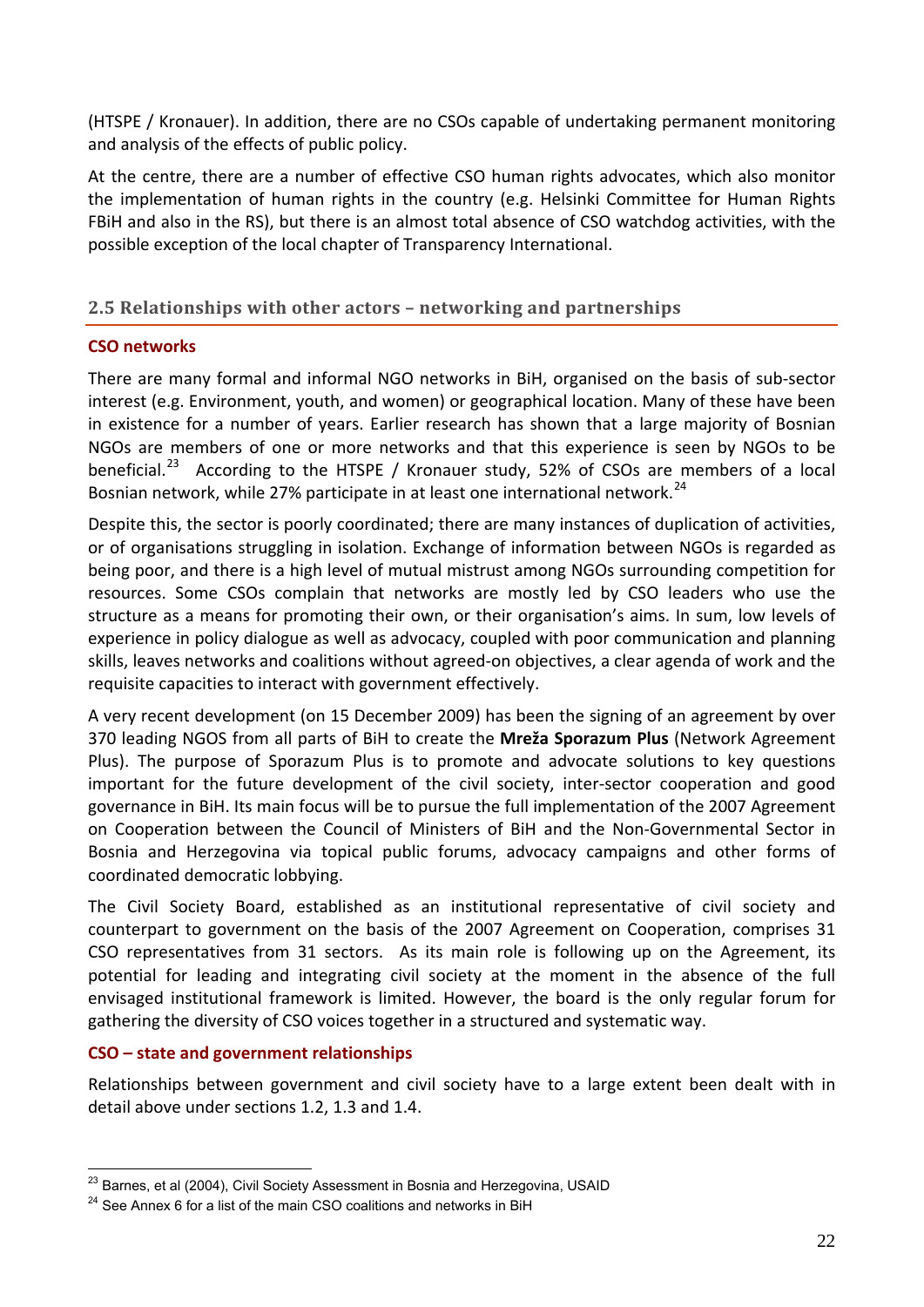<span id="page-22-0"></span>An interesting observation regarding CSOs working at the grassroots is that frequently CSOs claim to have excellent relations with their local authorities. In many cases this is rather a description of the extent to which they have access to the local mayor, as a potential facilitator of financial or material support to the CSO. In reality, CSO relations with municipalities, or other levels of government, have rarely developed into more substantive forms of cooperation or partnership, whether for policy dialogue, the provision of services or the implementation of some form of joint activity (such as mutual education or capacity building).

While local governments may still consider CSOs as competitors, or perhaps even as politically irrelevant, CSOs themselves are invariably lacking in the capacities necessary to engage local authorities and establish lasting relationships of mutual benefit. A serious shortfall in CSOs' approach to working with potential government partners, but applying equally to their target groups (beneficiaries) and wider constituencies in the community, is the absence of stakeholder analysis for identifying areas of mutual interest and practical measures around which to develop cooperation.

## **CSO – business relationships**

Civil society's cooperation with business is vestigial, and in most cases CSOs approach business from a purely instrumental standpoint, understanding it solely as a potential source of revenue. For its part, business is generally indifferent to civil society, restricting its support usually to sporting clubs and cultural associations. However, that being said, the HTPSE / Kronauer study suggests that contacts between the two sectors are perhaps increasing. 61% of CSOs surveyed reported having cooperated with business on at least one occasion.

## **2.6 Material and financial stability and resilience**

Achieving financial viability is the biggest single challenge for CSOs in Bosnia. A majority of CSOs do not have sufficient annual revenues to undertake a meaningful programme of work. Over 50% of organisations assess that their financial situation is quite bad or very bad (HTSPE / Kronauaer 2009) and a majority of organisations at any one time have not secured funds for the coming twelve months.

Financial security has probably only been attained by the most efficient of the fully professional NGOs which may still enjoy long‐term institutional support from bilateral donors or international NGO partners, and which have the technical abilities to develop a large quantity of high‐quality project proposals each year and also have sufficient financial reserves to contribute co‐financing when competing for EC tenders. At the grassroots some of the larger sports associations will also have achieved financial security as they can pretty much count on generous support from the local authorities and / or the canton and entity administrations.

The single most important factor in the financial weakness of Bosnian CSOs is their almost uniform dependency on opportunities for project funding which inevitably militates against long-term planning and renders them unstable financially. At the grassroots, project funding is provided by local government, which, as already shown (above in section 1.2) is allocated in an inequitable and non-transparent way, very often according to narrow politically partisan interests. The majority of PBOs including civil initiatives, human rights organisations, those providing social services and many women's and youth groups, are dependent on dwindling international donor funds. Poorly developed project development skills and low absorption capacity reduces the ability of many CSOs to compete effectively for these foreign funds. The HTSPE / Kronauaer survey found that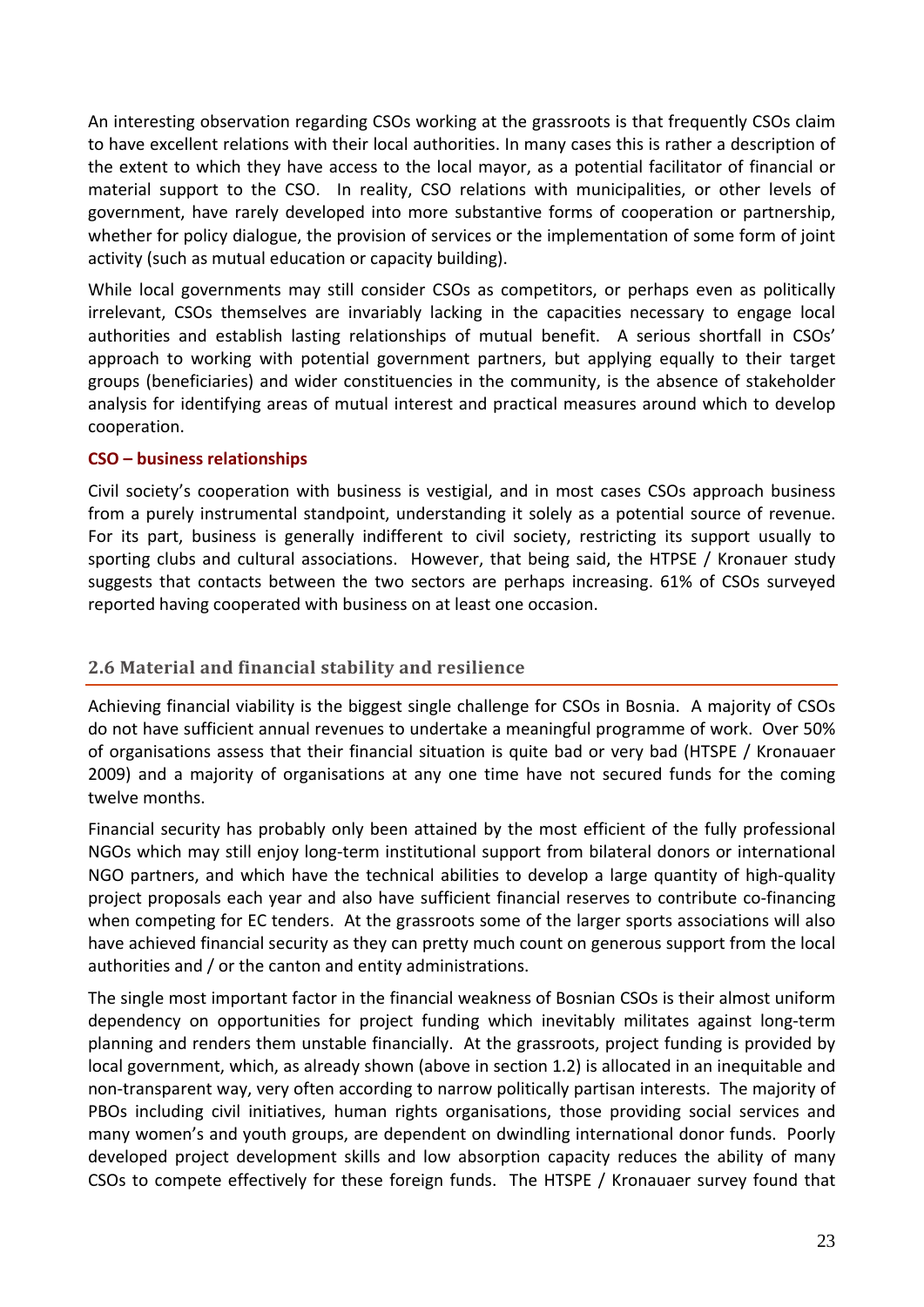<span id="page-23-0"></span>31.14% of associations applying for project funding in 2008 had not had a single proposal approved.

Most CSOs do receive some funding from other sources. Over 40% collect membership fees, and over one quarter (26.2%) receive voluntary support from members of the community. A similar number engage in self-financing activities, usually by charging for services provided. These sources provide a CSO an element of financial stability, but in most cases the revenue accrued in this manner is insufficient to fund activities or pay wages, and is no more than a marginal top‐up to the annual budget. CSOs are extremely reluctant to charge more than nominal fees for CSO membership, and tend to feel they have a social or moral duty to keep charges for services to a minimum, as their members and their wider constituencies, particularly those in smaller towns and rural areas, are very often from among the poorer or more disadvantaged social categories.

Nearly a quarter of all organisations surveyed have received funding at some time or other from and EC grant scheme, but the vast majority of these organisations are PBOs (80%), most often those dealing with women's and gender issues, youth and children, human rights and the Environment.

The practice among CSOs of long‐term financial planning and creating coherent fundraising strategy in order to secure predictable revenue from a diversity of funding sources is exceptional. 76% of all CSOs in 2008 reported that they did not have a donor strategy in place and in effect react to project opportunities when and if they appear (HTSPE / Kronauer 2009).

## **3. CIVIL SOCIETY MILESTONE ACHIEVEMENT, IMPACTS AND CHALLENGES**

#### **3.1 Milestone achievements and impacts in the country**

#### **Progress towards government‐civil society cooperation**

• The **"Agreement on Cooperation between the Council of Ministers of BiH and the Non‐ Governmental Sector in Bosnia and Herzegovina,"** is an important milestone for civil society in BiH. The Agreement, ratified by all three parliaments (state and entity), not only established a basis for a future institutional framework for coordinating government‐civil society relations, it generated formal political acceptance for the first time of the legitimate role of civil society in the democratic policy‐making process. This acceptance was reaffirmed at the follow‐up conference organised by CSPC in March 2009.

The Agreement is also marks an important achievement in terms of rare civil society coordination in BiH. It was brought about as a result of sustained advocacy and lobbying by the NGO coalition **"To Work and Succeed Together"** under the leadership of CSPC. The Coalition was formed as early as 2001 and numbered over 300 member organisations which were structured according to 14 regional Reference Groups, based on the successful model of local networking, the Tuzla Reference Group.

Momentum and civil society unity has been maintained with the establishment of To Work and Succeed Together's successor network, **Sporazum Plus.**

In 2008, twenty-five municipal mayors committed to long-term cooperation with civil society by signing agreements with NGOs, and over 160 NGOs and municipal officials expressed determination to implement these agreements.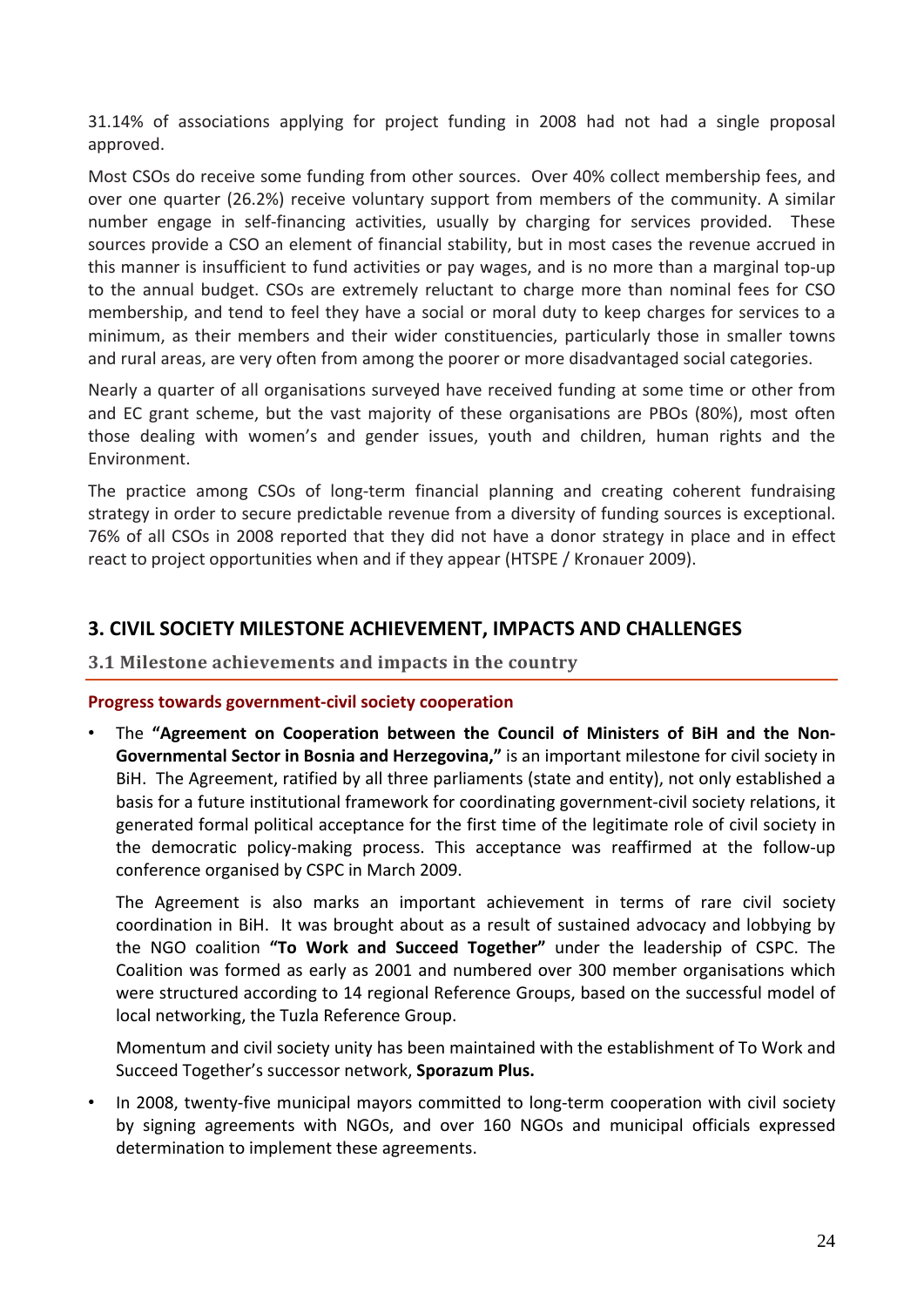### <span id="page-24-0"></span>**Monitoring of government performance**

- Since 2006 state, entity and cantonal government ministries have adopted over 70 recommendations and started over 40 initiatives providing concrete measures to improve service provision in the spheres of poverty reduction, employment, and pension and health systems, in response to advocacy conducted by the largest NGO in BiH, the Centres for Civic Initiatives (CCI). Advocacy has been based on ongoing monitoring by CCI of the efficiency and effectiveness of the 13 state, entity and cantonal governments and parliaments.
- In the period September 2005 September 2006, ICVA (Initiatives and Civil Action) established a model for the monitoring of the Mid-term Development Strategy (PRSP) by leading a coalition of 42 NGOs, supported by SDC, in observing and reporting on the implementation over the whole country. This represented an innovative experience for the NGO sector, as well as for the authorities in BiH and provides the basis for the further development of the process, as well as a further point of entry of civil society actors into the decision‐making process.

### **Social policy**

In May 2009, the BiH Council of Ministers (state government) adopted a Policy of Disability, as a direct result of a policy study undertaken by NGO, IBHI.

## **3.2 Shortfalls in CSO performance**

### **Programme approach to development**

Civil society has yet to adopt a programme approach as a means to achieving sustainable systemic social and economic development objectives. Project‐orientation, determined to a large extent by donor funding policies, low levels of long‐term strategic thinking, competition between CSOs and inadequate networking and cooperation between CSOs – within and across specific fields of operation –, an unstable political environment and an inadequate institutional framework for cooperation with government, are all factors encouraging the continuing trend for short‐term, discrete and uncoordinated CSO‐led development initiatives. Social change has been at best partial and very often superficial and short-lived. Impact in the community is rare, but low standards of monitoring and project evaluation mean that positive results and lessons learnt cannot be verified.

#### **Holding government to account**

Very few CSOs are active in overseeing government performance, in particular in providing a means for the public to scrutinise standards of democratic governance and to ensure the open and proper use of public funds. CSOs are conspicuous by their absence in anti‐corruption activities and in monitoring the implementation of the national plan for the fight against corruption. There is virtually no watchdog expertise among Bosnian CSOs.

#### **Policy Dialogue**

Regardless of limited opportunities provided CSOs for engaging governments owing to low government capacities and the rudimentary institutional framework, CSOs are doing insufficient in researching social policy, promoting new solutions to policy problems, acting as a bridge between the grassroots and government agencies and representing the interests of their constituencies to government and, in general, in introducing a participative, inclusive rights‐based approach to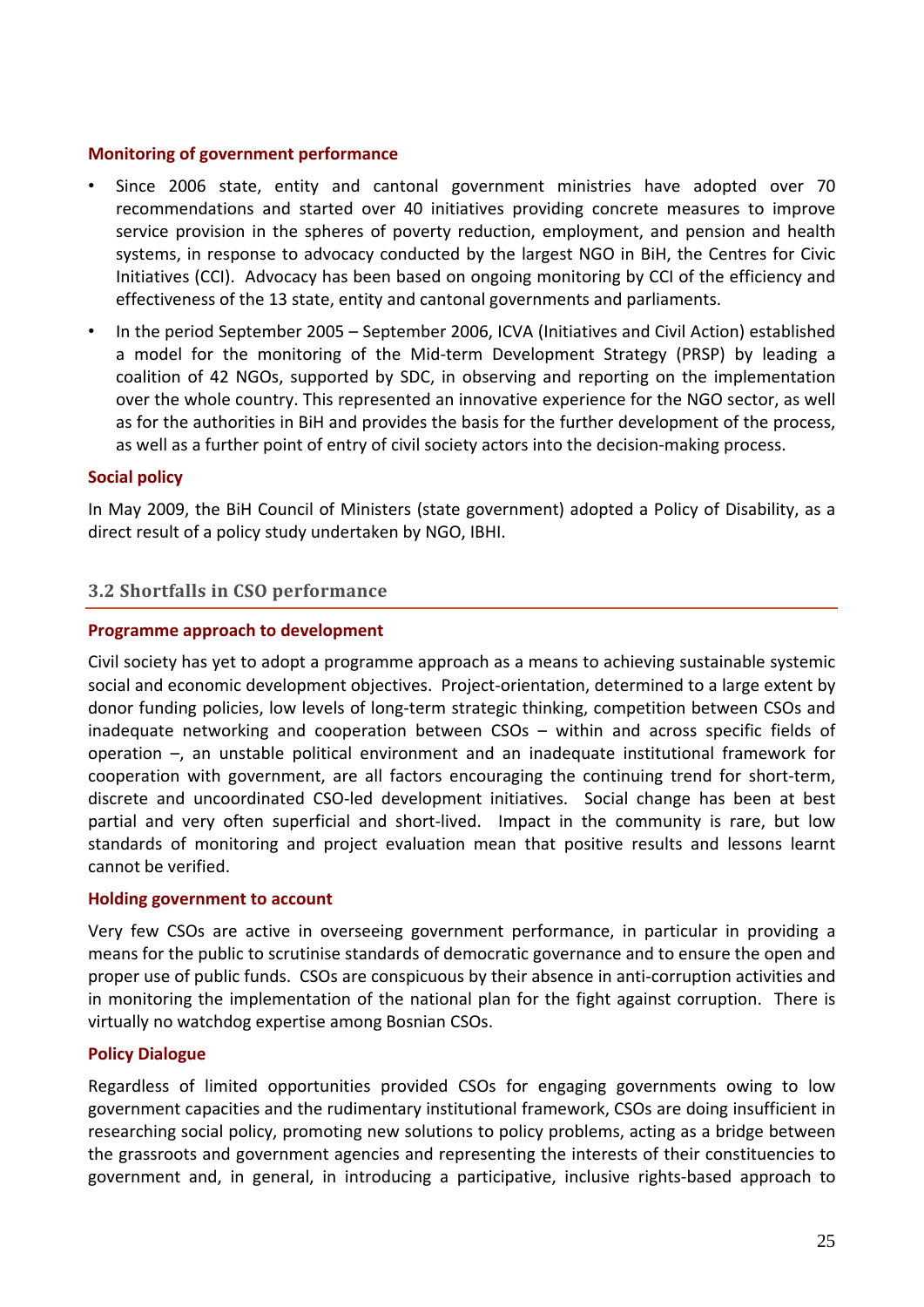<span id="page-25-0"></span>governance and policy dialogue. In particular, little is being attempted in this field by CSOs at the entity level.

## **4. CONCLUSIONS**

**4.1 Summary of strategic issues of relevance to the project**

• Cooperation between government and civil society remains largely declarative and the institutional measures agreed upon by the Council of Ministers in the 2007 Agreement on Cooperation have not been implemented. However, the government reaffirmed its commitment to the Agreement at the multi‐stakeholder conference in March 2009 and civil society is newly organised into a nationwide network, Sporazum Plus, with the purpose of promoting the establishment of an institutional framework for government‐civil society relations. The project is well positioned to provide assistance to this process, as Sporazum Plus is led by project partner and SIPU consortium member, CSPC, with support from USAID towards creating an enabling environment for the development of civil society generally.

At the same time, the establishment of an Office for Cooperation with the NGO Sector, as agreed upon in the Agreement on Cooperation, is also the subject of a separate EC‐funded TA project, which will last two years from December 2009. It will be important for the project to coordinate closely with this TA initiative. With the presence of two projects whose aim is to further the implementation of the 2007 Agreement on Cooperation, the possibility arises of confusion and duplication of efforts between the two. TACSO potentially occupies a "middle ground" between the two and is well positioned to mediate and ensure integration of activities.

- The complex division of political and administrative powers between the state, entities and cantons in BiH creates a number of arenas for civil society to operate in, which present considerable challenges for CSOs in finding a suitable focus for reform‐oriented advocacy or policy dialogue. It will be important that support extended by the project to government‐civil society relations is directed to all levels of public administration. In particular the project should take care to complement and integrate initiatives at the state level with that those within the entities. The prospect of working at multiple levels will necessitate careful targeting of project activities involving government‐civil society coordination (according to priority issues or sector, or on the basis of existing civil society and government capacity) in order not to overstretch limited project resources (time, money and personnel).
- CSOs have limited understanding of the EU and the process of European Integration. The BiH Directorate for European Integration (DEI) in the state government has developed a Communication Strategy for Informing Public about Accession of BiH to the European Integration (January 2009). The DEI plans to raise awareness of European integration through a "multiplier approach," working through "grass‐roots" networks of communication contacts working in cooperation with local political representatives and government bodies at canton and municipal level, as well as through the Media and a range of CSOs (including NGOs, local associations, and trades unions). A key concern for the project should be to address the gap in CSOs' understanding of European integration while providing facilitation of the DEI's Communication Strategy.
- The low sustainability, as well as inadequate financial and organisational capacities of the greater majority of CSOs, allied to the generally low level of CSO networking, and the short‐ term, project‐oriented outlook of the sector generally, raises issues about where best to target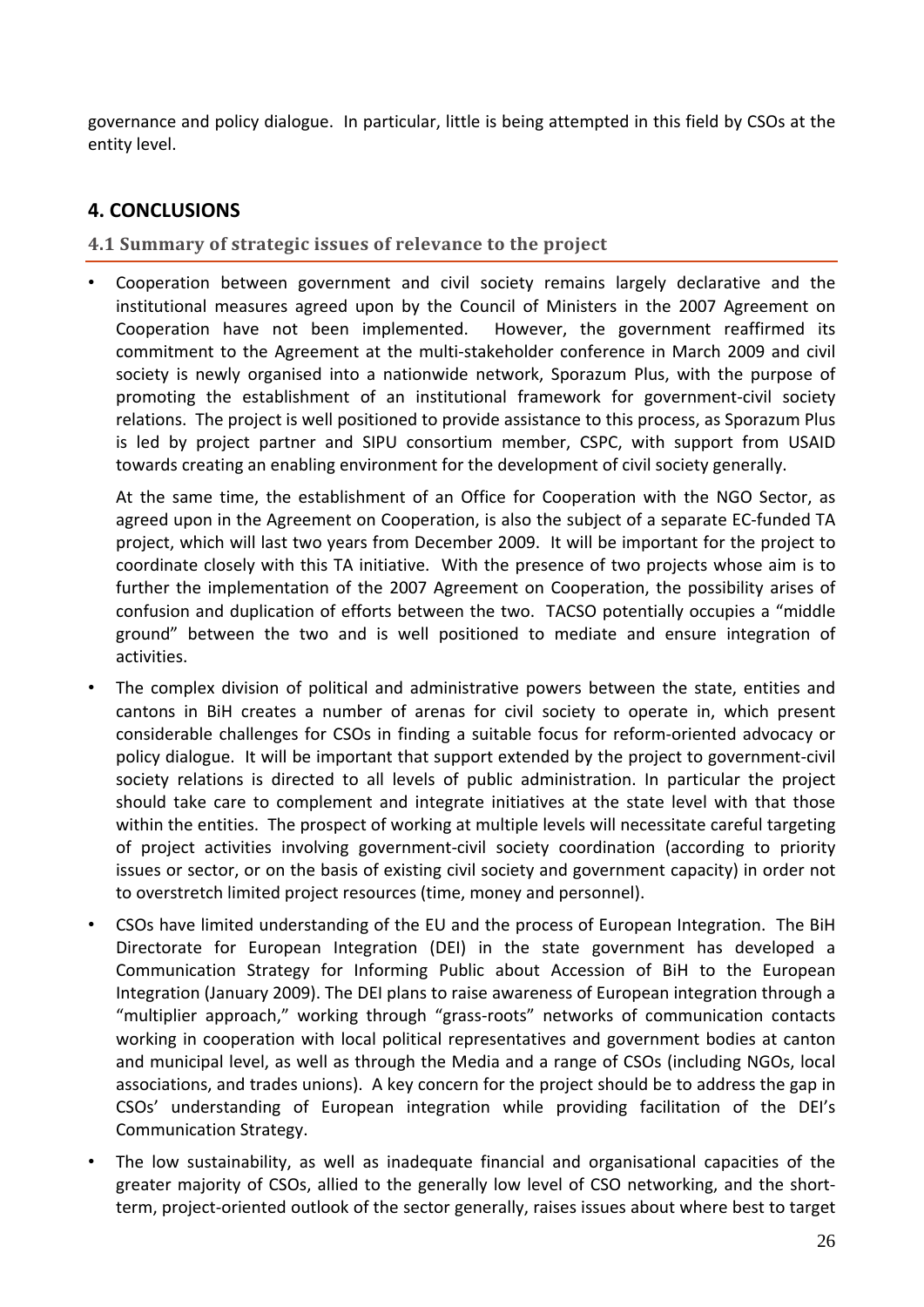<span id="page-26-0"></span>the project's capacity building support. Does the project concentrate inputs on a smaller number of relatively well developed CSOs with the aim of increasing sustainable capacities for advocacy, policy dialogue and watchdog activities within a restricted portion of civil society, or does it target a greater mass of less mature CSOs with the aim of broadening the range and number of viable, but technically less sophisticated CSOs working at the grassroots?

Following priorities set out in the DEI's Communication Strategy, a middle way if proposed: identifying a smaller range of smaller CSOs operating at the grassroots and in rural areas, which are working at the local level on specific social and rights-based issues, and which strive to combine advocacy at the local level to efforts to influence social policy through the development of national issue-based networks.<sup>[25](#page-26-0)</sup>

### **4.2 Needs assessment conclusions**

#### **Civil society environment**

- BiH's complex political and administrative structure impedes the development of a fully integrated, national civil society.
- The legal framework governing civil society is broadly encouraging and is in accordance with international standards and practice.
- CSOs are discouraged for registering at the state level owing largely to delays in the process owing to inefficiency and low staff capacity in the registration body, the Ministry of Justice.
- Tax incentives provided to companies and individuals to support CSOs are different in the two entities. Those in the FBiH are considerably lower than those in the RS.
- Municipalities are the single largest source of civil society funding in BiH. However, the greater part of this support goes to sports clubs and veterans associations with nationalistic agendas. Municipalities do not provide CSOs with a transparent and fair means of competing for financial support; the bulk of municipal support is allocated according to narrow partisan political interests.
- State government is the least significant source of public funds, amounting to only 2% of the whole, but its monies are allocated according to properly managed, clear objective-oriented calls for proposals.
- International funding sources continue to reduce in scale, leaving the EC as the most important international supporter of civil society.
- BiH lacks formal institutions and a legal framework for mediating relations between government and civil society. An "Agreement on Cooperation" with civil society, signed by the state government in April 2007, establishes a plan for the development of a set of state‐level mechanisms for mediating relations and developing a national strategy for developing civil

 $\overline{a}$  $^{25}$  Examples of possible candidates for project assistance include: 1.Union for Sustainable Return and Integration in BH (ex SIRL) -members of Union , 2. An informal network of 16 small women's organisations dedicated to the fight against breast cancer, gathered around the Sarajevo voluntary group, Renesansa. During 2009 they have been campaigning nationally for improved medical care for women with breast cancer under the slogan "Say No to Waiting Lists." 3. CSO UG PROI, a small professional service provider and advocacy organisation working to combat drug abuse, established by a group of former addicts, their families, and health care professionals who had participated in their treatment. Apart from local activities, such as education in schools, advocating for a coordinated and coherent national response to drug abuce, HIV/AIDs and tuberculosis is a key part of their programme.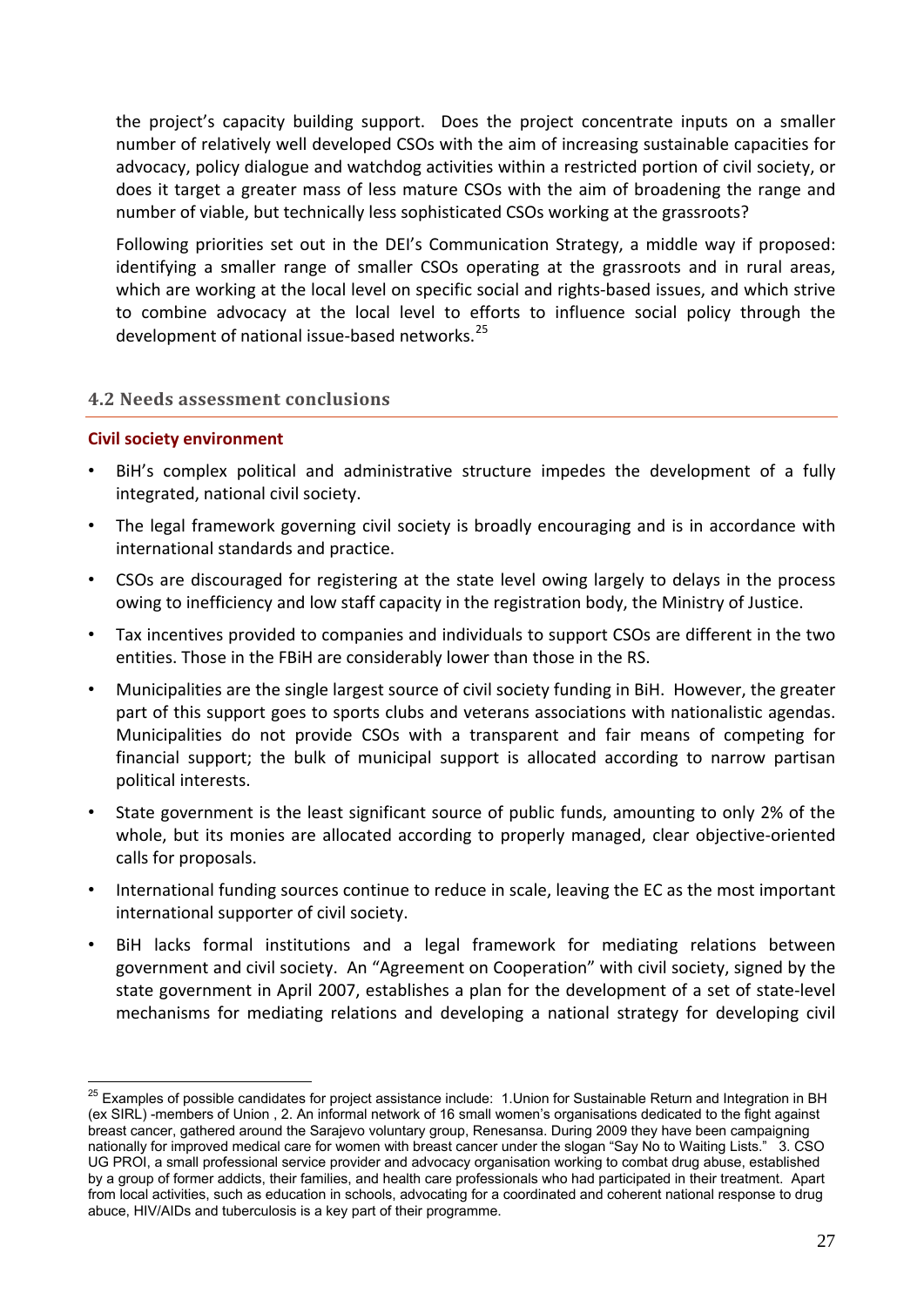<span id="page-27-0"></span>society. Political commitment to eventual implementation of the Agreement was reaffirmed by the government in 2009.

- Cooperation between civil society and government on specific policy issues and sector strategy is at a very low level of development and carried out infrequently in a haphazard manner. Within the government sector generally, at all levels, there is no clear understanding of the importance of participatory democracy and civil society's role in it. Government tends not to recognise civil society as a representative of legitimate, alternative and independent voices.
- The space for civil society to engage in policy dialogue is constrained by the continued dominance of nationalist politics in the country which reduces all policy issues to concerns for ensuring the "national interests" of the country's three main national communities.
- Social trust in BiH is "virtually non-existent." This is a key factor in low levels of public participation in CSOs and a general lack of public interest civil society.

## **CSO organisational capacities**

- Civil society in BiH is largely composed of a wide range of membership‐based organisations working at the grassroots, dedicated to providing services for the exclusive benefit of their members. Typically, these MBOs are small, semi-voluntary organisations, with very limited technical and organisational capacities. A majority of them are financially unstable and do not receive sufficient financial support to undertake a significant programme of work.
- Approximately one third of CSOs have missions provide benefits to the general public. In most cases these public benefit organisations are devoted to providing specialist forms of non‐ institutionalised service delivery. Organisations promoting human rights and rights-based development agendas are under represented. These interests are largely restricted to a small elite of well-developed professional NGOs, working across the country in the four or five main urban centres, which undertake a range of advocacy and capacity building activities for citizens' empowerment, although rarely engaging in policy dialogue.
- The sector is highly reliant on voluntary labour, and most organisations are insufficiently funded to maintain an full-time professional staff.
- CSOs, and civil society generally, are strategically weak. Project dependency and low organisational capacities determine that long‐term planning rarely takes place. CSO missions are routinely adapted to prevailing donor priorities.
- Although there are many informal CSOs networks based on geographical or sector interests, the sector is poorly coordinated. Networks rarely function effectively and most are established without agreed-on objectives and a clear agenda of work. Generally, there is a high level of mutual mistrust among CSOs concerning competition for resources, and exchange of information between CSOs is poor.
- Despite the high proportion of membership-based organisations among CSOs, those working at the community level are often poorly supported by their constituencies. An absence of stakeholder analysis, participatory methodologies and public suspicion of civil society all militate against effective CSO‐community relations.
- Overcoming financial weakness is the biggest single challenge facing CSOs in BiH. Fundraising skills are poorly developed, and CSOs pay insufficient attention to exploring non‐project‐based forms of income generation. Only a small proportion of more developed CSOs have the financial capacity and the technical know‐how to make serious applications for IPA and other EC funds.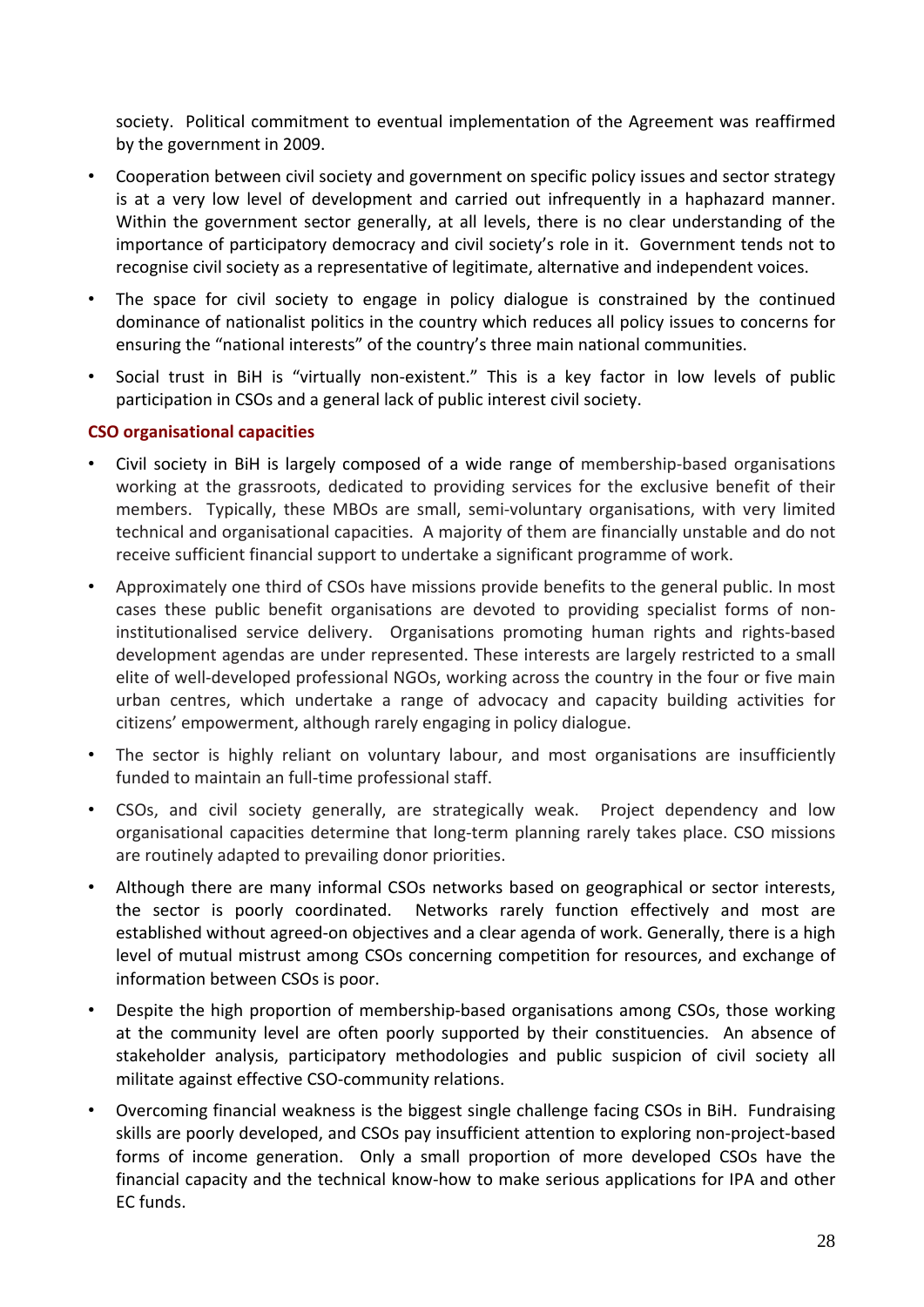<span id="page-28-0"></span>• Awareness and understanding within civil society of the EU and the process of European integration remains at a very low level.

## **4.3 Recommendations for the regional project work plan**

- Cooperate with and coordinate the project activities with the Balkan Civil Society Development Network<sup>[26](#page-28-0)</sup> for CSO Development and other regional CSO initiatives and networks. Publicise these networks among local CSOs in the project countries, and facilitate contacts with them.
- Promote further regional networking and collaboration between CSOs in the project countries; facilitate partnerships among like‐minded CSOs.
- Facilitate the exchange of experience, lessons leant and good practice between CSOs on projects for cross‐border cooperation between neighbouring countries.
- Facilitate an exchange of information between CSOs and relevant government agencies from the project countries on anti‐corruption measures and programmes. Project partner and SIPU consortium member, FPDL, has pioneered an innovative approach, PAP (Program for Anti‐ Corruption Practitioners) in Romania. FPDL should be encouraged to share the lessons learnt from this programme and to develop materials and tools for application in other settings.
- Organise regional conferences on the subject of policy dialogue best practice and developing effective methodology.
- Establish a publicly accessible database of sectoral CSO networks working in the region.

## **4.4 Recommendations for country specific work plan**

#### **Civil society environment**

- Work with government and CSOs towards developing a strategy for creating an enabling and sustainable environment for civil society in BiH. CSOs should play a leading role in the strategy-making process in order to ensure ownership, and they should also be included in development of action plans and their implementation.
- Provide an open information resource and disseminate information to CSOs on the EU, EU legislation and standards, the process of European integration, BiH's progress towards fulfilling the conditions of the SAA, the proposed role of civil society and opportunities for inclusion in policy dialogue, as well as EC funding opportunities.
- Development of a comprehensive and updated database of CSOs in the country, collecting together all existing databases and building upon their combined resources.
- Creation of a database of CSOs interested in being consulted by government on the legislative and policy dialogue process (in accordance with the Rules on Consultations), ordered according to sector interest (line ministry) for use by state government ministries.
- Establish close cooperation with the two current IPA‐funded projects which concerning 1. the establishment of transparent procedures of municipal fund allocation and 2. strengthening

 $\overline{a}$  $^{26}$  The Balkan Civil Society Development Network includes 12 leading NGOs from 9 Balkan countries, including SIPU consortium member CSPC. Its mission is the empowerment of civil society in the Balkans through sharing and developing local practices, concepts and strengthening civil society actors.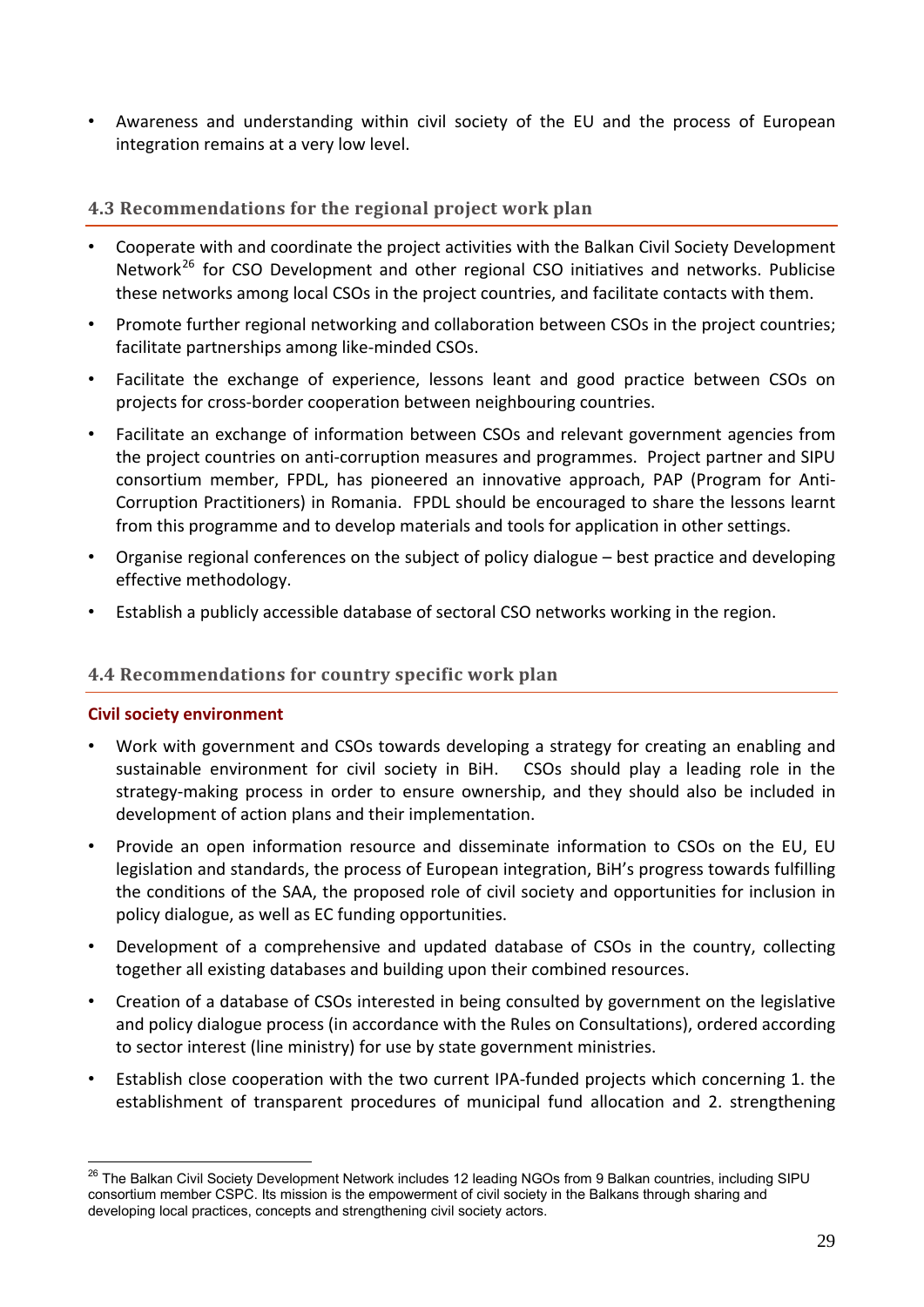<span id="page-29-0"></span>civil society to become an effective partner to the Government in the reform processes, and to performing watchdog role over government performance.

## **CSO organisational capacities**

- Provide capacity building workshops for CSOs interested in contributing to the consultation process for the drafting of laws and other legal regulations – policy research, drafting process, negotiation, etc.
- Facilitate CSOs to take an active part in the implementation of the DEI's Communication Strategy for Informing the Public of the Accession of BiH to the European Union.
- Supply technical assistance to existing active networks to assist them develop a programme of work, with action plans, based on strategic planning by the networks
- Assist the creation of sector-based CSO resource centres, using existing CSO structures and capacity, to provide information, capacity support, contacts, research tools etc, for advocacy and policy-oriented networks. Sectors should correspond to those represented in government institutions and in the EU Strategy for BiH
- Organise and facilitate sector policy forums, using the successful model pioneered by IBHI for is work on social inclusion (also environmental CSOs), in order to facilitate issue‐based coalition building, as well as strengthen CSO capacities for cross-border cooperation with similar sectoral networks in the region
- Provide training and consultancy to CSOs in the priority areas identified in the consultations carried out for this study: PCM - in particular, EC application procedures -, community needs assessment and stakeholder analysis, human resource management, partnerships and networking, public advocacy and lobbying, involvement of CSOs in the implementation of EC instruments for pre-accession, human rights protection, & public-private partnerships.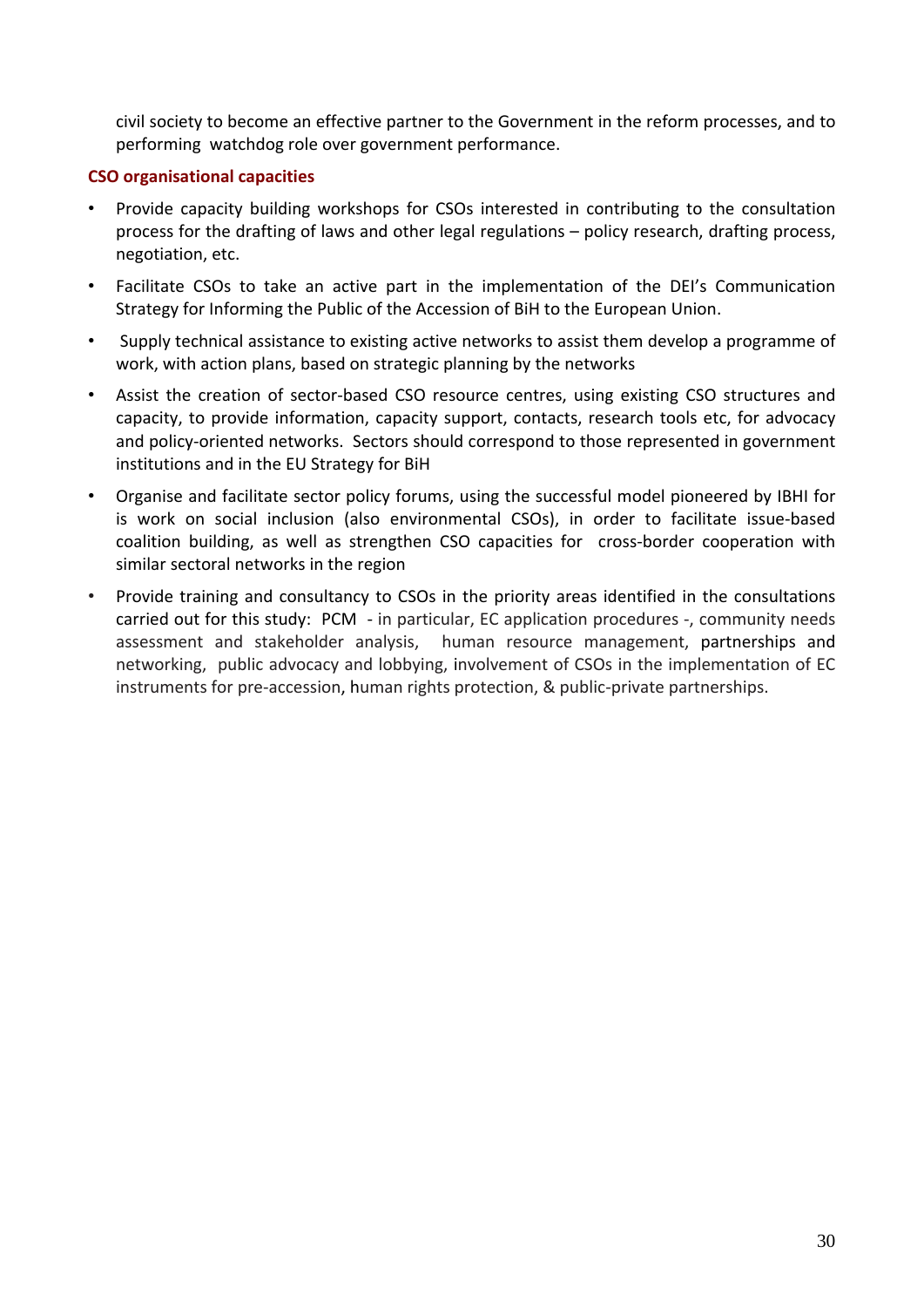## <span id="page-30-0"></span>**Annex 1 Acronyms and abbreviations used in the text**

| <b>ACIPS</b>  | Association Alumni of the Centre for Interdisciplinary Postgraduate Studies |
|---------------|-----------------------------------------------------------------------------|
| BiH           | Bosnia and Herzegovina                                                      |
| <b>CAPP</b>   | Civic Advocacy Partnership Program                                          |
| <b>CCI</b>    | <b>Centres for Civic Initiatives</b>                                        |
| <b>CCSP</b>   | Sustainable Development of the Non-Profit Sector in BiH                     |
| <b>CEDAW</b>  | Convention to Eliminate Discrimination against Women                        |
| <b>CSPC</b>   | <b>Civil Society Promotion Centre</b>                                       |
| <b>CSO</b>    | Civil Society Organisation                                                  |
| DEI           | Directorate for European Integration                                        |
| <b>DfID</b>   | Department for International Development                                    |
| EC            | <b>European Commission</b>                                                  |
| EE:PBBP       | East-East: Partnership Beyond Borders Programme                             |
| <b>EIDHR</b>  | European Instrument for Democracy and Human Rights                          |
| EU            | <b>European Union</b>                                                       |
| <b>FBiH</b>   | Federation of Bosnia and Herzegovina                                        |
| <b>FPDL</b>   | Partners Foundation for Local Development                                   |
| <b>IBHI</b>   | International Bureau for Humanitarian Issues                                |
| <b>ICVA</b>   | <b>Initiatives and Civil Action</b>                                         |
| IPA           | <b>Instrument for Pre-accession Assistance</b>                              |
| <b>LOD</b>    | Reinforcement of Local Democracy                                            |
| <b>MBO</b>    | Mutual / Member Benefit Organisation                                        |
| <b>MHRR</b>   | Ministry for Human Rights and Refugees                                      |
| MoJ           | Ministry of Justice                                                         |
| <b>NGO</b>    | Non-Governmental Organisation                                               |
| <b>ODA</b>    | <b>Official Development Aid</b>                                             |
| <b>PAP</b>    | Program for Anti-Corruption Practitioners                                   |
| <b>PSO</b>    | <b>Public Benefit Organisation</b>                                          |
| <b>RS</b>     | Republika Srpska                                                            |
| SAA           | <b>Stabilisation and Association Agreement</b>                              |
| <b>SDC</b>    | Swiss Agency for Development and Cooperation                                |
| <b>SIPU</b>   | Swedish Institute for Public Administration                                 |
| <b>SSSBiH</b> | National Trades Union Confederation in BiH                                  |
| TA            | <b>Technical Assistance</b>                                                 |
| <b>TACSO</b>  | Technical Assistance to Civil Society Organisations                         |
| ΤI            | <b>Transparency International</b>                                           |
| <b>UNSCR</b>  | United Nations Security Council Resolution                                  |
| <b>USAID</b>  | United States Agency for International Development                          |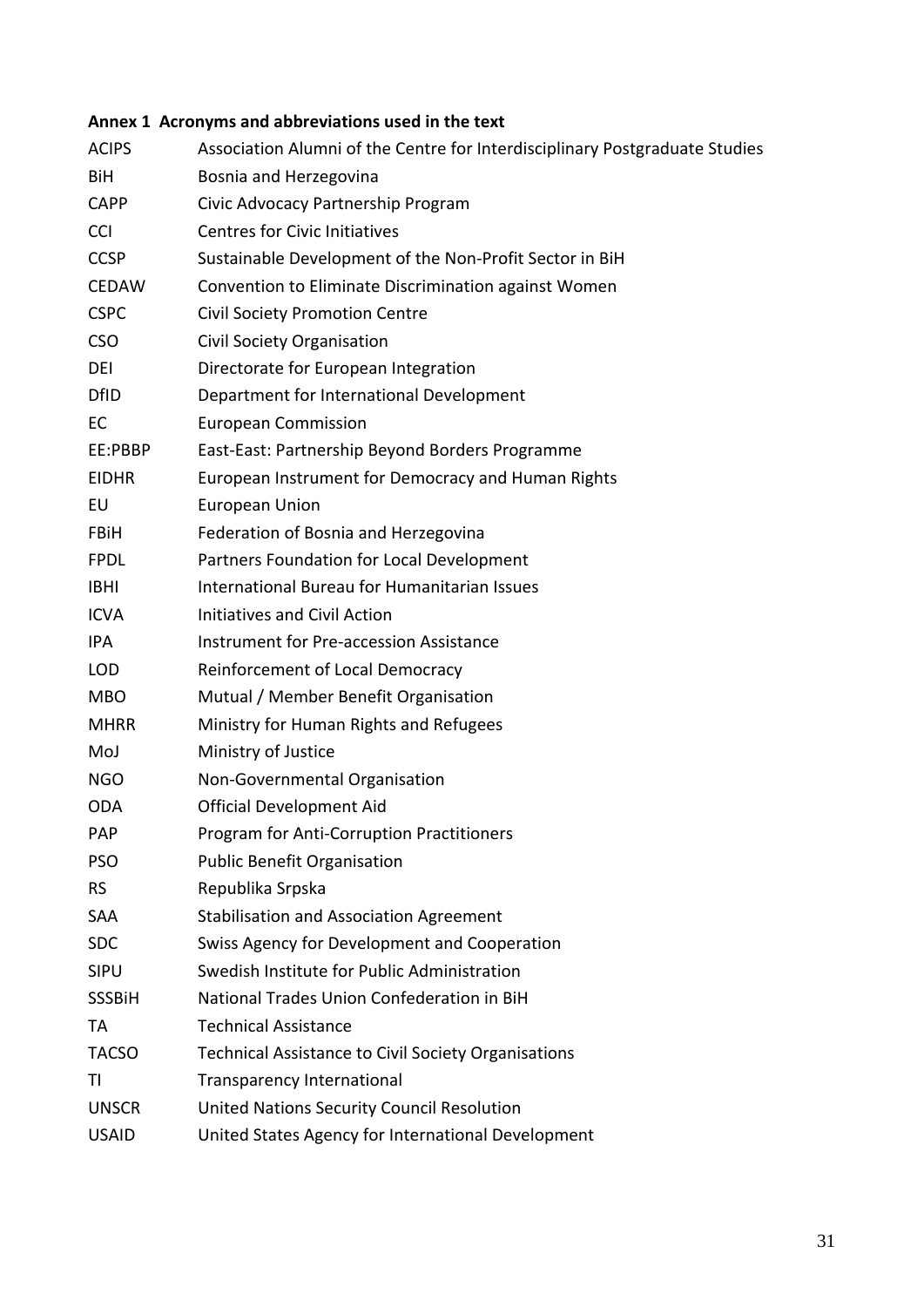#### <span id="page-31-0"></span>**Annex 2 Research methodology**

The Needs Assessment for Bosnia and Herzegovina started with a comprehensive desk research of all the relevant legislation, legal and financial, defining the environment in which civil society works, as well as all available recent civil society assessments and mappings, backed up with reference to relevant governmental and CSO websites.

The main research data was provided by a series of focus group discussions with a representative sample of CSOs from all parts of the country which were also members of the most active CSO networks, including the BiH NGO Council, the Civil Society Board, the Reference Group Tuzla, and Network Agreement Plus.

The organizations for these meetings were selected with the assistance of the CSPC Resource Centre's data base according to the following criteria: geographic representation, diversity of mission / field of work, a representative mix of mature and younger organisations and membership of active and important CSO networks. Owing to time pressures and logistical constraints, focus group meetings took place in the capital, Sarajevo, with participating CSOs travelling to take part. Discussions facilitated at focus group meetings were both exploratory, in order to establish new information and elicit fresh perspectives and opinions, but also confirmatory to corroborate data already analysed during the desk research. Both structured discussion and open question techniques (semi‐structured interviewing) were used during focus group meetings, and also any other meetings with two or more representatives of organisations and institutions.

Interviews were also conducted with donor representatives, civil society experts and project partners. In addition, meetings were arranged with representatives of the state Council of Ministers (central government), the Directorate for European Integration, the Regional Coordination Council, EC Delegation Task Managers and various international organizations.

Meetings were also arranged with informal groups of CSOs assembled as issue‐based organizations.

A specially tailored questionnaire (created by senior resident advisor) was sent to approximately 60 CSOs to which 30 organisations responded. This was an extremely satisfactory response, as time limitations dictated that surveyed CSOs were allowed only four days in which to reply. The collated results of the questionnaire are attached below in Annex 8.

These results were used to support the recommendations of this needs assessment regarding CSO capacity building and the identification of areas in which the TACSO project could usefully intervene.

In some cases, clarification of findings, as well as discussion of questions not covered during focus groups, was carried out through informal one‐to‐one meetings and telephone interviews.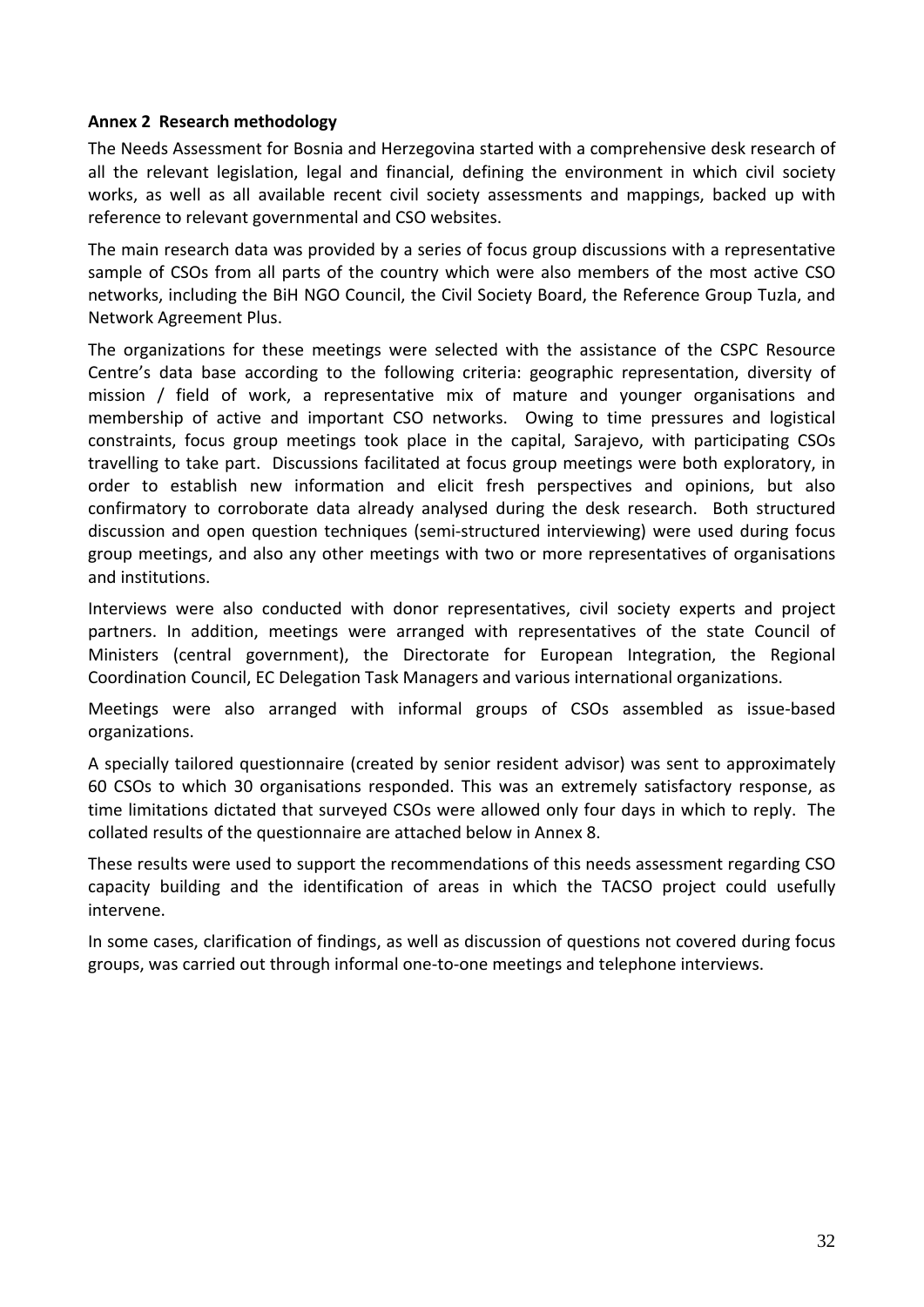#### <span id="page-32-0"></span>**Annex 3 CSOs databases in BiH**

There are several active online CSOs databases in BiH providing information on selected organisations.

CSPC Resource Centre hosts the largest database of CSOs active in BiH, currently containing 1222 entries. The database is relatively sophisticad, allowing searching by a number of fields and also enables CSOs to enlist in the database online. It is updated a few times every year. <http://www.civilnodrustvo.ba/index.php?opcija=nvo>

In addition, the CSPC Resource Center is a valuable online web resource for CSOs, proving a variety of information on CSO registration, legal matters, donors, capacity building publications, addresses and web links etc.

NDI Bosnia office holds a small, simple to use CSO database of just 290 organisations and 120 proejct, which allows the export of data in word or excel documents. Data searching is very simple, by entering the name of organization, sector, contact persons, address, phone, fax, e‐mail etc.) [http://ngobase.ndi.ba/.](http://ngobase.ndi.ba/)

OIA (Youth Information Agency) has database of youth organisations in BiH on its "youth web portal." The database lists 329 organisations, but it considerably out‐of‐date.

In addition to a number of other sector‐based databases, there are a number of CSO online lists or directories, incuding those held by the NGO Council - [http://www.bihngocouncil.ba](http://www.bihngocouncil.ba/) - and ICVA [http://www.icva](http://www.icva-bh.org/)‐bh.org/.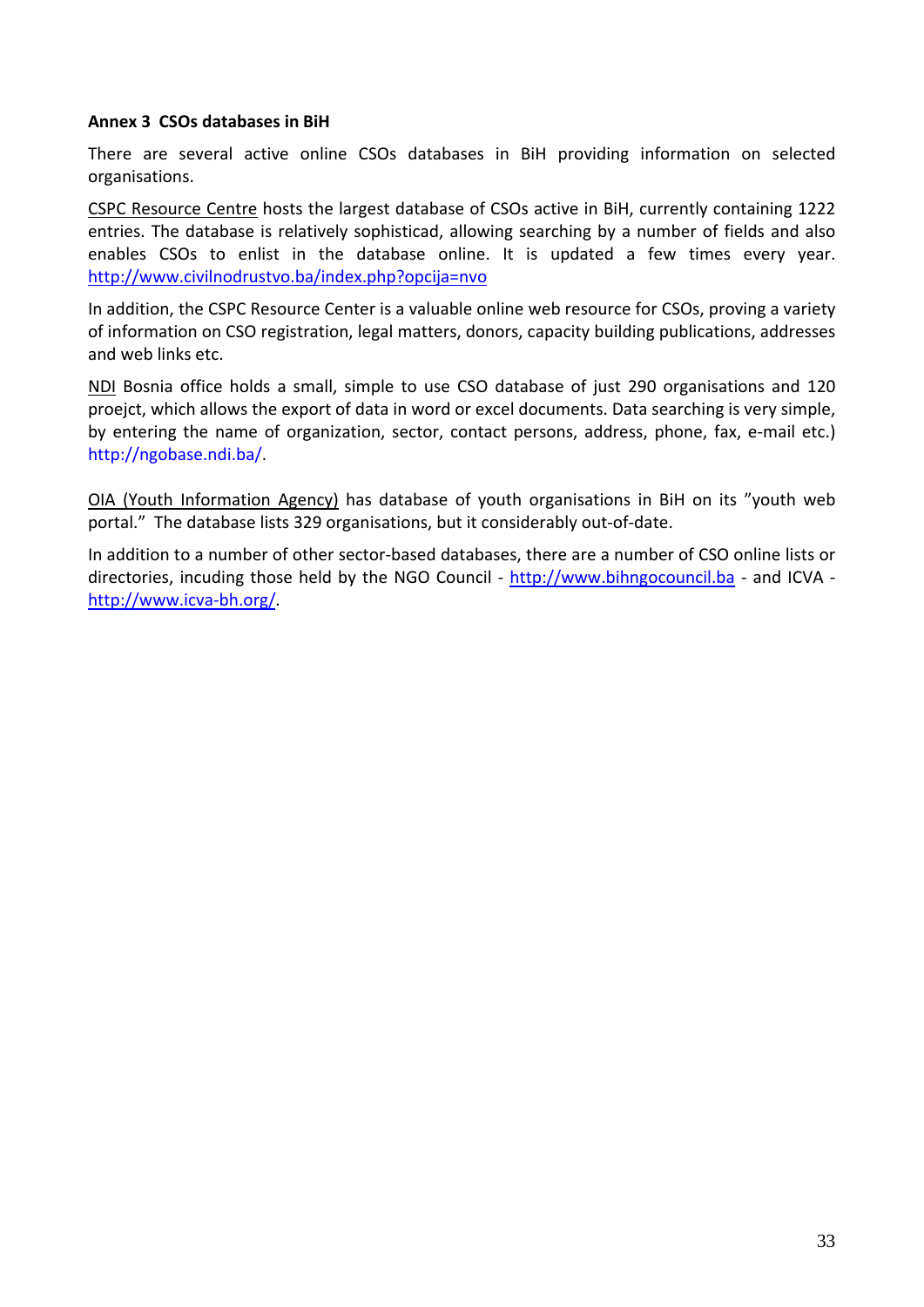## <span id="page-33-0"></span>**Annex 4 Classification of CSOs according to field of work**

| <b>Associations</b>                                      | %     |
|----------------------------------------------------------|-------|
| Sport associations                                       | 18.45 |
| Interest associations                                    | 12.02 |
| Associations for protection of women                     | 7.30  |
| <b>Cultural associations</b>                             | 6.87  |
| Associations dealing with problems of children and youth | 6.01  |
| Other activities                                         | 5.15  |
| Associations arising from the last war                   | 4.72  |
| Associations dealing with environmental protection       | 4.29  |
| Associations for psychosocial help and social protection | 3.86  |
| <b>Educational associations</b>                          | 3.43  |
| Associations for rural and agricultural development      | 3.43  |
| Hobbyist associations                                    | 3.00  |
| Associations for local economic development              | 3.00  |
| Civil initiatives                                        | 2.58  |
| Humanitarian associations                                | 2.58  |
| Associations for human rights protection                 | 2.58  |
| Associations for civil society promotion and development | 1.72  |
| <b>Vocational associations</b>                           | 1.72  |
| Associations for ethnic minorities                       | 1.29  |
| Unions                                                   | 1.29  |
| Associations for technological advancement               | 1.29  |
| Spiritual associations                                   | 0.86  |
| Returnee and refugee                                     | 0.86  |
| Associations for animal protection                       | 0.86  |
| Association for protection of tourism and catering       | 0.86  |
| <b>TOTAL</b>                                             | 100   |

*Table 2. Percentage of CSOs according to their primary field of work*

*Source: HTSPE / Kronauer Consulting (2009)*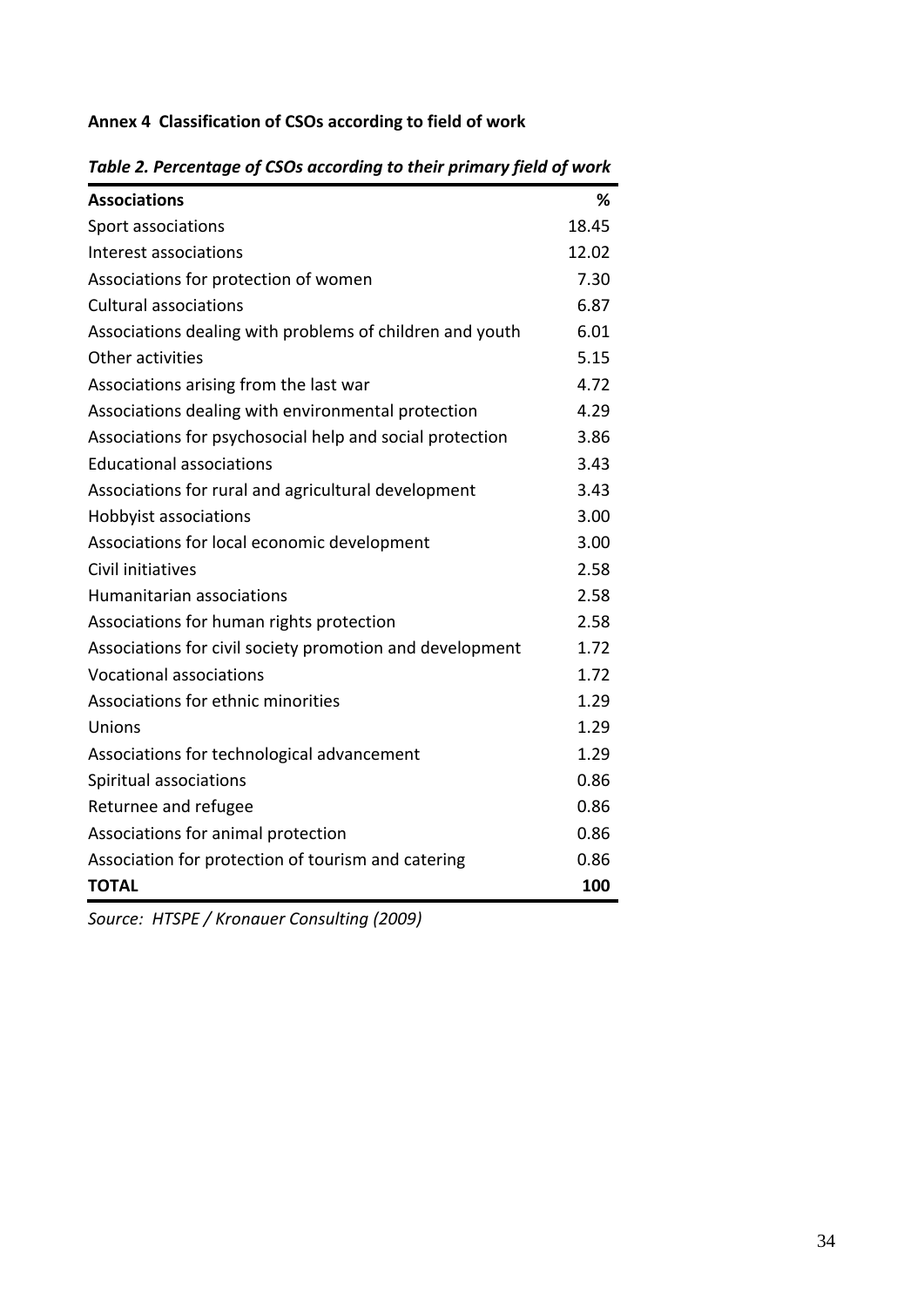## <span id="page-34-0"></span>**Annex 5 Final beneficiaries of CSO projects**

| Beneficiary / target group         | ℅     |
|------------------------------------|-------|
| All citizens / general public      | 49.40 |
| Children                           | 2.60  |
| Youth                              | 15.90 |
| Elderly persons                    | 3.40  |
| Women                              | 5.60  |
| Unemployed                         | 2.10  |
| Refugees and displaced persons     | 3.00  |
| People with disability             | 6.40  |
| Members of minority groups         | 0.90  |
| People with substance dependency   | 1.50  |
| Victims of domestic violence       | 0.90  |
| <b>Decision makers</b>             | 1.70  |
| <b>Institutions</b>                | 0.90  |
| <b>Business sector</b>             | 2.60  |
| Particular groups of professionals | 2.10  |
| <b>TOTAL</b>                       | 99    |
|                                    |       |

*Table 3. Final / direct beneficiaries of CSO projects*

*Source: HTSPE / Kronauer Consulting (2009)*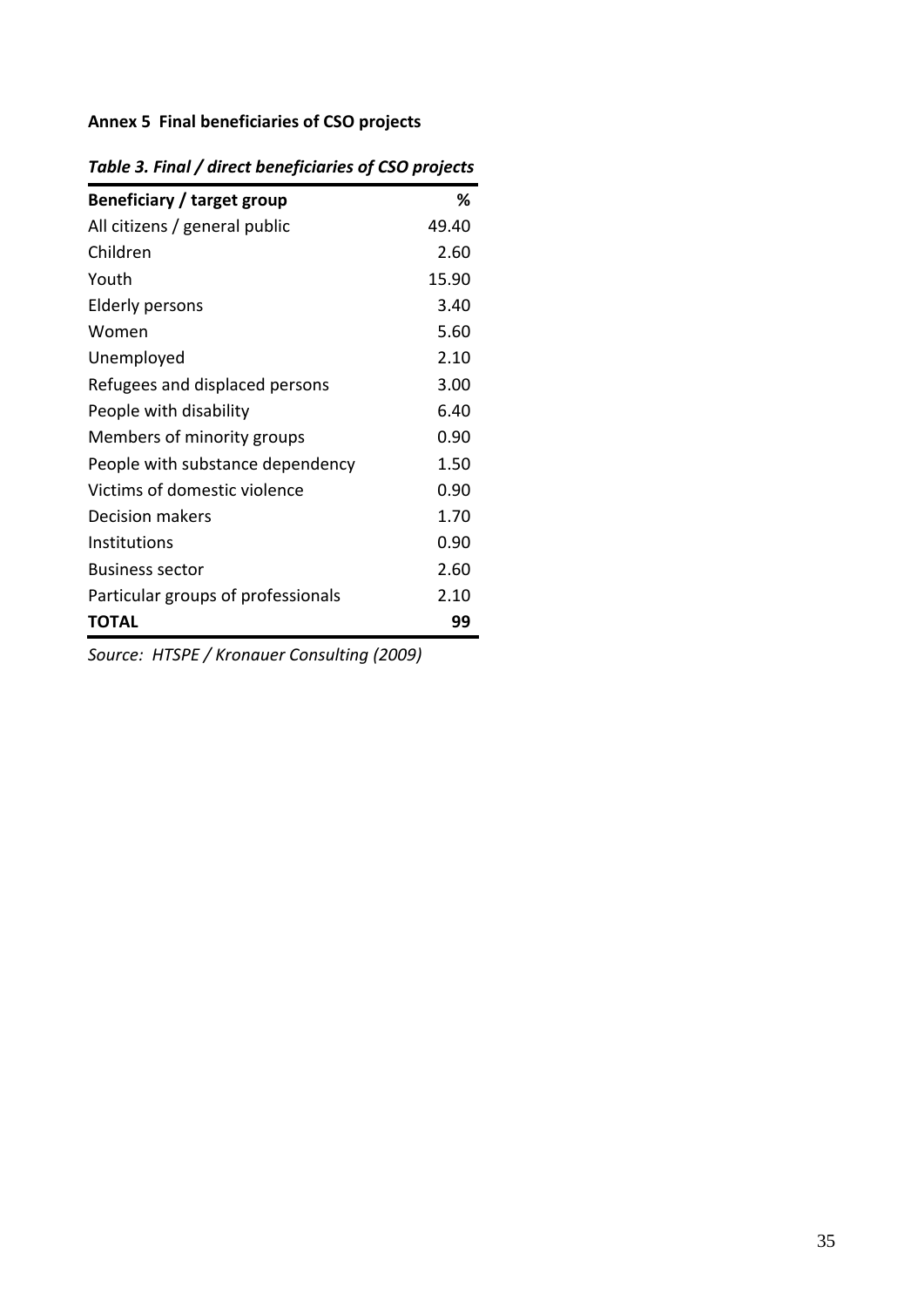#### <span id="page-35-0"></span>**Annex 6 NGO Coalitions and networks**

The **BiH NGO Council** is the oldest network (established in 1996) of international and national NGOs working to support the stabilisation and development of BiH. The Council's main function over the years has been as a body for coordination of international projects and as a means of information exchange of all matters concerning humanitarian and development assistance in BiH. It has 60 members and 18 observers (including the EC), including many multi-mandated (international) NGOs and does not have a specific programmatic or sector focus.

**Youth Network** in Bosnia and Herzegovina is an informal group of organisations, groups and individuals that fulfil the needs of young people in both entities, actively involving them in building democratic values and strengthening of civil society. Today the network has **115** member‐ organisations and **37** individuals from **65** cities in BiH.

**Agreement Plus (Sporazum plus) – recently formed nationwide network of over 370 CSOs, under the leadership of the** Civil Society Promotion Centre, with a mission to promote and advocate solutions for key questions policies important for the future development of the civil society, inter‐ sector cooperation and good governance in BiH.

The **Civil Society Board** was established as a direct result of the work of the (now disbanded ) Coalition To Work and Succeed Together in October 2007, with 31 representatives from 31 sectors (based on Civicus index). Its main role is to follow up the "Agreement on Cooperation" with the State by working with the Council of Ministers to establish a Civil Society Council at the Council of Ministers, developing documents of importance for the civil society in BiH, and creating cooperation with local and international actors, especially in areas of EU integration and IPA funding.

The **Reference Group Tuzla** (RGT) was established in 1996, and is a network of ninety‐nine associations from the Tuzla canton. The RGT is based on information, knowledge and experience interchange and joint presentation of the organisations to promote the third sector.

**Coalition Responsibility** was created at the beginning of 2008 as a result of civic protests organised in Sarajevo, and gathers 15 organisations, mainly working in the field of human rights.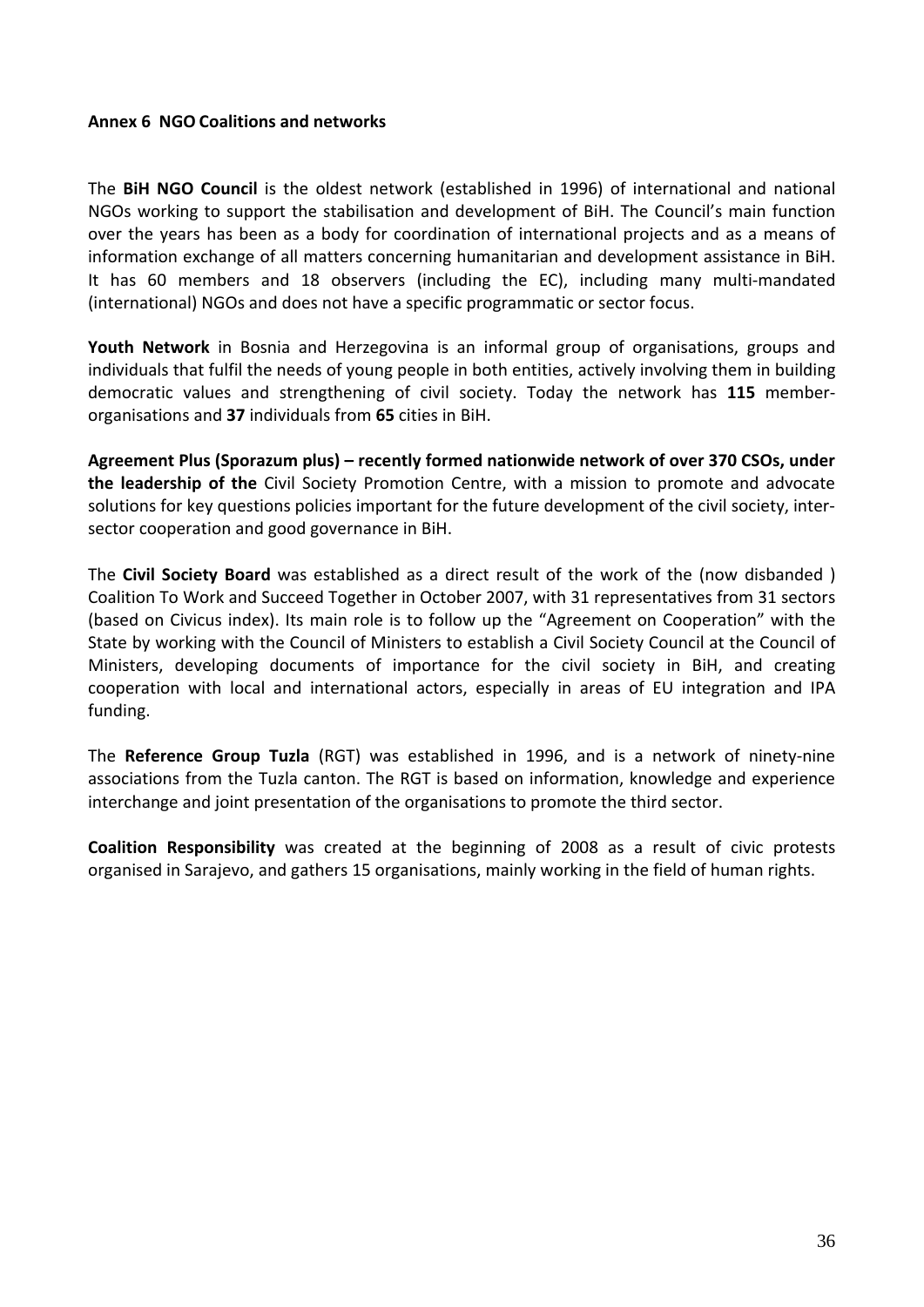## <span id="page-36-0"></span>**Annex 7 List of participants and organisations consulted**

| <b>Name</b>           | Organization/Institution                            | <b>City</b> |
|-----------------------|-----------------------------------------------------|-------------|
| Nedim Pripoljac       | <b>Center for Youth Education</b>                   | Travnik     |
| Adis Arnautović       | <b>Center for Youth Education</b>                   | Travnik     |
| Dijana Softić         | Union for Sustainable Return and Integration in BiH | Sarajevo    |
| Azra Novkinić         | NHO OC "Hambarine"                                  | Prijedor    |
| Damir Redžić          | NHO OC "Hambarine"                                  | Prijedor    |
| Goran Bubalo          | Terca                                               | Sarajevo    |
| Mersiha Tufekčić      | <b>Education builds BiH</b>                         | Sarajevo    |
| Vildan Hadžihasanović | BiH Ministry of Justice, Sector for Civil Society   | Sarajevo    |
| Snježana Ivandić      | ADI                                                 | Sarajevo    |
| Edita Pršić           | <b>Local Democracy Foundation</b>                   | Sarajevo    |
| Jadranka Miličevi     | <b>CURE Foundation</b>                              | Sarajevo    |
| Gordana Čičak         | Independent Zenica                                  | Zenica      |

## **Focus group meeting 1, September 23, 2009, Sarajevo**

## **Focus group Meeting 2, September 24, 2009, Sarajevo**

| <b>Name</b>           | Organization/Institution                   | <b>City</b>    |
|-----------------------|--------------------------------------------|----------------|
| Adnan Gavranović      | <b>Youth Center</b>                        | Gornji Vakuf   |
| Željka Katanić        | Leptir                                     | Srebrenica     |
| Vesna Stjepanović     | Leptir                                     | Srebrenica     |
| Melika Ibrahimbegović | <b>Bospo</b>                               | Tuzla          |
| Jasna Jugo            | Open Hear House                            | Mostar         |
| Abida Pehlić          | La Strada BiH                              | Mostar         |
| Džemal Šunje          | <b>CUPIDO</b>                              | Mostar         |
| Milena Savić          | Center for informative-legal aid           | Zvornik        |
| Vasilije Lažetić      | Center for developing initiatives          | Gacko          |
| Goran Rakić           | Assoc.n of Municipalities and Cities of RS | Bijeljina      |
| Indira Osmanagić      | <b>Associations of NGOs -LSG</b>           | <b>Bugojno</b> |
| Amerisa Abidović      | <b>European Culture Centre</b>             | Zavidovići     |
| Predrag Praštalo      | European movement in BiH                   | Zenica         |
| Aida Daguda           | Centre for Promotion Civil Society         | Sarajevo       |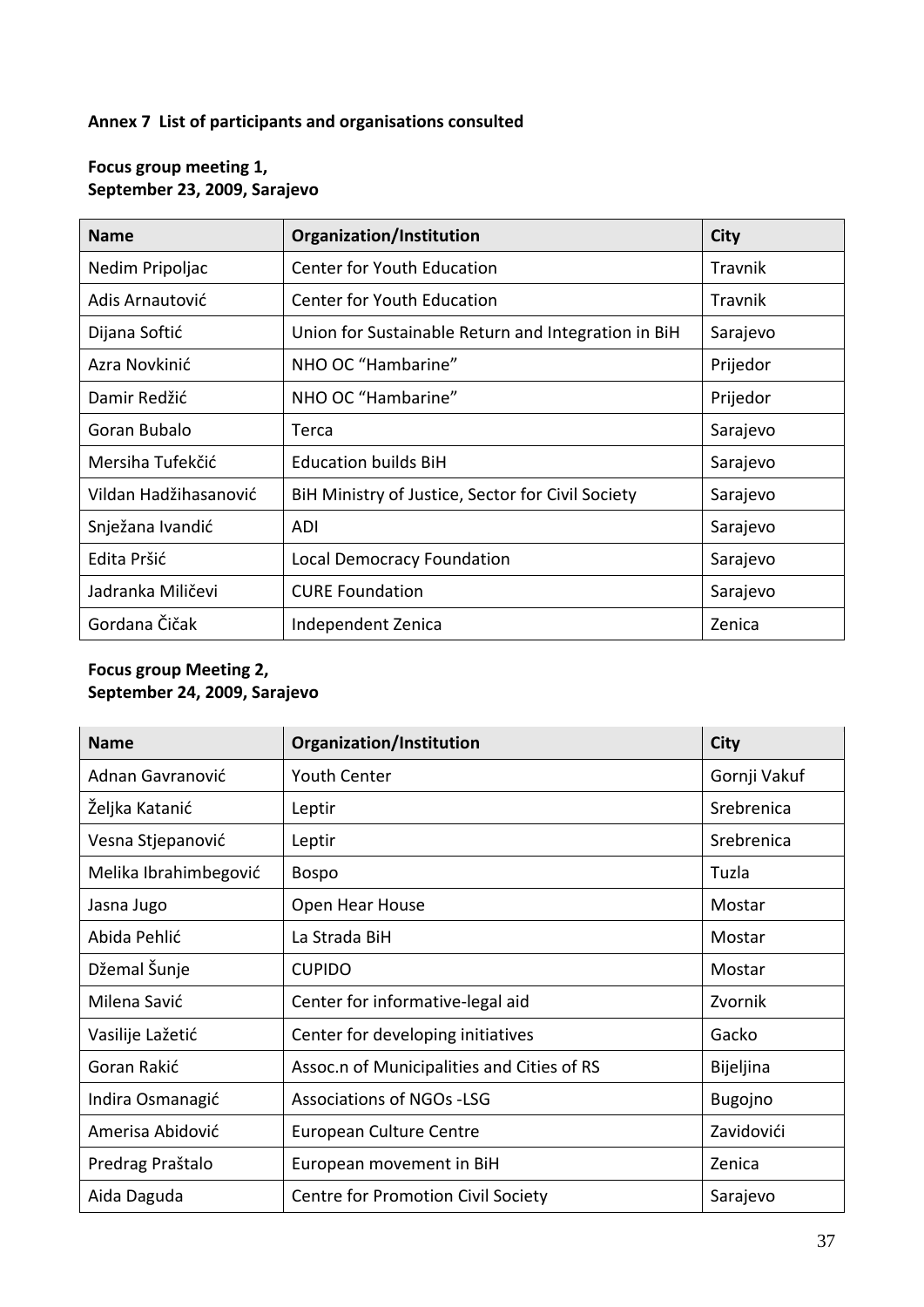## **Meeting with The Civil Society Board September 25, 2009, Sarajevo**

| <b>Name</b>         | Organization/Institution                                                             | <b>City</b> |
|---------------------|--------------------------------------------------------------------------------------|-------------|
| Lidija Zurovac      | <b>Association of BiH Journalists</b>                                                | Sarajevo    |
| Goran Bubalo        | NGO Council                                                                          | Sarajevo    |
| Milena Savić        | <b>CIPP Zvornik</b>                                                                  | Zvornik     |
| Biserka Sabljakovic | Asocijacija informacijskih stručnjaka - bibliotekara,<br>arhivista i muzeologa (BAM) | Sarajevo    |
| Aida Daguda         | Centre for Promotion Civil Society                                                   | Sarajevo    |
| Igor Stojanovic     | Centar civilnih inicijativa                                                          | Banja Luka  |
| Hajrudin Sahic      | Merhamet                                                                             |             |
| Vildana Ganija      | <b>SIRL</b>                                                                          | Sarajevo    |
| Aida Vezic          | <b>BHRN</b>                                                                          | Sarajevo    |

## **Meeting with BHNGO Council September 30, 2009, Sarajevo**

| <b>Name</b>           | Organization/Institution                      | <b>City</b> |
|-----------------------|-----------------------------------------------|-------------|
| Sue Birchmore         | World vision                                  | Sarajevo    |
| Claudia Bade          | World vision                                  | Sarajevo    |
| Amira Kavgic          | <b>IPM</b>                                    | Sarajevo    |
| <b>Tory Tovis</b>     | Musicians without borders                     | Sarajevo    |
| Alma Taslidzan        | Handicap International                        | Sarajevo    |
| <b>Edita Prsic</b>    | <b>FLD</b>                                    | Sarajevo    |
| Zarko Ardzelan        | UIZBIH/AEOBIH                                 | Sarajevo    |
| Marijana Dinek        | <b>BHWI Foundation</b>                        | Sarajevo    |
| Gordana Cicak         | Independent Zenica                            | Sarajevo    |
| Milan Minic           | <b>ICVA</b>                                   | Sarajevo    |
| Gjoko Snegar          | <b>CORNO</b>                                  | Doboj       |
| Hadzihasanovic Vildan | BiH Ministry of Justice, Civil society sector | Sarajevo    |
| Babic Sejla           | Narko ne                                      | Sarajevo    |
| Enisa Alibegic        | Save the children                             | Sarajevo    |
| Meheljic Belina       | <b>CURE Foundation</b>                        | Sarajevo    |
| Hasanovic Sevala      | <b>SHL</b>                                    | Sarajevo    |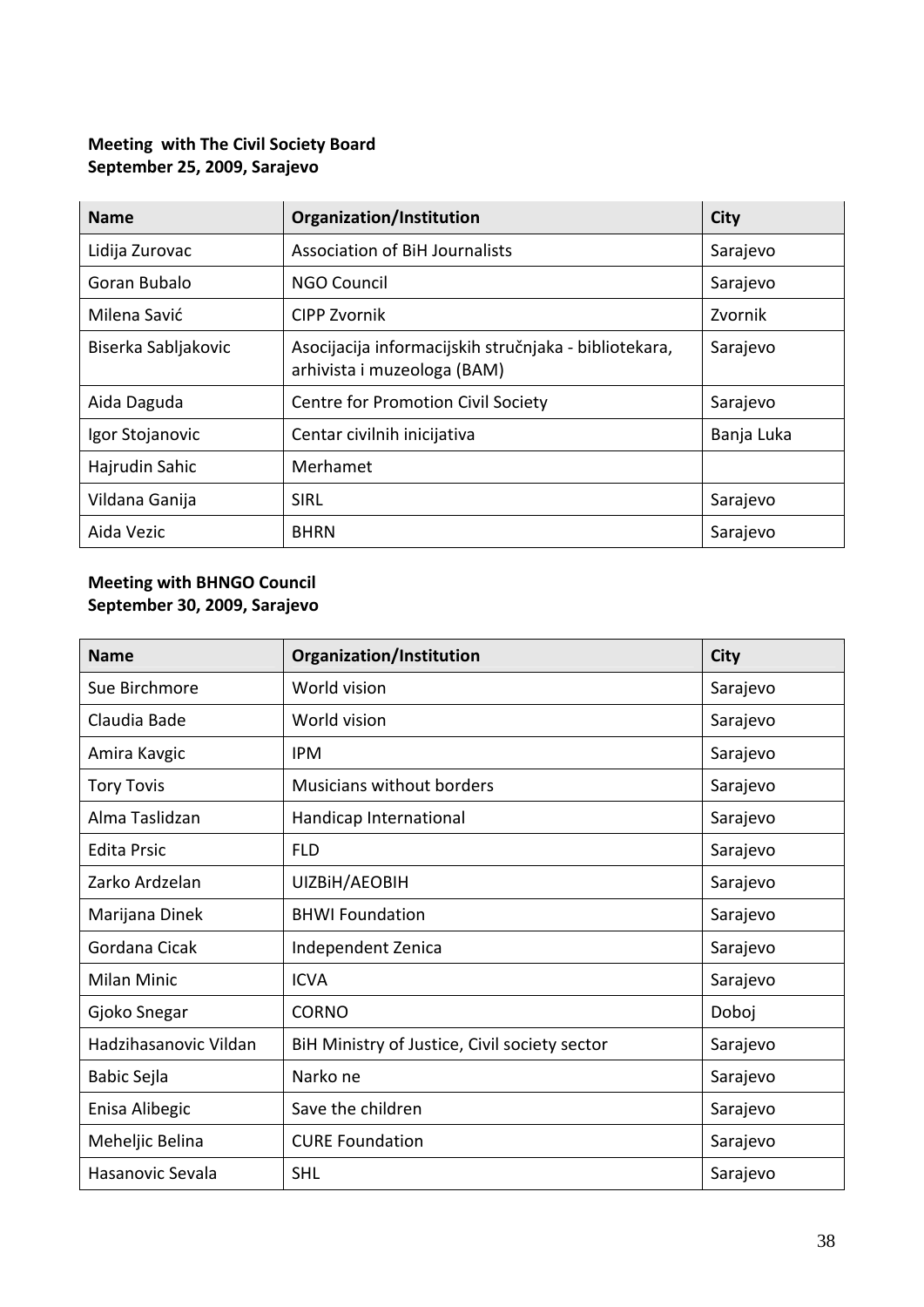| Vehabovic Aida         | <b>SHL</b>                            | Sarajevo |
|------------------------|---------------------------------------|----------|
| Haris Causevic         | <b>NVO Altruist</b>                   | Sarajevo |
| Eldina Mehic           | Biser int.                            | Sarajevo |
| Danko Malesevic        | <b>HHU Hleb zivota</b>                | Prijedor |
| Elvedina Hadzialagic   | Association Udruzenje Zene zenama     | Sarajevo |
| Dijana Softic          | Association Unija za odrzivi povratak | Sarajevo |
| Indira Ceco            | NVO Coridor                           | Sarajevo |
| Salih Rasovac          | <b>NVO Coridor</b>                    | Sarajevo |
| <b>Adis Arnautovic</b> | <b>CEM Travnik</b>                    | Sarajevo |
| Sabina Moric           | <b>Association RIN Family</b>         | Sarajevo |
| Amra Arnautovic        | Hope and Homes for children           | Sarajevo |
| Goran Bubalo           | <b>TERCA</b>                          | Sarajevo |
| Zlatan Salihbegovic    | <b>CARITAS</b>                        | Sarajevo |

## **Consultative Meeting October 8, 2009, Place: Sarajevo**

| <b>Name</b>           | Organization/Institution                          | <b>City</b> |
|-----------------------|---------------------------------------------------|-------------|
| Goran Bubalo          | <b>NGO Council</b>                                | Sarajevo    |
| Jan Z Kulenovic       | <b>Youth Information Agency</b>                   | Sarajevo    |
| Vildan Hadžihasanović | BiH Ministry of Justice, Sector for Civil Society | Sarajevo    |
| Džemal Hodžić         | Delegation of the European Commission to BiH      | Sarajevo    |
| Gordana Suvalija      | Delegation of the European Commission to BiH      | Sarajevo    |
| Vlado Pandurević      | Delegation of the European Commission to BiH      | Sarajevo    |
| Edita Redžepagić      | Delegation of the European Commission to BiH      | Sarajevo    |
| Siniša Ignjatić       | <b>UNDP BiH</b>                                   | Sarajevo    |
| Momir Savić           | <b>CIP Zvornik</b>                                | Zvornik     |
| Aida Daguda           | <b>CPCD</b>                                       | Sarajevo    |
| Vesna Vukmanovic      | <b>ICVA</b>                                       | Sarajevo    |
| Lindija Popović       | <b>IDC</b>                                        | Sarajevo    |
| Predrag Praštalo      | European movement in BiH                          | Zavidovici  |
| Amerisa Abidović      | European cultural center                          | Zavidovići  |
| Edita Pršić           | Foundation for local democracy                    | Sarajevo    |
| Berina Meheljic       | <b>Foundation CURE</b>                            | Sarajevo    |
| Mirela Selmanović     | Association for Democratic Initiatives (ADI)      | Sarajevo    |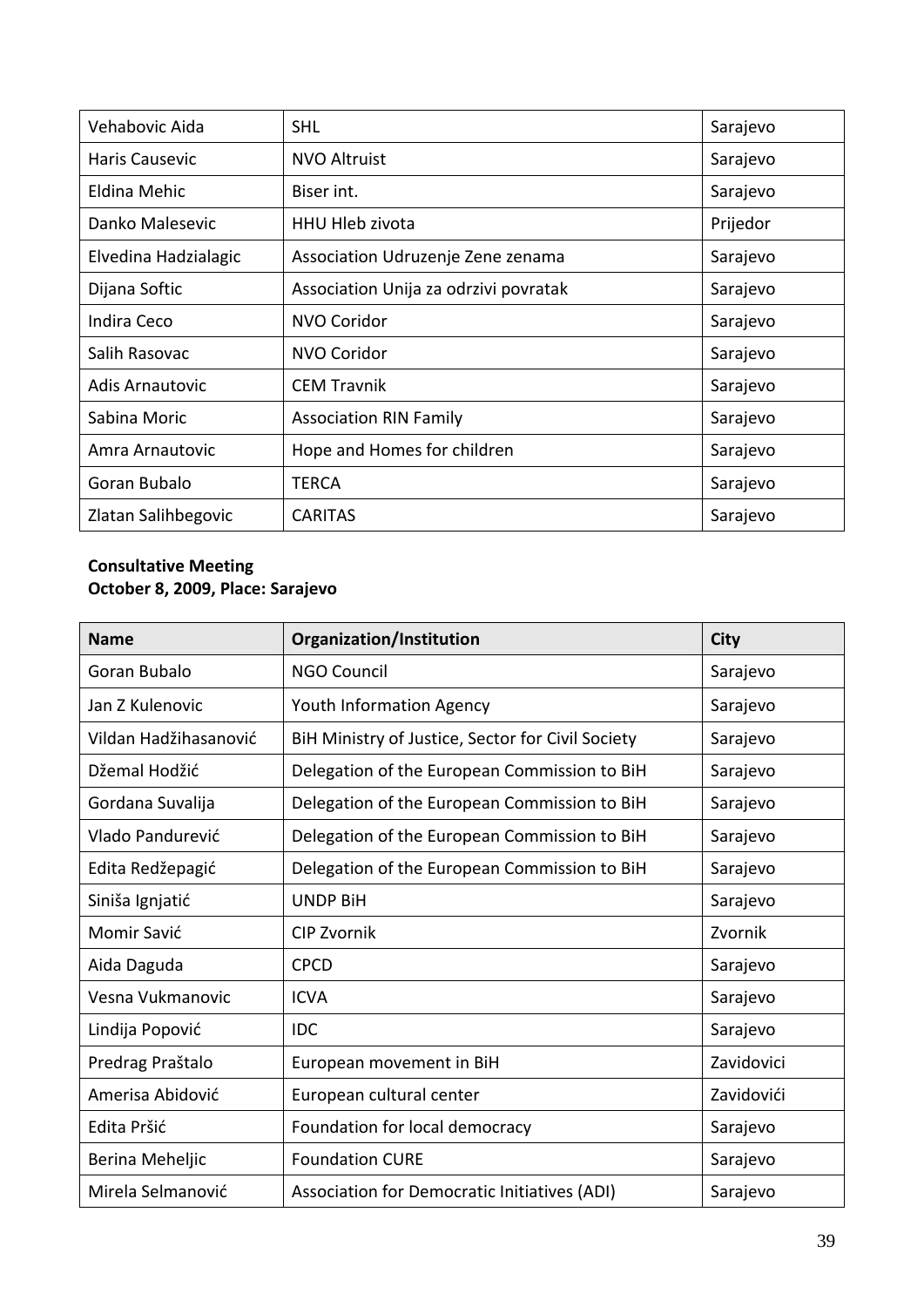| Armina Čerkić    | <b>DFID</b>                     | Sarajevo |
|------------------|---------------------------------|----------|
| Dijana Softić    | Unija za održivi povratak u BiH | Sarajevo |
| Selma Sijerčić   | <b>USAID BIH</b>                | Sarajevo |
| Ljiljana Zurovac | Vijeće za štampu u BiH          | Sarajevo |

## **List of Interviews**

| Institution/organization                                                     | Name of the person                                                        | Date/place                      |
|------------------------------------------------------------------------------|---------------------------------------------------------------------------|---------------------------------|
| <b>NGO Council</b>                                                           | Goran Bubalo                                                              | Sept. 10, 2009, Sarajevo        |
| BiH Min. of Justice, Dept. Sector<br>Sector for Administration for the State | Slavka Alagic                                                             | Sept. 25, 2009, Sarajevo        |
| <b>Youth Information Agency</b>                                              | Jan Zlatan Kulenovic                                                      | Sept. 25, 2009, Sarajevo        |
| Directorate for Economic Planning of<br>BiH, Council of Ministers of BiH     | Mirela Ibrahimagic                                                        | Oct. 1, 2009, Sarajevo          |
| <b>ACIPS</b>                                                                 | Zehra Kacapor                                                             | Oct. 1, 2009, Sarajevo          |
| Youth Council of RS                                                          | Lucijano Kaluza                                                           | Oct. 1, 2009, Sarajevo          |
| <b>BiH Ministry of Justice</b>                                               | Hadžihasanović Vildan                                                     | Sept. 28, 2009, Sarajevo        |
| ADI Sarajevo                                                                 | Snježana Ivandić,<br>Aida Vezic                                           | Sept. 15, 2009, Sarajevo        |
| Delegation of the European Commission<br>to BiH                              | Džemal Hodžić                                                             | Sept. 25, 2009, Sarajevo        |
| Delegation of the European Commission<br>in BiH                              | <b>Vladimir Pandurevic</b>                                                | Sept. 25, 2009, Sarajevo        |
| Directorate for the European Integration                                     | Zuhra Talović                                                             | Sept. 28, 2009, Sarajevo        |
| Directorate for the European Integration                                     | Zara Halilovic                                                            | Sept. 28, 2009, Sarajevo        |
| Directorate for the European Integration                                     | Masleša Nedeljko                                                          | Sept. 22, 2009, Sarajevo        |
| Directorate for the European Integration                                     | Jasenka Hadžajlija                                                        | Sept. 22, 2009, Sarajevo        |
| <b>ICVA</b>                                                                  | Milan Mirić                                                               | Oct. 02, 2009, Sarajevo         |
| <b>Civil Society Promotion Centre</b>                                        | Aida Daguda, Milan Mrđa,<br>Slavisa Prorok, Sefko Bajic,<br>Mirjana Sirco | Sept., 11-30, 2009,<br>Sarajevo |
| <b>Regional Cooperation Council</b>                                          | Mladen Dragasevic                                                         | Sept. 21, 2009, Sarajevo        |
| Open Society Foundation OSF/BH                                               | Mervan Miraščija                                                          | Sept., 28, 2009, Sarajevo       |
| <b>OSCE</b>                                                                  | Stefanija Koskova &<br>Ladislav Kremenjaks                                | Sept. 30, 2009, Sarajevo        |
| <b>USAID</b>                                                                 | Mirjana Popović Valjevac                                                  | Sept. 28, 2009, Sarajevo        |
| Council of Ministers of BiH                                                  | Vojin Mijatović                                                           | Oct. 02, 2009, Sarajevo         |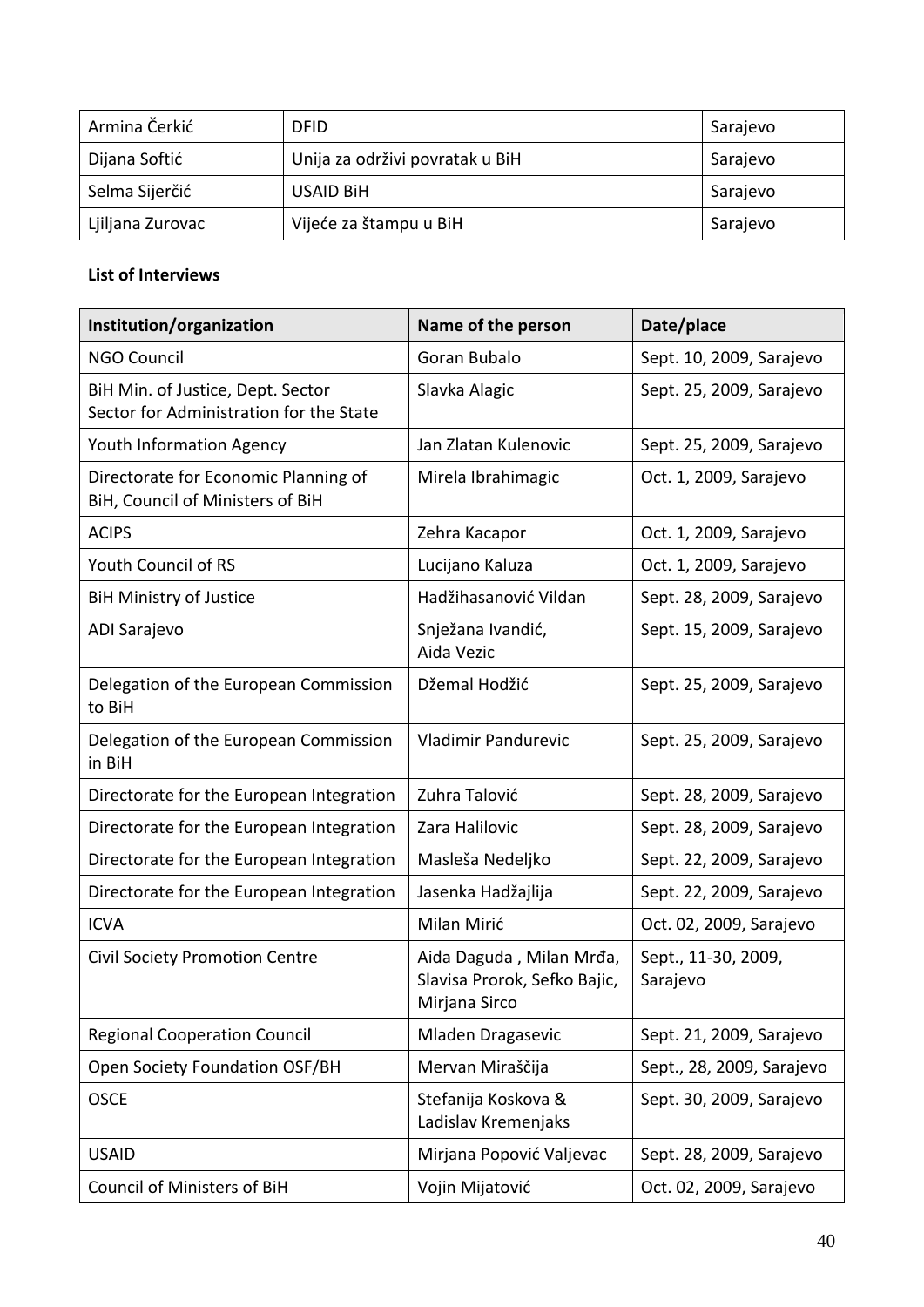| <b>Association "BH Journalists"</b> | Borka Rudić,         | Sept. 18, 2009, Sarajevo  |
|-------------------------------------|----------------------|---------------------------|
| Independent                         | Gordana Cicak        | Sept. 30, 2009, Sarajevo  |
| Reference Group of Tuzla            | Melika Ibrahimagović | Sept. 24, 2009, Sarajevo  |
| <b>DON Prijedor</b>                 | Murisa Maric         | Sept. 8, 2009, Sarajevo   |
| CGS                                 | Sonja Garic          | Sept. 8, 2009, Sarajevo   |
| <b>World Bank</b>                   | Jasmina Hadzic       | Oct. 01, 2009, Sarajevo   |
| Municipality East Sarajevo          | Ljubica Novakovic    | Oct. 01, 2009, Sarajevo   |
| Renesansa Sarajevo                  | Snjezana Rupcic      | Sept. 17, 2009, Sarajevo  |
| <b>VESTA</b>                        | Amra Seleskovic      | Sept. 29, 2009, Sarajevo  |
| <b>UNDP BiH</b>                     | Samir Omerefendic    | Sept., 29, 2009, Sarajevo |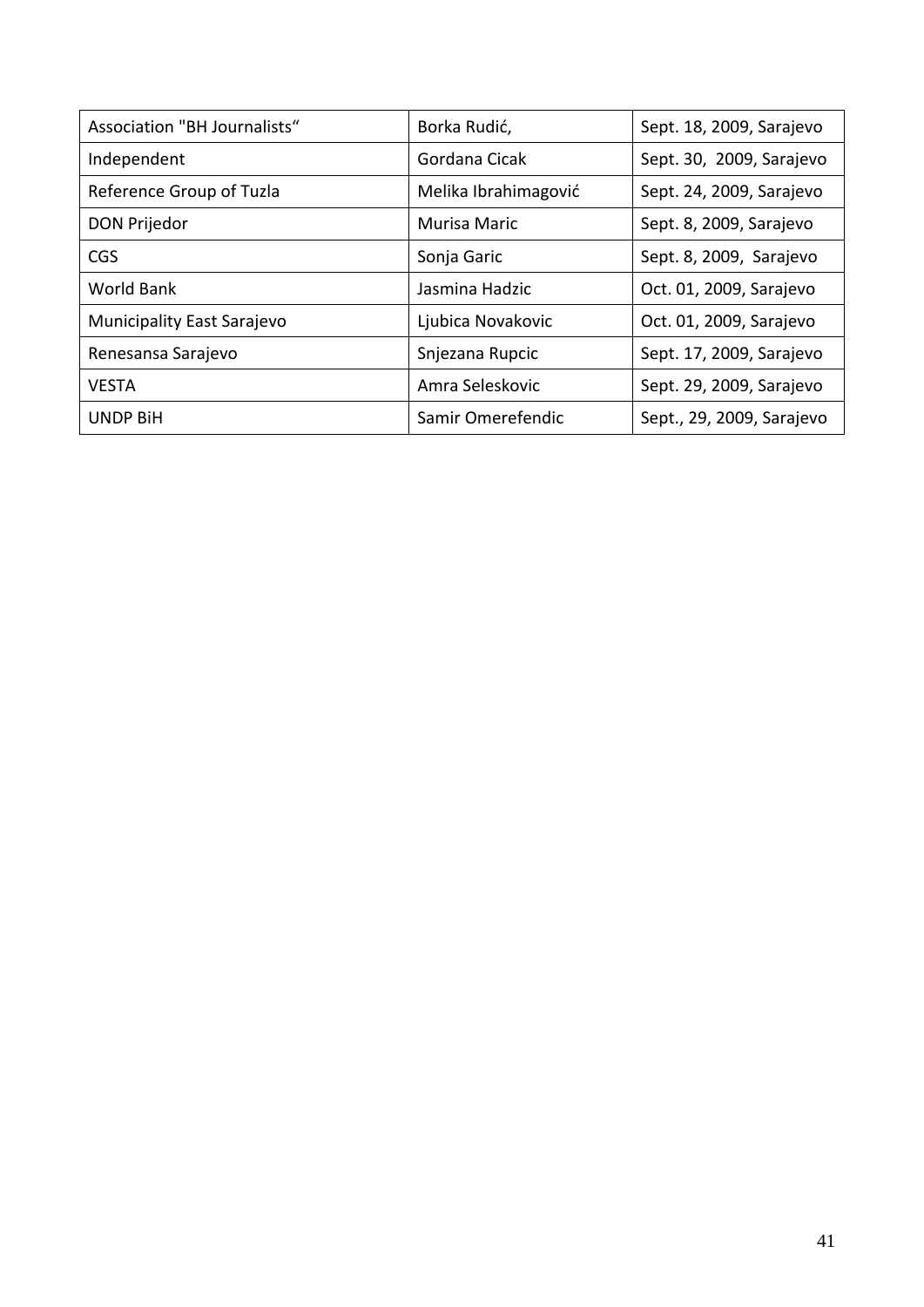#### **Annex 8 Results of research questionnaire**

#### **Characteristic and capacities of CSOs selected according to organisational mission**

<span id="page-41-0"></span>

| <b>Organizations</b><br>determined by<br>field of work                                  | <b>European integration</b>                            | Democracy and<br><b>Human Rights</b>                                                                                                                                      | Youth                                                                                                                                  | Women                                                                                                                                                                                                                                                                       | <b>Consumers</b><br>associations                                                                                                                                             | <b>Media</b>                                                                                                                |
|-----------------------------------------------------------------------------------------|--------------------------------------------------------|---------------------------------------------------------------------------------------------------------------------------------------------------------------------------|----------------------------------------------------------------------------------------------------------------------------------------|-----------------------------------------------------------------------------------------------------------------------------------------------------------------------------------------------------------------------------------------------------------------------------|------------------------------------------------------------------------------------------------------------------------------------------------------------------------------|-----------------------------------------------------------------------------------------------------------------------------|
| Type of<br>organizations                                                                | NGOs and non-profit                                    | NGOs and non-profit<br>and of public benefit                                                                                                                              | NGOs and non-profit<br>and of public benefit                                                                                           | <b>NGOs</b>                                                                                                                                                                                                                                                                 | NGOs and non-<br>profit                                                                                                                                                      | NGOs and non-profit                                                                                                         |
| <b>Size</b><br>• Employees<br>• Long term<br>consultants<br>• Short term<br>consultants | none or 1<br>$3$ to $4$<br>2 and less                  | none to 16<br>$0$ to $3$<br>0 to 10                                                                                                                                       | none to 3<br>none to 2<br>none to 6                                                                                                    | none to 1<br>none<br>none to 2                                                                                                                                                                                                                                              | $\mathbf{1}$<br>10<br>8                                                                                                                                                      | 4<br>$\overline{2}$<br>18 per year                                                                                          |
| Presence on the<br>ground                                                               | all over the country<br>municipal level<br>local level | region wide<br>country wide<br>local level<br>Sarajevo Canton                                                                                                             | local level<br>rural level                                                                                                             | local level<br>municipal level                                                                                                                                                                                                                                              | country wide                                                                                                                                                                 | country wide<br>municipal level                                                                                             |
| <b>Type of activities</b>                                                               | Advocacy<br>٠                                          | Advocacy<br>٠<br>Service<br>$\blacksquare$<br>providing                                                                                                                   | Advocacy<br>$\blacksquare$<br>Service<br>٠<br>providing                                                                                | Advocacy<br>$\blacksquare$<br>Service providing<br>п                                                                                                                                                                                                                        | Advocacy<br>٠<br>Service<br>٠<br>providing                                                                                                                                   | Advocacy<br>٠<br>Service<br>$\blacksquare$<br>providing                                                                     |
| Sector of<br>operation                                                                  | European<br>٠<br>Integration<br>Process                | Good<br>$\blacksquare$<br>government<br>Transparent<br>п<br>service delivery<br>Financial<br>management<br>Environment<br>protection<br>Human rights<br>Culture diversity | Human rights<br>$\blacksquare$<br>Environment<br>٠<br>protection<br>Culture diversity<br>$\blacksquare$<br>education<br>$\blacksquare$ | Good governance<br>$\blacksquare$<br>Service delivery<br>п<br>Financial<br>$\blacksquare$<br>management<br>Human rights<br>٠<br>Reconciliation<br>$\blacksquare$<br>Gender equality<br>$\blacksquare$<br>Free access to<br>$\blacksquare$<br>information<br>Protection<br>٠ | Consumers<br>$\blacksquare$<br>protection<br>Gender<br>$\blacksquare$<br>equality<br>Free access to<br>information<br>Fight against<br>corruption<br>Social care<br>services | Human rights<br>$\blacksquare$<br>Free access to<br>information<br>Freedom of<br>٠<br>speech<br>education<br>$\blacksquare$ |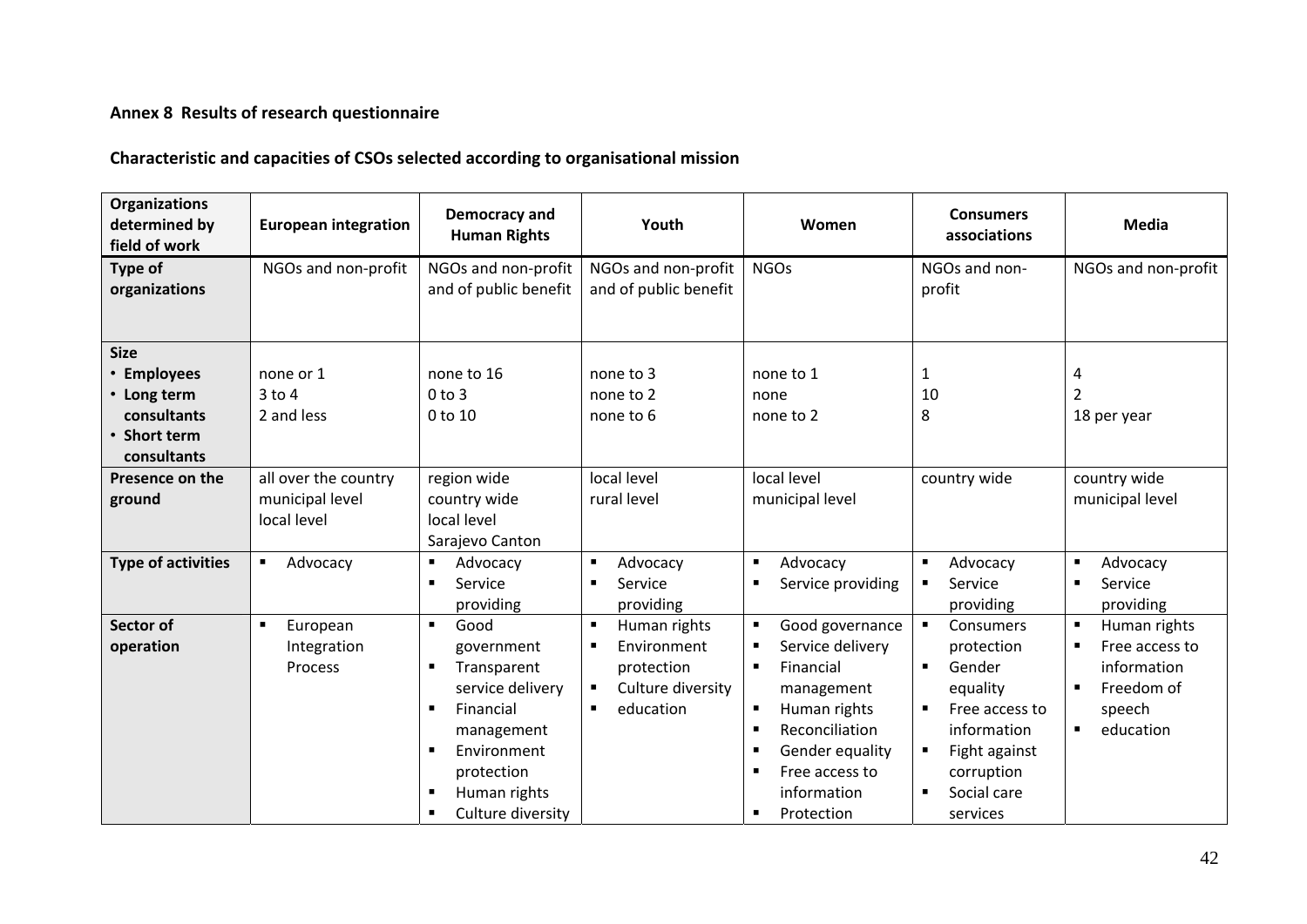| Long-term                 | EU integration<br>$\blacksquare$                                                                                                                                                                 | Social care<br>$\blacksquare$<br>protection<br>Education<br>٠<br>Youth<br>٠<br>employment<br>and return<br>Tolerance and<br>٠<br>reconciliation<br>Rights<br>٠<br>empowerment<br><b>Election process</b><br>٠<br>Fight against<br>٠<br>corruption<br>Good<br>$\blacksquare$                                                                                                                                  | Human rights<br>$\blacksquare$                                                                                                                                                    | Culture diversity<br>$\blacksquare$<br>Non-formal<br>$\blacksquare$<br>education<br>Women's human<br>$\blacksquare$    | Health<br>$\blacksquare$<br>education<br>Consumers'<br>$\blacksquare$ | Media<br>$\blacksquare$                                                                                                                                                                                                                                                 |
|---------------------------|--------------------------------------------------------------------------------------------------------------------------------------------------------------------------------------------------|--------------------------------------------------------------------------------------------------------------------------------------------------------------------------------------------------------------------------------------------------------------------------------------------------------------------------------------------------------------------------------------------------------------|-----------------------------------------------------------------------------------------------------------------------------------------------------------------------------------|------------------------------------------------------------------------------------------------------------------------|-----------------------------------------------------------------------|-------------------------------------------------------------------------------------------------------------------------------------------------------------------------------------------------------------------------------------------------------------------------|
| plan/Future<br>activities | Ecology<br>$\blacksquare$<br>Human rights<br>$\blacksquare$<br>Culture<br>$\blacksquare$<br>Diversity<br>$\blacksquare$<br>Reconciliation<br>$\blacksquare$<br>Good governance<br>$\blacksquare$ | governance at<br>local level<br>Services<br>$\blacksquare$<br>providing<br>Environment<br>$\blacksquare$<br>protection<br>Education<br>$\blacksquare$<br>Human rights<br>٠<br>Gender equality<br>Free access to<br>٠<br>information<br>Culture diversity<br>٠<br>Health<br>٠<br>protection<br>Youth education<br>٠<br>Advocacy<br>Ethnic tolerance<br><b>Election process</b><br>Fight against<br>corruption | Gender equality<br>п<br>Culture diversity<br>$\blacksquare$<br>Environment<br>$\blacksquare$<br>protection<br>Education<br>$\blacksquare$<br>Good<br>$\blacksquare$<br>governance | rights<br>Gender equality<br>$\blacksquare$<br>Ethnic tolerance<br>$\blacksquare$<br>Good governance<br>$\blacksquare$ | protection                                                            | independence<br><b>Education of</b><br>$\blacksquare$<br>journalist<br>related to their<br>rights<br>Legal assistance<br>٠<br><b>Education on</b><br>٠<br>various issues<br>Journalist Club<br>forming<br>Media legislative<br>٠<br>advancement<br>Solidarity fund<br>п |
| <b>Material and</b>       | N/A                                                                                                                                                                                              | project - based<br>٠                                                                                                                                                                                                                                                                                                                                                                                         | volunteerism<br>$\blacksquare$                                                                                                                                                    | project - based<br>$\blacksquare$                                                                                      | financing by EU<br>$\blacksquare$                                     | EU funds,<br>$\blacksquare$                                                                                                                                                                                                                                             |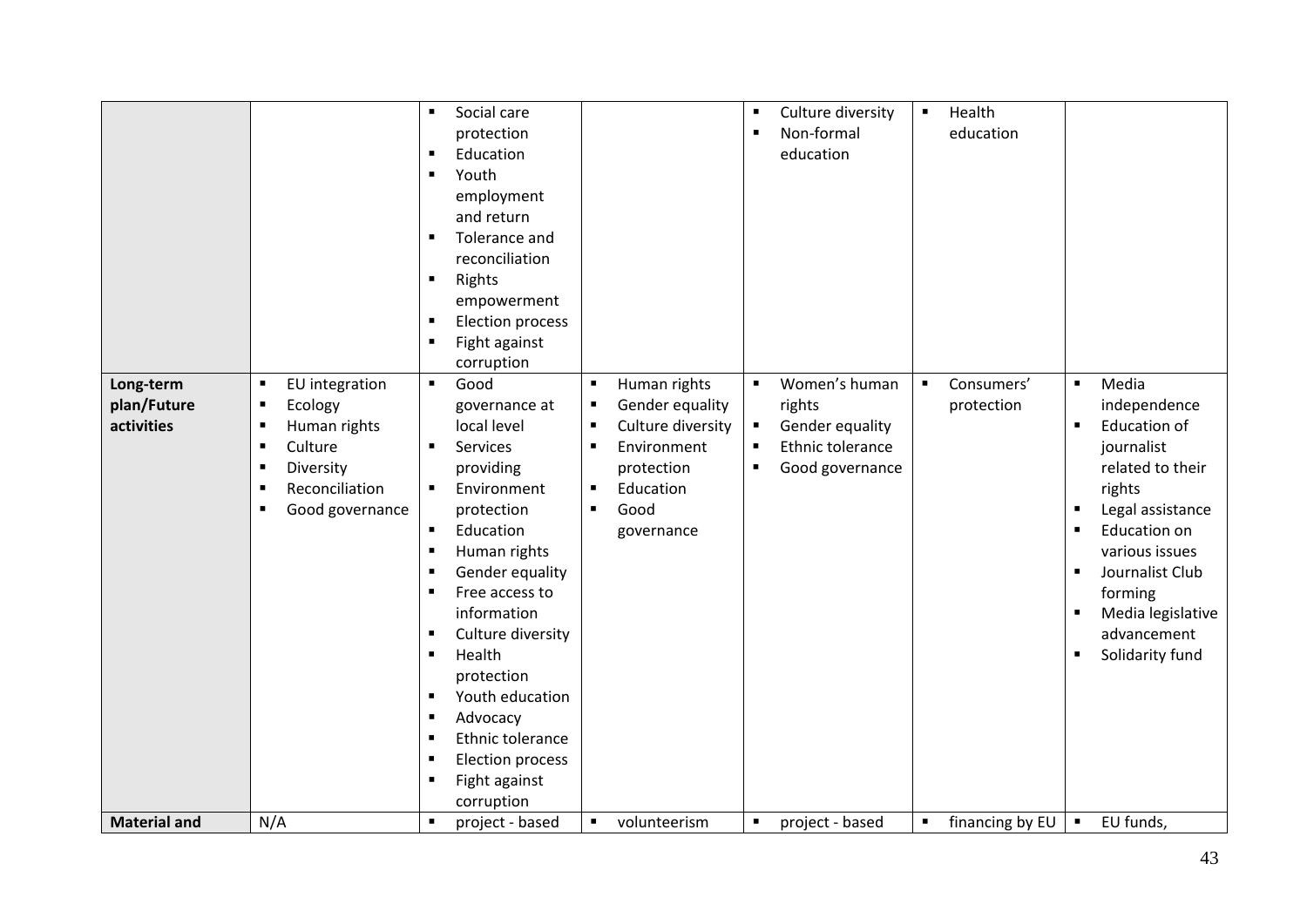| financial stability<br>financing<br>and resilience<br>IPA financing<br>networking<br>global<br>networking<br>support<br>capacity building<br>through SIQ<br>standards<br>foreign funds<br>and donations<br>Income<br>generation<br>projects<br>authority level<br>granting<br>membership fee<br>rent | activities<br>self support<br>п<br>authority level<br>$\blacksquare$<br>financing<br>project<br>п<br>management<br>service charging<br>п | USAID, various<br>Agencies<br>EU funds<br>different donors<br>л<br>state-level<br>supporting<br>п<br>independent<br>financing<br>journalism |  |
|------------------------------------------------------------------------------------------------------------------------------------------------------------------------------------------------------------------------------------------------------------------------------------------------------|------------------------------------------------------------------------------------------------------------------------------------------|---------------------------------------------------------------------------------------------------------------------------------------------|--|
|------------------------------------------------------------------------------------------------------------------------------------------------------------------------------------------------------------------------------------------------------------------------------------------------------|------------------------------------------------------------------------------------------------------------------------------------------|---------------------------------------------------------------------------------------------------------------------------------------------|--|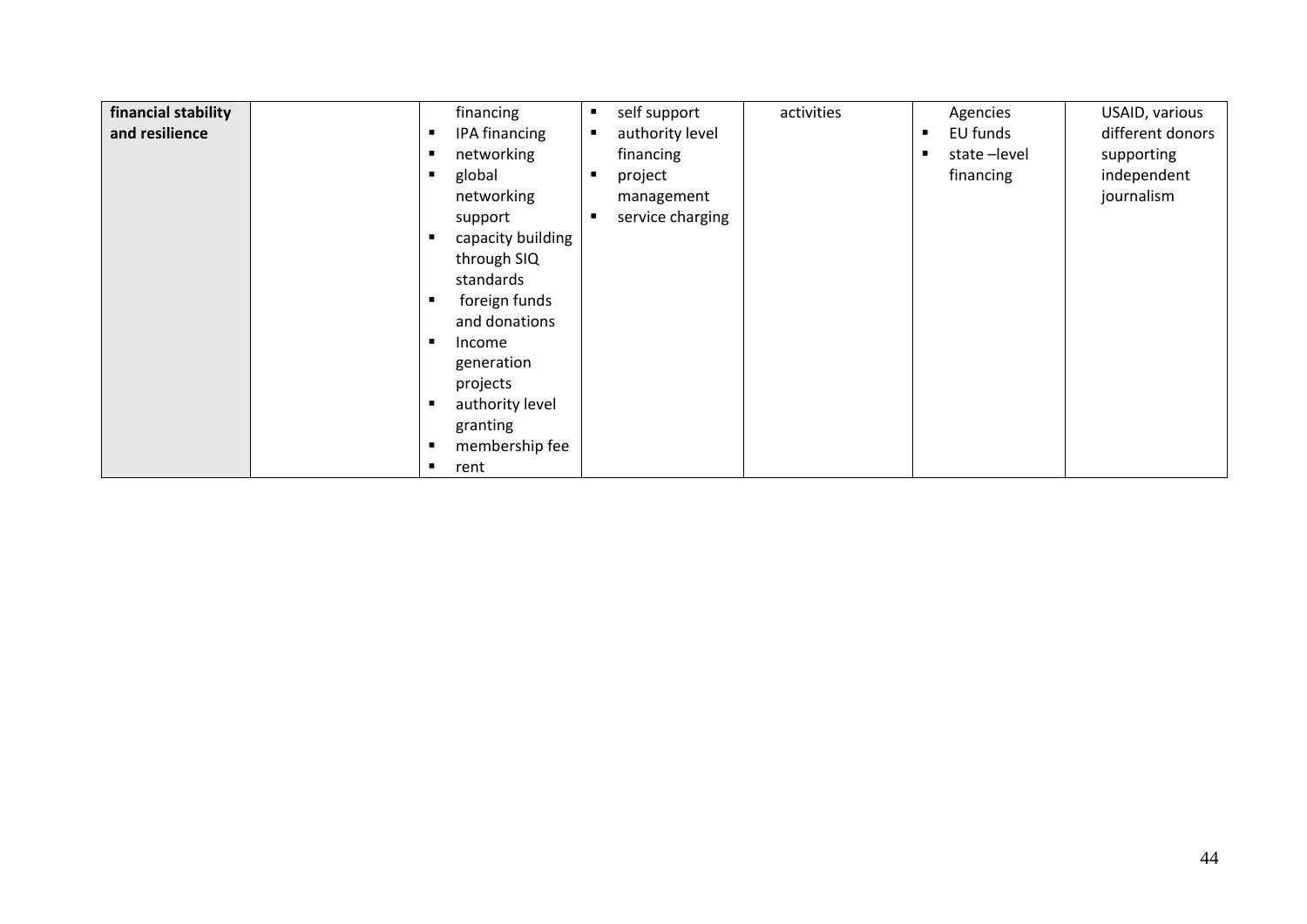#### <span id="page-44-0"></span>**Annex 9 References**

- ACIPS (2009) Primjena Pravila za konsultacije u izradi pravnih propisa ‐ mrtvo slovo na papiru [The application of the Rules for Consultation in the design of legal regulations – a dead letter on paper]; Policy Brief, Sarajevo, May 2009, available at [<www.acips.ba>](http://www.acips.ba/)
- Abdelbasit, A. (2009) 118 million steps to cooperation‐government allocations for the non‐ governmental sector in Bosnia and Herzegovina in 2008, IBHI
- Barnes, C., Mrdja, M., Sijercic, S. & Popovic, M (2004), Civil Society Assessment in Bosnia and Herzegovina BiH, Sarajevo: USAID
- BiH Directorate for European Integration (2009) Communication Strategy for Informing public about Accession of BH to the European Union; Sarajevo, January 2009
- BiH Directorate for European Integration (undated) EU Integration Strategy of Bosnia and Herzegovina, Directorate for European Integration, available at <[www.dei.gov.ba>](http://www.dei.gov.ba/)
- BiH Ministry of Finance and Treasury 2009: Donor mapping report, Sarajevo, available at < http:/[/www.donormapping.ba](http://www.donormapping.ba/)>
- Commission for Coordination of Youth Issues (2008) Young people need a youth policy, Final Report prepared for the drafting of the BiH Youth Policy, available at [<http://www.mladi.gov.ba/](http://www.mladi.gov.ba/)>
- EC (2007 Multi‐annual Indicative Planning Document (MIPD) 2007‐2009 for Bosnia and Herzegovina
- EC (2008) Progress Report 2008 Bosnia and Herzegovina, Brussels, available at <[www.dei.gov.ba](http://www.dei.gov.ba/)>
- EC (2009) Progress Report 2009 Bosnia and Herzegovina, Brussels, available at <[www.dei.gov.ba](http://www.dei.gov.ba/)>
- EC (2009) Draft Multi‐Annual Indicative Planning Document (MIPD) 2009 ‐2011 for Bosnia and Herzegovina, available at <http://[www.dei.gov.ba](http://www.dei.gov.ba/)*>*
- EU (2008) Sporazum o stabilizaciji i pridruživanju između Evropskih Zajednica i njihovih država članica, s jedne strane i BiH, s druge strane [Stabilisation and Association Agreement between the European Communities and their member states on the one hand and BiH on the other], available at <[www.dei.gov.ba](http://www.dei.gov.ba/)*>*

European Aid (2005) Institutional Assessment and Capacity Development Manual

Golubović, D. (2009) Training material, European Centre for Non‐for‐Profit‐Law (ECNL)

Hadžimehanović, H. (2009) Training material, Fiskalni sistem u BiH: mogućnosti podrške nevladinim organizacijama [The Fiscal System in BiH: opportunities for support to NGOs], Sarajevo: CPCD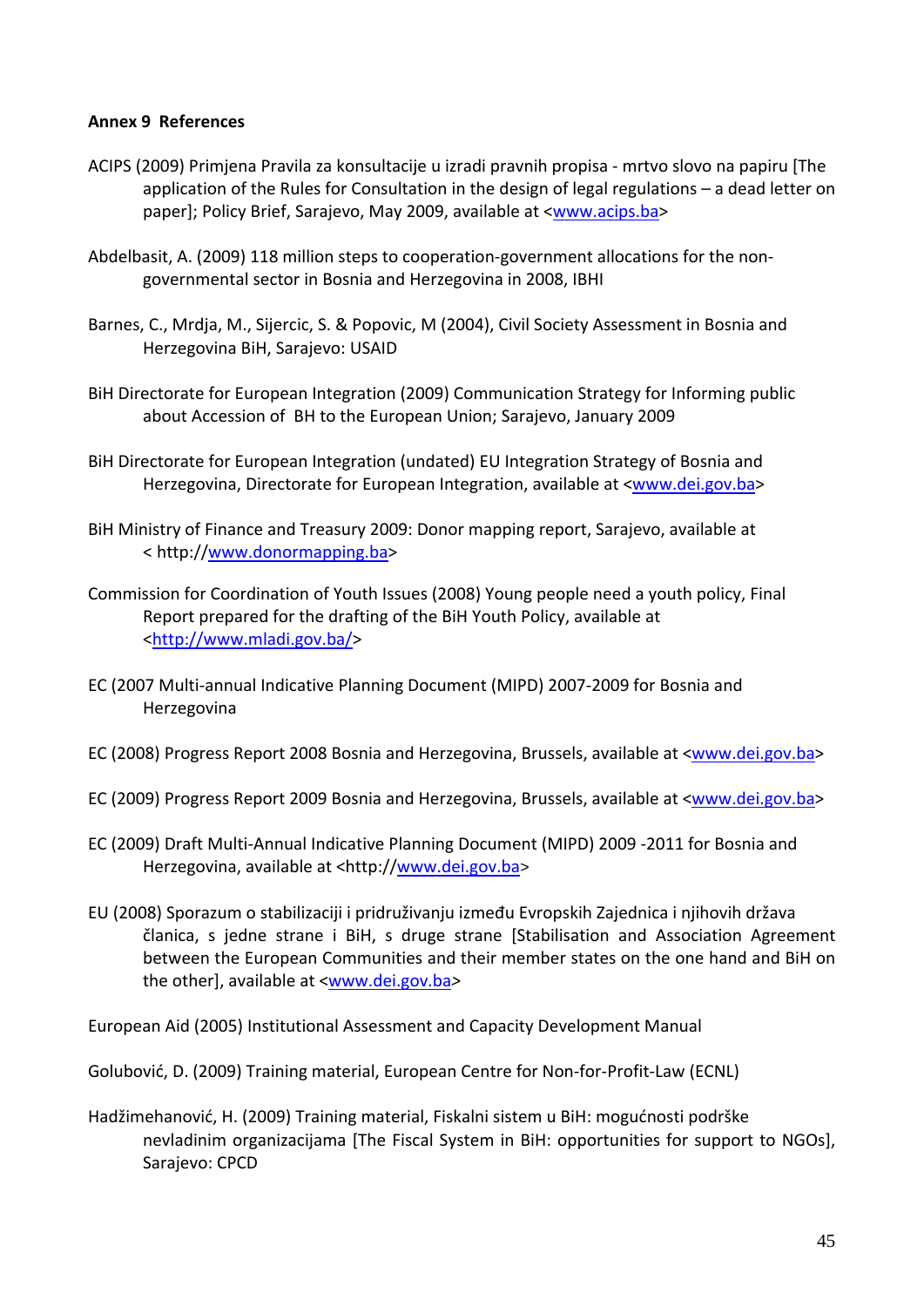- HTSPE (2009) Policy Paper Participation of Civil Society in BiH, HTSPE Limited, available at <http:// [www.htspe.co](http://www.htspe.co/).uk>
- HTSPE / Kronauer Consulting (2009) Civil Society: Contributions to the Development of the Strategy for Establishing an Enabling Environment of Civil Society in Bosnia and Herzegovina; Sarajevo, available at < http://www.kronauer‐[consulting.com](http://www.kronauer-consulting.com/)>
- Imamovic, D., Beslija, E., Imamovic, F. & i Kadric, V. (2008) Monitoring postivanja ekonomskih i socijalnih prava u BiH [Monitoring respect for economic and social rights in BiH], ALDI, available at [<www.aldi.ba>](http://www.aldi.ba/)
- Kadić, D., (2009), Civil Society in Bosnia and Herzegovina, TRIALOG, available at [<http://www.kehys.fi/files/681/Bosnia\\_Herzegovina\\_Trialog\\_study.pdf](http://www.kehys.fi/files/681/Bosnia_Herzegovina_Trialog_study.pdf)>
- McKinsey & Co. (2001) Effective Capacity Building in Non‐Government Organisations, Venture Philanthropy Partners
- NDI (2009) Bosnia‐Herzegovina Democracy Assessment Report, Sarajevo.
- NGO Council (2008) Strategic Framework of the NGO Council 2008 2010 available at [<www.bihngocouncil.ba](http://www.bihngocouncil.ba/)*>*
- Oxford Research International (2007) The Silent Majority Speaks: Snapshots of today and visions of the future of Bosnia and Herzegovina.
- Pickering, R., Ginzburg, S., Pestek, E., Sukara, R. (2005) Mapping Study of Non‐State Actors in Bosnia and Herzegovina, APRIS.p.a, Tea Cegos Consortium Institutional Strengthening, Human Rights and Democracy, available at < http://[www.europa.ba>](http://www.europa.ba/)
- Republic of Bosnia and Herzegovina (2001) Law on Associations and Foundations (2001) Official Gazette of Bosnia and Herzegovina, no. 32/01, , available at < http:/[/www.mpr.gov.ba](http://www.mpr.gov.ba/)*>*
- Republic fo Bosnia and Herzegovina, (2003, 2008) Law on Amendments to the Law on Associations and Foundations of Bosnia and Herzegovina, Offical Gazette of Bosnia and Herzegovian nos. 42/03, 63/08, available: http:/[/www.mpr.gov.ba](http://www.mpr.gov.ba/)
- Republic of Bosnia and Herzegovina Law on Associations and Foundations Official Gazette of Federation of Bosnia and Herzegovina, no. 45/02.
- Republic of Bosnia and Herzegovina Law on Associations and Foundations Official Gazette of Republika Srpska, no. 52/01, 42/05.
- Republic of Bosnia and Herzegovina Law on Associations and Foundations Official Gazette of Brčko District of Bosnia and Herzegovina, no. 12/02.
- Republika Srpska, BiH (2008) Law on Volunteerism, available at [<http://zuko.ba/pdf/zakoni\\_republike\\_srpske/zakon\\_o\\_volontiranju.pdf](http://zuko.ba/pdf/zakoni_republike_srpske/zakon_o_volontiranju.pdf) >